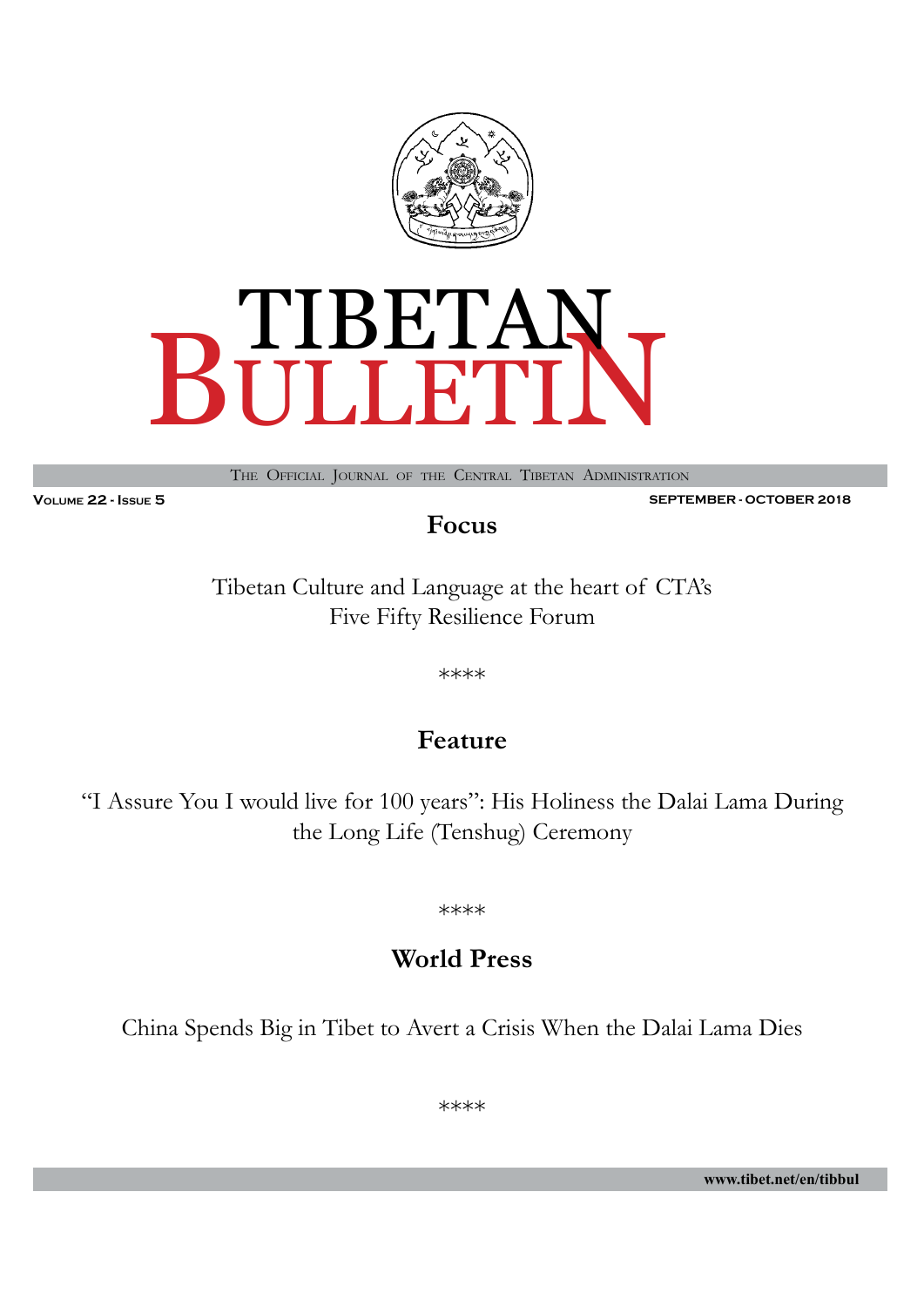#### www.tibet.net/en/tibbul

#### **Focus**

| 18 | CTA President Opens Four-day Five Fifty Forum: |  |
|----|------------------------------------------------|--|
|    | Towards a Resilient Tibetan Community          |  |

- 19 5/50 Forum on Resilience a Groundbreaking Success
- 20 Tibetan Culture and Language at the heart of CTA's Five Fifty Resilience Forum

#### **Feature**

- 21 "I Assure You I would live for 100 years": His Holiness the Dalai Lama During the Long Life (Tenshug) Ceremony
- 22 "We Tibetans long to go back and rebuild Tibet": His Holiness the Dalai Lama in Sweden
- 23 A Universal Secular Ethics is fundamental to human flourishing: His Holiness the Dalai Lama to Museum Directors and CEOs

#### **World Press**

24 China Spends Big in Tibet to Avert a Crisis When the Dalai Lama Dies

By Eric Baculinao and Jason Cumming, NBCNews

26 Beijing Reaches Far And Wide To Silence Critics – We Must Not Stay Silent

By UCA News

#### Regulars

News From Tibet & Exile ......4 Contact ................................. 31 Quotes ............................32



*Tibetan Bulletin* is an official bi-monthly journal of the Central Tibetan Administration. **BulletiN**



Signed articles or quotations do not necessarily reflect the views of the Central Tibetan Administration.

Contributions are welcome and may be addressed to the editor, Tibetan Bulletin. However the publisher regrets its inability to return unused articles unless they are accompanied by a self-addressed envelope with adequate postage.

Tibetan Bulletin is distributed free of charge. To subscribe please email the circulation manager or see back cover.

Editor Tenzin Saldon Email: tibetpressofficer@tibet.net

Asst. Editor Tenzin Phende

Layout & Design Tenzin Phende

Circulation Manager Norbu Wangdue Email: circulation@tibet.net Tibetan Bulletin is published by: Department of Information and International Relations, Central Tibetan Administration, Dharamshala - 176 215 H.P. India Tel: +91-1892-222510 / 222457

Vol. 22, Issue 5 **SEPTEMBER-OCTOBER 2018**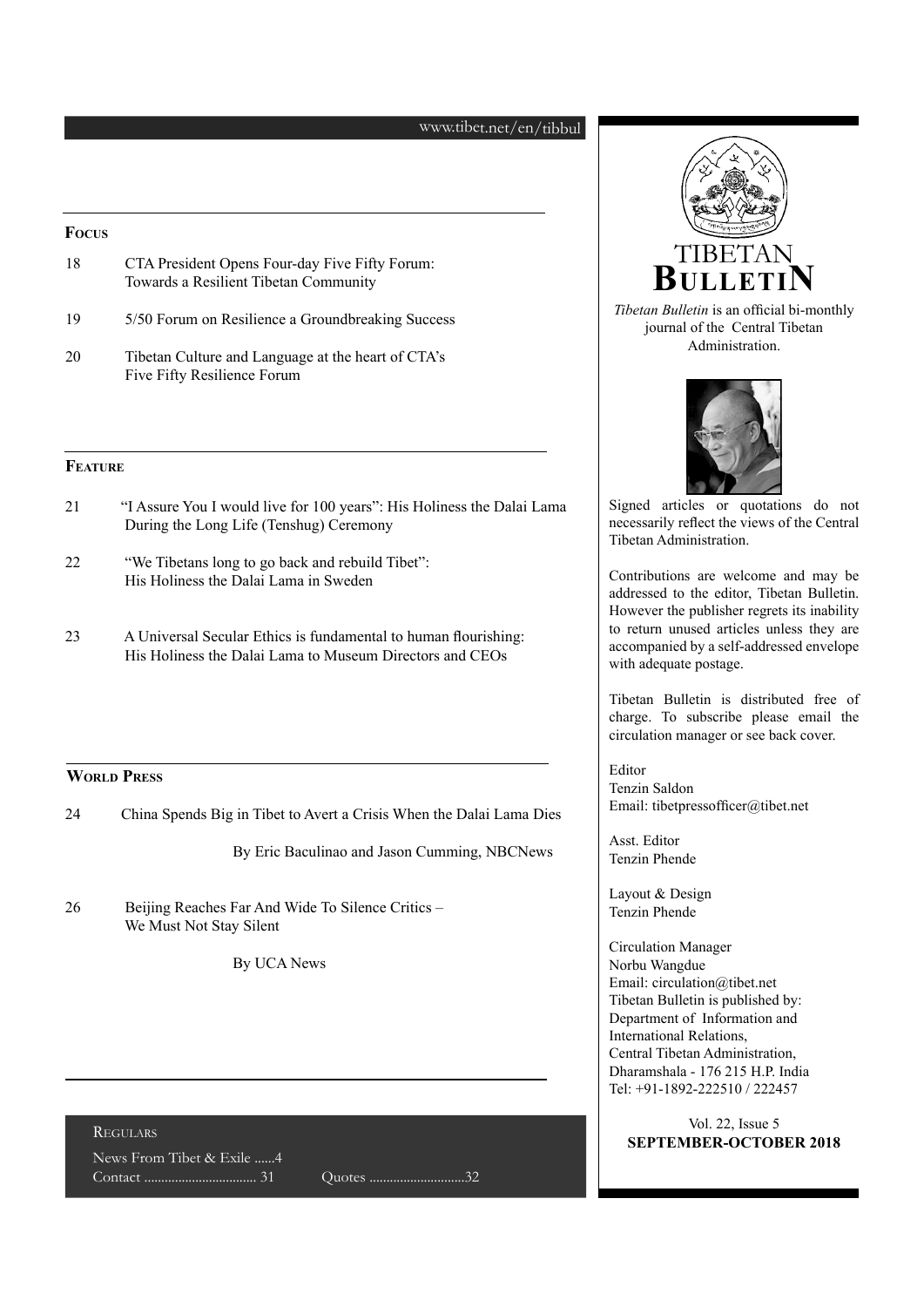# FROM THE EDITOR

October showed less promise, more wreckage for China, the most anticipated rising power of the century. The month was highlighted with China's hard struggles to assert its soft power.

While on one hand, the Chinese government is calling on Tibetan Buddhism to bolster the One Belt, One Road project—which involves infrastructure development and investments in countries in Europe. Asia and Africa—on the other, it has unleashed an unprecedented crackdown on religious adherents in its own home country.

We saw this month, President Xi Jinping's strident determination to "Sinicize" the entirety of China's domain, primarily the religious domains. In its pursuit to pull in "unwavering loyalty to the Communists party", China was seen walking all over the rights of its people, particularly the ethnic minorities.

For six fruitless decades, China had suppressed the spirituality and unique identity of Tibet. More recently, the Uyghurs and Christian communities have come under extreme clampdown. Millions of Uyghurs are targeted through political re-education, religious practice and symbols are criminalised, churches burnt and by the Vatican accord, Bishops are now appointed by the Communist Party and their teachings must conform to CCP ideals.

Many argue that China can not claim soft power on one hand while tenaciously running an extremely repressive social and political system. China is yet to recognise that soft power is an enduring cultural and civilisational power; it is an identity that takes form organically and cannot be manufactured. It is apparent with its desperate attempts that China has nothing much in its arsenal of soft power.



With its infamous list of human rights abuse and suppression in the last several decades, China remains undisputed in its reputation. Even outside, its reputation is seen holding a strong foot. With China at the helm of the United Nations committees, multilateral organisations, international businesses and educational institutions, its repressive regime and tools of censorship and forced detention are seen replicated in all these institutions.

One is witnessing a series of similar trends of incidents, including cases of media censorship and heavy academic controls in the academic sphere. China is rapidly injecting its political ideals and system into institutions of all domains, including western academia, media organisations and businesses.

There were a series of episodic discussions and discontent on the selfcensorship in western academia on the subject of China. In its attempt to silence dissent and democratic discourse around the world, China is spending hundreds of millions of dollars in western universities.

Last month, China was heavily criticised by the vice president of the United States on its human rights policies, who said "China's rising prosperity has not led to reforms." He further criticised, "China has taken a sharp U-turn toward control and oppression" and "A new wave of persecution is crashing down on Chinese Christians, Buddhists and Muslims."

During the recent UN Human Rights Council's Universal Periodic Review, UN member states denounced China's policies in Xinjiang and Tibet and its treatment of human rights defenders. It called on Beijing to protect religious freedoms in Tibet, release detained Uyghurs and other Muslim minorities and stop harassing and detaining human rights lawyers.

More and more observers on China are raising the question of how should world democracies respond to China's military and economic rise. Taiwan president Tsai Ing-wen has warned that the People's Republic of China under President Xi Jinping is a threat to global stability.

China, before claiming the title of superpower or global leader, would do well to take a look inward and start addressing its domestic issues in a reciprocal spirit than authoritative. To become a global leader, it must first earn the trust and faith of its own citizens at home.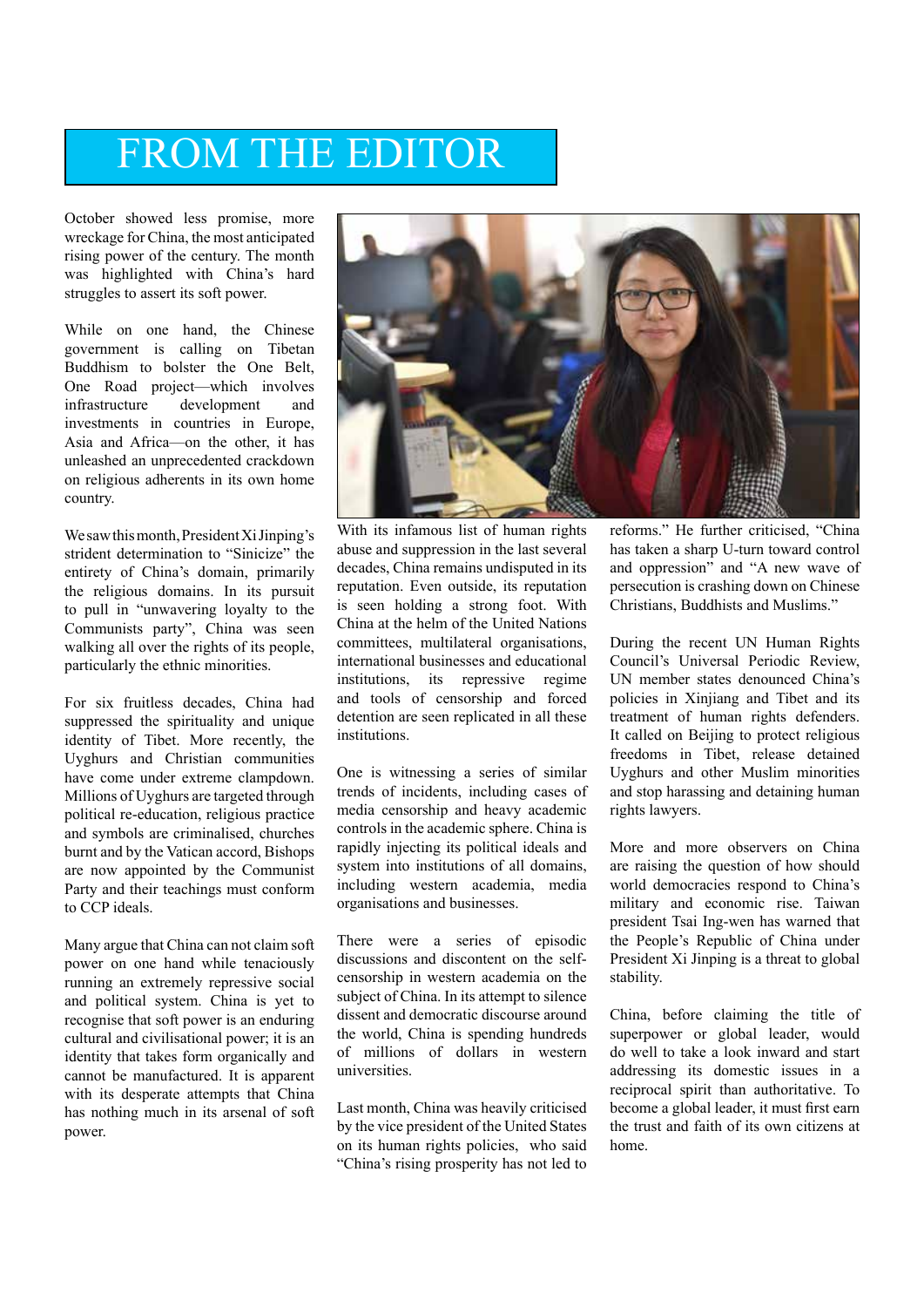### **CTA President congratulates 34th Kyabje Menri Trizin on his grand enthronement**

President Dr Lobsang Sangay, Central Tibetan Administration congratulated the 34th Kyabje Menri Trizin, spiritual head of Bon tradition at his official enthronement ceremony held at Menri monastery.



*President Dr Lobsang Sangay, Central Tibetan Administration making a mandala offering to 34th Kyabje Menri Trizin on his grand enthronement ceremony at Menri Monastery, Dolanji on 6 September 2018. Photo/Tibet TV*

Speaker of Tibetan Parliament-in-Exile Khenpo Sonam Tenphel, Members of Tibetan Parliament representing the Bon tradition Geshe Monlam Tharchin and Tsewang Tashi Bhara and Secretary of Department of Religion and Culture, CTA were also present among the local Tibetan dignitaries and members of monastics.

The ceremony began with the arrival of the Kyabje Menri Trizin Geshe Dawa Dhargye, followed by Mandala offering by President Dr Lobsang Sangay, Speaker Khenpo Sonam Tenphel and Secretary Tenzin Lungtok to the Bon spiritual head.

"On February 20, 2018, the anniversary of the birth of the founder of Menri Monastery, Nyamme Sherab Gyaltsen, we held a brief enthronement ceremony in which His Holiness the 34th Menri Trizin Lungtok Dawa Dhargye Rinpoche was officially enthroned on Nyamme Sherab Gyaltsen's throne," said the Yungdrung Bon Monastic Center Society.

As told by the Bon Monastic Center, the grand enthronement also commemorated the passing of a year since the departure of the 33rd Menri Trizin.

On January 1, 2018, Geshe Dawa Dhargye was chosen as the 34th Menri Trizin: the throne holder of Menri Monastery, and the spiritual leader of the Bon religious tradition after the passing of 33rd Menri Trizin. The traditional and authentic selection process of Tagdril involves the invocation of all the chief deities and protectors of Yungdrung Bon to "Request the Religious Protectors to Reveal the Truth". For the selection of the 34th Menri Trizin, one hundred thousand offerings to Sipe Gyalmo were performed at the main temple of the Menri Monastery. The rigorous schedule of procedures for Tagdril began on December 21, 2017, and pursued while many prayers and offerings were carried out by Bon monastic communities across the world. The selection process concluded on the morning of Monday, 1 January when Geshe Dawa Dhargye's name was revealed as the new Bon head.

34th Menri Trizin Dawa Dhargye Rinpoche was born on November 29th, 1972 in the Amdo region of Tibet where he became a monk in the Gamal Monastery at the age of 17. He met the 33rd Menri Trizin Lungtok Tenpai Nyima Rinpoche when he was 22 years old. He received the Monk's rules of Drangsong and his name of Dawa Darge Wangpo. After he received his first Geshe degree from the Gamal Monastery, he joined the Bon Dialectic school in Menri Monastery where he received his second Geshe degree in 2012. Prior to his appointment 34th Menri Trizin, Dawa Dhargye Rinpoche played many important roles in Menri Monastery where most recently, he served as the general secretary of the Yungdrung Bön Monastic Center Society.



# **European Parliament's Intergroup ranks China amongst worst violators of Freedom of Religion**

The European Parliament's Intergroup on Freedom of Religion or Belief and Religious Tolerance has categorised China under "severe violations" group. China is also ranked amongst the worst violators of Freedom of Religion or Belief and Religious Tolerance in the World. The report has also categorised China in the "Lowest Focalness" group denoting China's lowest respect for Freedom of Religion or Belief.

The Intergroup in its fourth annual report has analysed 122 countries on quantitative basis with 30 focal countries assessed both on quantitative and qualitative perspectives. The first group of focal countries were selected based on the countries' track record of being the worst FORB violators and China is part of this. The assessment criteria of the Intergroup were "drafted on the basis of international law", which in principle means that countries like China which is categorised as "severe violations" "are



*Tibetan monks with placards around their neck being forcibly taken away by Chinese police in 2011.*

likely to be in breach of international law" where there are "systemic attacks against person exercising Freedom of Religion or Belief.

The Intergroup in its report has raised specific concerns about the "severe restrictions faced by Tibetan Buddhists in the country including outside the Tibet Autonomous Region (TAR)." The Tibetan Buddhists are "not free to venerate the Dalai Lama openly, to proselytise in public or meet in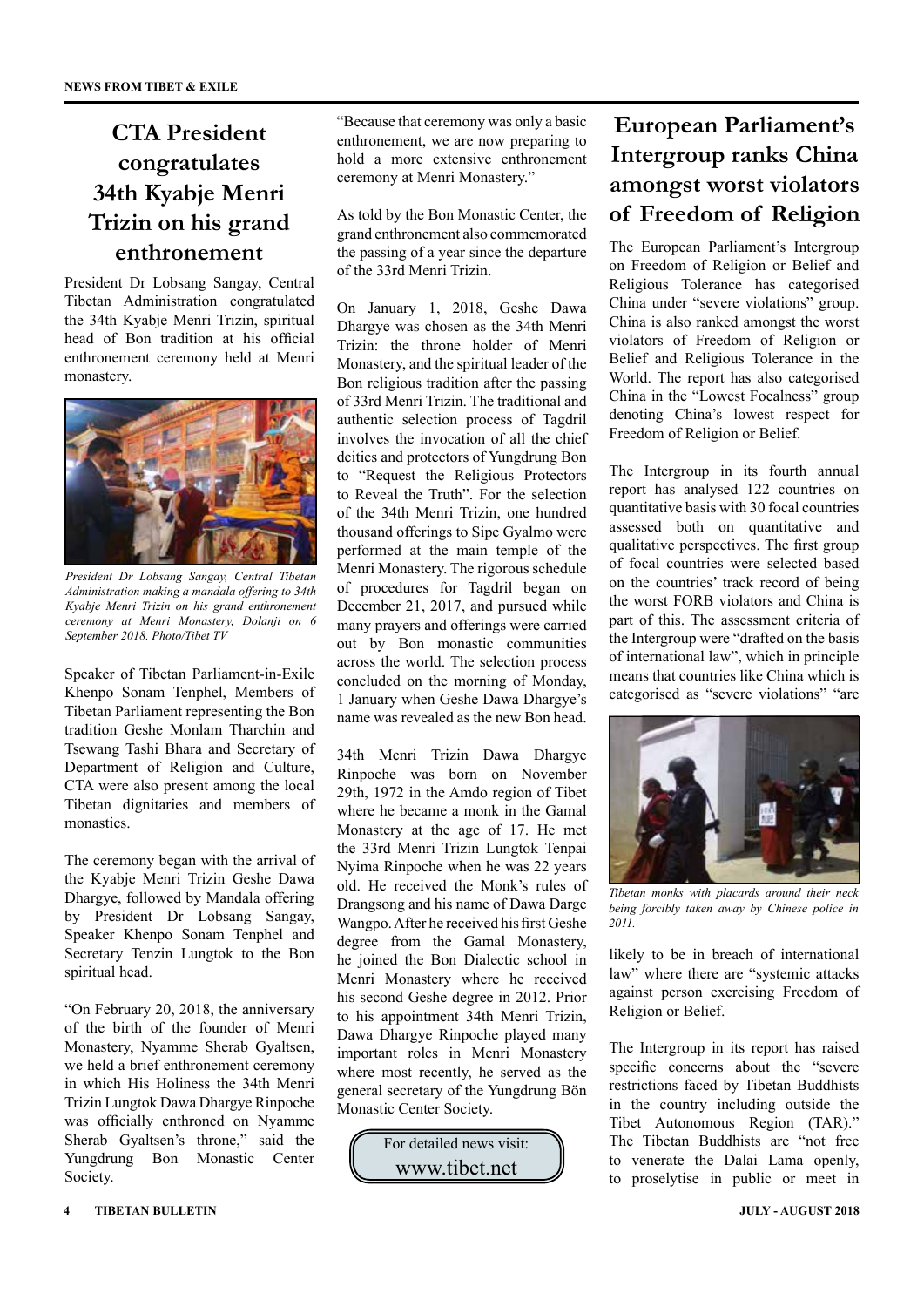unregistered places of worship." The destruction of the Larung Gar Buddhist Institute in 2016 was "Beijing's desire to eviscerate the teaching and study of Tibetan Buddhism." It further noted that the Chinese Government during 2016 has "repeatedly vilified the Dalai Lama and accused him of blasphemy and reinforced its restrictions against lawyers and human rights defenders" and also highlighted its concern of China using the new Counterterrorism law to "criminalise peaceful expressions of religious belief."

It further raised concerns about the severe societal discrimination faced by Uighur Muslims and Tibetan Buddhists in employment, housing and business opportunities and that the Government of China physically abuses, detains, arrests, tortures, sentences to prison or harasses adherents of both registered and unregistered religious groups for activities related to their religious beliefs and practices. It has reported the documented evidences that "at least 65,000 organs each year are extracted from prisoners of conscience, primarily Falun Gong prisoners (and) are sourced for wealthy Chinese citizens and foreigners."

The intergroup presented the report to the European Parliament and has recommended the European Union (EU) to "use its dialogue with China to raise concerns about the deteriorating situation." In the light of the pending negotiation process between EU and China on the Comprehensive Agreement on Investment, the Intergroup has recommended that "EU should ensure that a chapter on human rights includes a meaningful dialogue between the EU and China on the promotion and protection of human rights and fundamental freedoms as laid down in international human rights instruments."



### **Solutions for Human Rights Situation in Tibet discussed at side event paralleling UNHRC session**

The human rights situation in Tibet under the Chinese occupation was brought under spotlight once again at the UN Human Rights Council this afternoon at its ongoing 39th session.

Society for Threatened Peoples, an international group protecting minority peoples who are threatened by oppressive regimes, organised a side event titled 'Human Rights in China-Seeking Solutions: The Case of Tibet Autonomous Region and the areas where Tibetans live.'

The event featured two prominent speakers: Dhardon Sharling, Secretary for Information, Department of Information and International Relations, Central Tibetan Administration and Taisuke Komatsu from International Movement Against All Forms of Discrimination and Racism (IMADR).



*Speaker and moderator of the side event with the CTA's advocacy program. Photo/OOT Geneva*

Adrien-Claude Zoller, President of Geneva for Human Rights, moderated the session.

Highlighting the fact that China's push for human rights with Chinese characteristics, which places development above human rights, is not only a threat to Tibet but also to the norms underpinning the UN human rights system, Secretary Dhardon Sharling said that China's 3rd cycle of Universal Periodic Review due on 6th November

this year presents a good opportunity to highlight the human rights situation inside Tibet and strengthen advocacy for Tibet.

She said that instead of naming and shaming China, "we are committed to requesting member States to engage with China and make China accountable under the UN Human Rights system." Tibetans' main goal is "to ensure that the human rights situation in Tibet remains atop the UPR agenda. UN agenda in the long run as redressing the rights violations in Tibet has the potential to create change for a larger human rights situation in China," added Secretary Dhardon.

"China has failed to implement even the simplest of provisions to protect Tibetans' rights including the recommendations accepted in both of the previous UPR cycles. Furthermore, China's tactics to silence criticism of its behaviour have been even more aggressive, so we need to press governments harder and ensure that they robustly scrutinize China in this UPR," concluded Secretary Dhardon.

Citing China's attempt to undermine the civil society efforts at the UN, Taisuke Komatsu warned "hostility and denial attitude" from China in the upcoming UPR. He further elaborated the recent concluding observation of UN Committee on Elimination of Racial Discrimination (CERD) on China.

The panellists jointly called on UN member states and civil society to actively participate in upcoming China's third cycle of Universal Periodic Review (UPR), and urged the member states to critically and constructively engage with China in upholding universal human rights protection and promotion mechanisms.

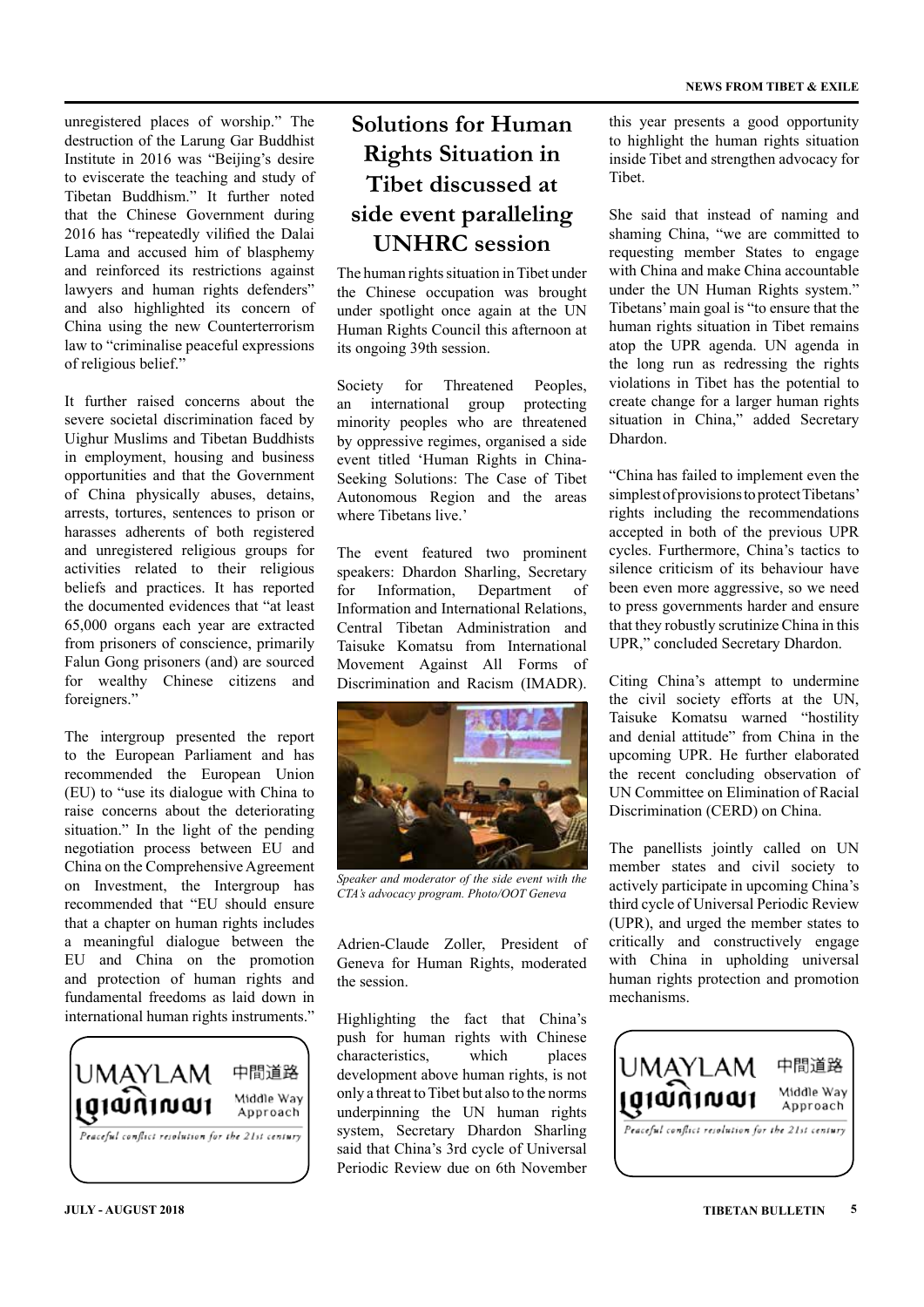### **Three Tibetan Monks Detained for Solo Protests in Ngaba**

Three Tibetan monks from Ngaba County staged separate solo protests, within a week's time earlier this month, raising slogans against the Chinese authorities and calling for freedom in Tibet.

Two of the three monks have been identified as Dorjee Rabten and Tenzin Gelek, while the identity of the third monk is still unknown, according to our sources at Kirti Jeypa monastery, a Dharamshala-based sister monastery of Tibet's Kirti monastery in Amdo Ngaba.



*Monks of Kirti Monastery.*

On 5 September, 2018, Dorjee Rabten, a monk from Ngaba Kirti monastery, aged around 23 years old, staged a peaceful solo protest raising pro-Tibet slogans in Ngaba County, traditionally a part of Tibet's Amdo region and currently incorporated into China's Sichuan Province. The Chinese police stationed in the locality immediately arrived at the protest site and detained him.

Monk Dorjee Rabten hails from Meruma (Chinese: Maierma) town in Ngaba county and his teacher's name is Lobsang Dawa. The whereabouts of the monk and other details were not available at the time of reporting.

The following day, on 6 September, another monk Tenzin Gelek, also from the Ngaba Kirti monastery raised slogans calling for freedom in Tibet. The 18-year-old monk was arrested on the spot by the Chinese police and has been detained at an unknown location. Monk Tenzin Gelek is also from Meruma (Chinese: Maierma) town in Ngaba

county and is the son of Ma-nyo and Kundon. Prior to Tenzin Gelek's protest and subsequent detention, he had posted two poems on

social media under the penname Sarin, expressing his pain and suffering living under the Chinese oppressive rule.

In a separate incident, around the same time, a third monk from Ngaba county, who remains unidentified at the moment, was also detained after he staged a lone protest raising pro-Tibet slogans.

The situation inside Tibet continues to remain dire. Since 2009, there have been at least 152 self-immolation protests in Tibet of which at least 24 selfimmolation protests were by monks and former monks of Ngaba Kirti monastery. Most of these self-immolators called for the return ofHis Holiness the Dalai Lama to Tibet and for freedom in Tibet.

### **The Implications of China's Recent Moves in Tibet**

Whatever one reads into China's recent moves in Tibet, one thing is very clear: Beijing has big plans for Tibet in all fronts. These plans constitute the increasing militarization of the Tibetan Plateau in China's push against India and securing the border, Tibet serving as a location of migrant Chinese settlers and the source of natural resources for rapidly industrializing economy. One plan includes Tibet serving China in its relentless ambition to advance its influence in South Asia through its Belt and Road Initiative (BRI) by the proposed railway link to Nepal. Above all, the driving force of all these moves is to decide the successor to His Holiness the Dalai Lama. These plans are comprehensive, integrated and single-minded.

The international media speculate that two extraordinary visits, in quick succession, by two top Chinese leaders and Beijing's renewed push against 'separatism' might constitute China's efforts to decide the post-Dalai Lama succession struggle in its favour.

On 11 January 2018, the central committee of the Chinese Communist Party issued a notice on launching a special struggle against the eradication of crimes committed by 'black and evil forces' and the campaign against corruption. In order to ensure social stability the broad masses are urged to report on the activities of the 'black and evil forces' and corrupt officials.

On 7 February 2018, the public security department of the 'Tibet Autonomous Region' turned the general campaign against corruption, dissent and officially unauthorized religious groups into a struggle against the 'Dalai clique.' The 'Dalai clique' is accused of "using religion to control, incite and hold the masses against the party and the government, intervene in grassroots administration, judicial, educational and other affairs."

The masses are urged not to accept "remote control command of the Dalai clique' and not to "participate in the separatist activities of the evil forces." Even discussing the pros and cons of the Middle Way Policy is considered a crime. Order number four urges the masses not to collude with "illegal organizations" which are accused of "instilling in the masses reactionary ideas like the middle way, protecting the mother tongue and the evil forces of narrow-minded nationalism."

These "illegal organizations" in Tibet are accused of acting as the spokespersons of the Tibetan people and speaking on behalf of the protection of the people's livelihood and the environment, folk customs and culture. In fact order number five says that these organizations are representatives of "the evil force of the Dalai clique and the spokespersons of the evil forces abroad."

While hundreds of thousands of Chinese billionaires send their wealth, families and money offshore to safe havens in the West, order six says it is illegal for Tibetans in Tibet to make cash offerings to His Holiness the Dalai Lama or any other lamas in exile.

All together there are 22 orders. Reading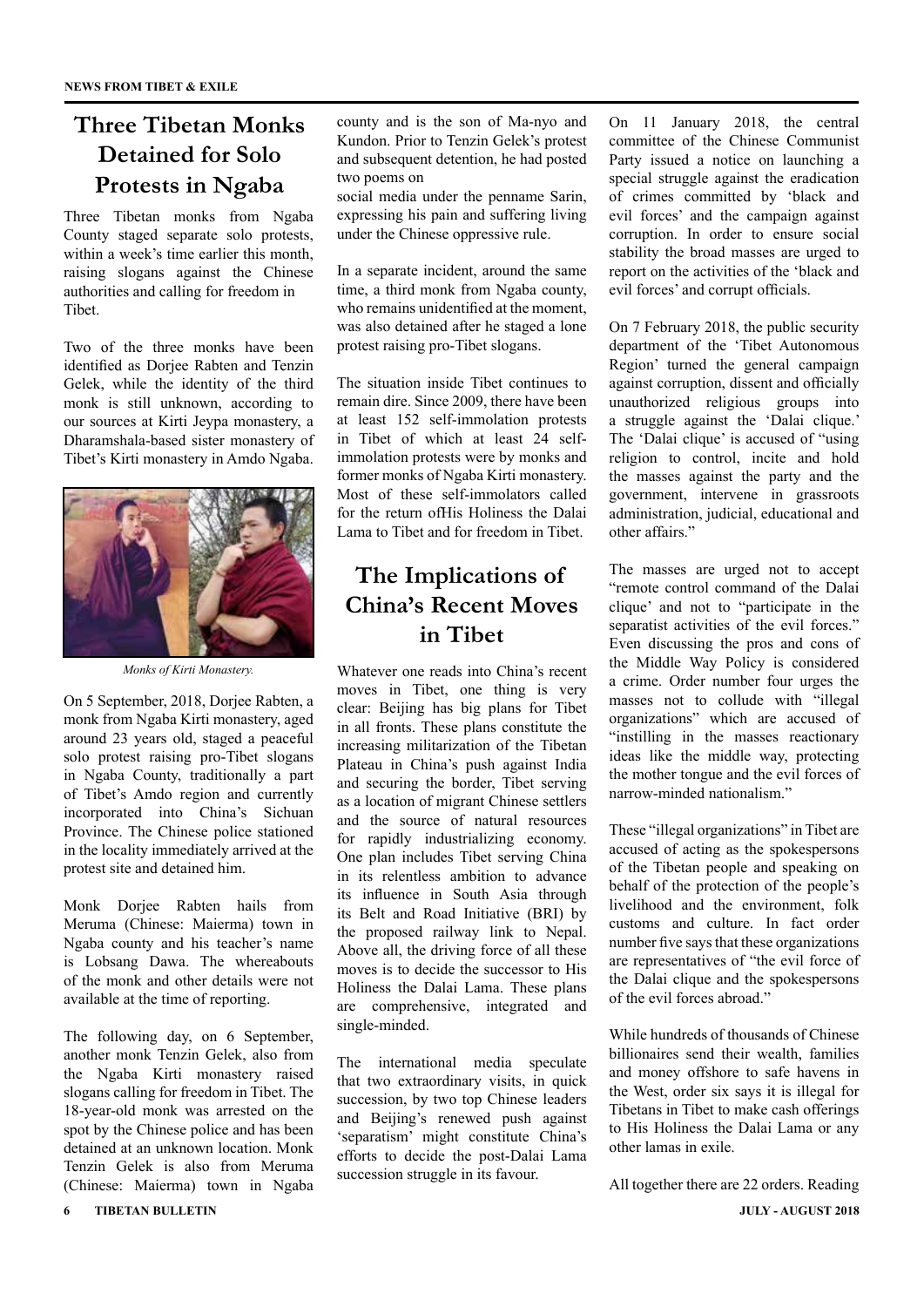these orders, it seems China has lost control of Tibet. The broad masses are urged to inform on the activities of "black village officials, village tyrants, city tyrants, king tyrants, food tyrants and meat tyrants."

The 'notice of the Public Security Department of the Tibet Autonomous Region on Reporting Crises of Crime Committed by Black and Evil Forces' seems to be the stick before the Tibetan donkey.

The stick is followed by the enforcers who presented themselves in Tibet as the carrot. The two enforcers, Premier Li WanKeqiang, a first by a Chinese premier to visit Tibet, and Wang Yang, the chairman of the Chinese People's Political Consultative Conference, an advisory body which supervises the United Front that deals with Tibet affairs, came to Tibet bearing gifts. These gifts came in the form of increased financial spending in shoring up Tibet's already advanced infrastructure, new highways, airports and a new railway line linking Lhasa to Chengdu, which all have dual- use purposes. The new railway line from Chengdu to Lhasa which will run roughly parallel along the Tibet-India border in the north-east or southeast depending on whether you are in India or in Tibet hold some of the most varied and largest mineral deposits in all China or Tibet. These new infrastructure projects will soak up investment that total \$97 billion. These projects will also facilitate the travel of Chinese tourists to Tibet, which last year received an estimated 26 million visitors from the mainland.

In return for these 'gifts' of development, what does China want from the Tibetans? Beijing wants their hearts and minds. Beijing wants Tibetan acceptance of its rule in Tibet and the millions of Chinese tourists, many who may wish to settle on the plateau, given the level of pollution and congestion in the mainland.

The focus of Li Keqiang's visit from 25 to 27 July 2018 was on ethnic harmony and a new push for greater assimilation of the Tibetan minority into the Chinese majority.

The focus of Wang Yang's visit, from 24 to 26 August 2018, was on 'sinicization' of all religions in China, advancing the 'anti-separatism' struggle, alleviating poverty and integrating Tibetan Buddhism into China's socialist society.

### **CTA President signs Electoral Amendments into Law**

President Dr Lobsang Sangay, Central Tibetan Administration signed the recent Tibetan electoral amendments into law to reinforce the partyless democratic system of the Tibetan people and to regulate campaign practices and its timeframe.



*CTA President signs Electoral Amendments into Law. Photo/Tenzin Jigme/CTA*

"Tibetan democracy is partyless democracy. We believe in it and we take pride in it. Now with these amendments, we have achieved true party less democracy," President Dr Lobsang Sangay announced at the signing ceremony held at Kashag Secretariat. The event was also witnessed by local journalists.

The new law prohibits all regional and religious associations and NGOs from nominating candidates for Sikyong and Members of the Parliament.

"In the recent election, some regional organisations have acted like de facto political parties and have nominated candidates. These actions have led to some regional issues within the community," he said, citing past challenges in the election.

As told by the President, regional or religious organisations or any NGOs are banned from nominating political

candidates on the following grounds.

"One, regional or other NGOs are registered with Indian Society Registration Act. As per this Act, these organisations are not allowed to engage in election politics. Their registered societies by laws are for specific issues such as social welfare, health or spiritual related.

"Secondly, we take pride in party less democracy because this concept was there at the very beginning of India's independence. If there is a political party, sometimes party's interest prevail over national interest. Also, party leader's interest could prevail over national interest. Hence it harms the national interest.

He further stated that the amendments empower future candidates to run for election individually and contest fairly and hassle-free.

"The good thing is after the election, the individual and his or her supporters will dissolve as individuals because there will be no political residue because there will be no ongoing party, organisation or group attached to the candidate who will carry on the issue, problems or try to bring down the other candidates."

He described the Tibetan Administration system as essentially a culture. community and consensus based system.

"As Buddhist follower, particularly of Vinaya tradition, Tibetan cabinet emphasises and functions in a collective, consensus based system. We believe in culture, community and consensus based system hence Individual interest is secondary to the interest of Tibetan Administration and Tibetan cause.. The Tibetan buddhist based democracy is our contribution to the whole world," said CTA president.

The second major amendment is with regard to the Process of Electing Sikyong in the Preliminary and Final Election.

According to the new law, 'If in the preliminary election, a candidate secures more than 60% of the total votes, then, he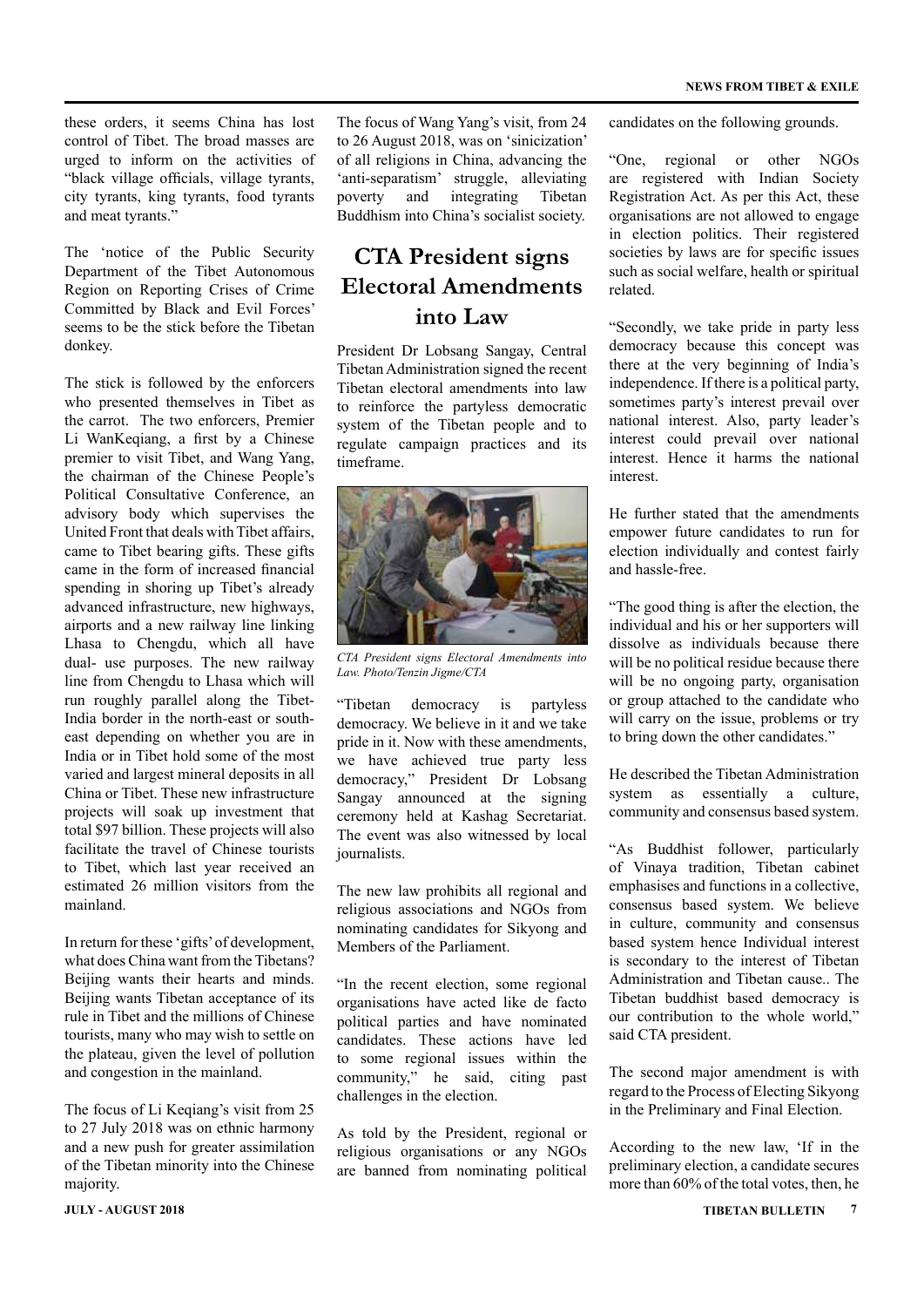or she doesn't have to contest a second round and is automatically, elected.'

Dr Sangay said the purpose is to lessen party politics in community.

The third amendment established a new and reduced timeframe for the election process. From more than 200 days, it has been cut to less than hundred days.

"It is still long but nonetheless we have shortened it by more than half," President said.

### **Tibet at the Recently Concluded 39th UN Human Rights Council Session**

The deteriorating human rights situation in Tibet under the control of Chinese government was yet again brought to the attention by the UN member states at the 39th UN Human Rights Council session concluded on Friday, this week. According to the statement released by the UN Office of High Commissioner for Human Rights, the three-week UN human rights session from 10th to 28th September was joined by "representatives from 150 States, 303 non-governmental organizations and 27 national human rights institutions".

Highlighting China's gross violation of human rights, several member states including EU, Germany, UK, Canada, Finland and France called upon China to release all human rights defenders including Tashi Wangchuk, a Tibetan language rights advocate.

Germany expressed its deep concern over the deteriorating human rights situation in China. The statement delivered by the delegation stated Germany remained "deeply concerned" over situation in religious and ethnic minority areas in particular "Tibetans who suffered from systematic discrimination". Germany urged China to "fully cooperate with UN Special procedure". The delegation called upon China to release all human rights defender including Tashi Wangchuk, and further called upon

China to "immediately close all reeducation camps".

Similarly, the European Union expressed its concern over "expansion of political re-education camps" and called upon China to release all detained human rights defenders. The United Kingdom also called upon China to "release those detained for peacefully exercising their rights".

Expressing concern over "credible report" of China's violation of human rights, the delegation from Canada said "This is contrary to international human rights commitments taken by China, its constitution as well as the UN global strategy to counter-terrorism". Finland seeks to have "dialogue" with China on human rights.

In her maiden statement on human rights situation around the world in the opening of the session on 10th September, Michelle Bachelet, the newly elected High Commissioner for Human Rights, informed that the office has received human rights reports including the UN Committee on the Elimination of Racial Discrimination's concluding observation report on China.

"In light of these reports, we would request the Government to permit access for the Office to all regions of China. and trust we will embark on discussion of these issues"- said Michelle Bachelet, the High Commissioner for Human Rights.

On 17th September, sidelining the UN Human Rights Council's 39th regular session, Society for Threatened Peoples, an international group protecting minority peoples who are threatened by oppressive regimes, organised a side event titled 'Human Rights in China-Seeking Solutions: The Case of Tibet Autonomous Region and the areas where Tibetans live.' The event featured two prominent speakers: Dhardon Sharling, Secretary for Information, Department of Information and International Relations, Central Tibetan Administration and Taisuke Komatsu from International Movement Against All Forms of Discrimination

and Racism (IMADR). Adrien-Claude Zoller, President of Geneva for Human Rights, moderated the session.

### "Beijing has taken a sharp U-turn toward control and oppression," says US Vice President Mike Pence

"America had hoped that economic liberalization would bring China into greater partnership with us and with the world. Instead, China has chosen economic aggression..in recent years, it has taken a sharp U-turn toward control and oppression," US Vice President Mike Pence said in a loaded criticism of Beijing's homeland and foreign policy at Hudson Institute.

In his remarks this Thursday, Pence alleged Beijing's malign influence and interference in American democracy, businesses, academic institutions and media organizations.

"China has initiated an unprecedented effort to influence American public opinion, the 2018 elections, and the environment leading into the 2020 presidential election," Pence said at the Hudson Institute, a Washington think tank.

"To put it bluntly, President Trump's leadership is working, and China wants a different American president. China is meddling in America's democracy.

President Donald Trump first charged the Chinese government with meddling in the U.S. election last week during a United Nations Security Council session.

"To that end, Beijing has mobilized covert actors, front groups and propaganda outlets to shift Americans' perception of Chinese policies. As a senior career member of our intelligence community recently told me, what the Russians are doing pales in comparison to what China is doing across this country."

In a sharp critique of Beijing's policy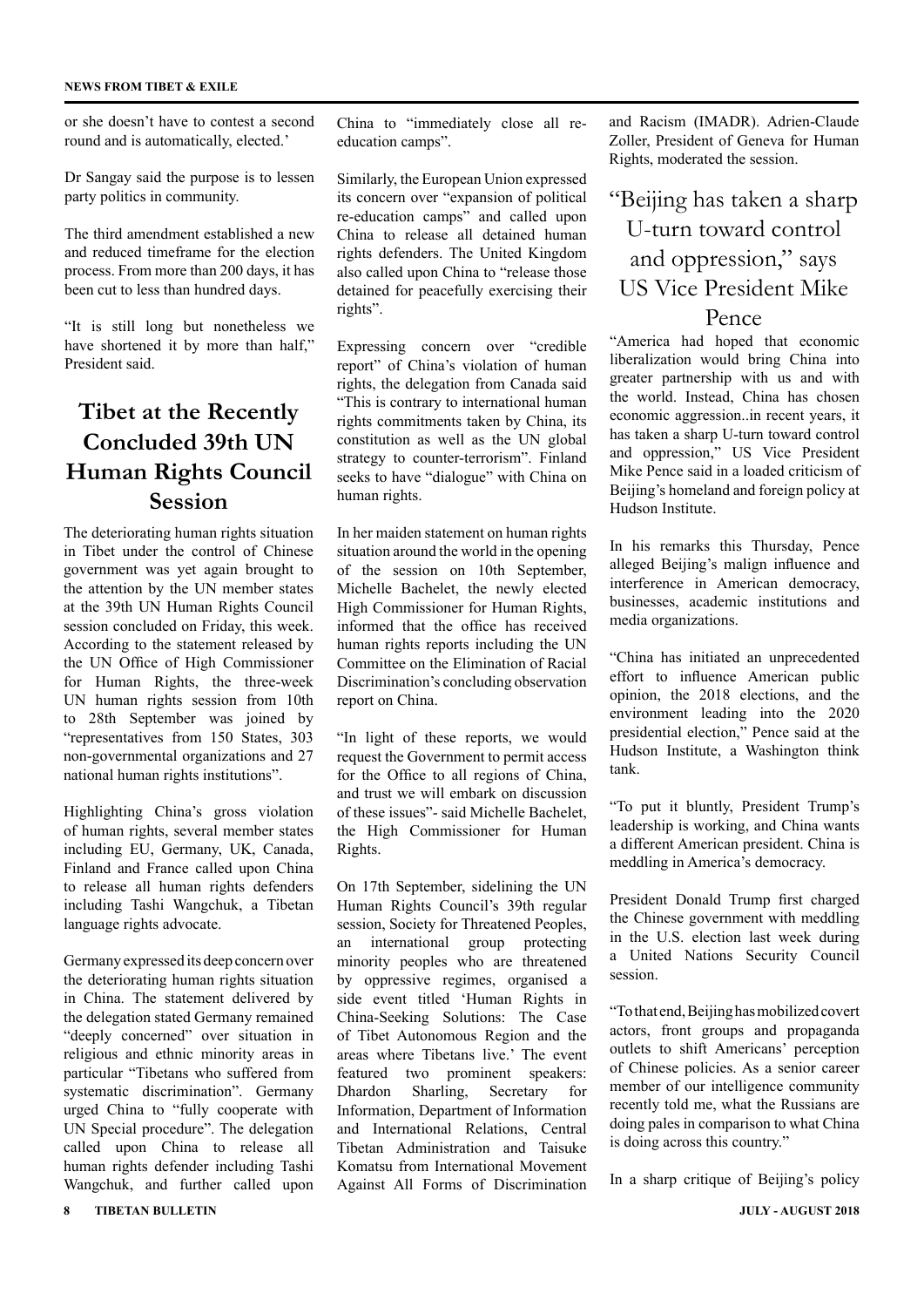towards religious freedom in its own homeland, Pence said, "Beijing is also cracking down on Buddhism. Over the past decade, more than 150 Tibetan Buddhist monks have lit themselves on fire to protest China's repression of their beliefs and culture.

"A new wave of persecution is crashing down on Chinese Christians, Buddhists, and Muslims…Last month, Beijing shut down one of China's largest underground churches. Across the country, authorities are tearing down crosses, burning Bibles, and imprisoning believers. And Beijing has now reached a deal with the Vatican that gives the avowedly atheist Communist Party a direct role in appointing Catholic bishops. For China's Christians, these are desperate times.



*Beijing has taken a sharp U-turn toward control and oppression: US Vice President Mike Pence. Image designed by Tenzin Jigme/CTA*

"In Xinjiang, the Communist Party has imprisoned as many as one million Muslim Uyghurs in government camps where they endure around-the-clock brainwashing. Survivors of the camps have described their experiences as a deliberate attempt by Beijing to strangle Uyghur culture and stamp out the Muslim faith."

"Today, China has built an unparalleled surveillance state, and it's growing more expansive and intrusive – often with the help of U.S. technology. The "Great Firewall of China" likewise grows higher, drastically restricting the free flow of information to the Chinese people. And by 2020, China's rulers aim to implement an Orwellian system premised on controlling virtually every facet of human life – the so-called "social credit score."

**JULY - AUGUST 2018 TIBETAN BULLETIN 9** "In the words of that program's official

blueprint, it will "allow the trustworthy to roam everywhere under heaven, while making it hard for the discredited to take a single step."

Pence also accused CCP of using rewards and coercion to influence American businesses, universities, and think tanks, and government officials. He said, for instance, that China threatened to deny a business license for a major American corporation unless it spoke out against the Trump administration's trade policies.

"Beijing compelled Delta Airlines to publicly apologize for not calling Taiwan a 'province of China' on its website. It also pressured Marriott to fire a U.S. employee who liked a tweet about Tibet," the vice president said.

Pence implicitly warned that a new consensus is rising against Beijing.

"More journalists are reporting the truth without fear or favor, and digging deep to find where China is interfering in our society, and why – and we hope that more American, and global, news organizations will join in this effort.

"More scholars are speaking out forcefully and defending academic freedom, and more universities and think tanks are mustering the courage to turn away Beijing's easy money, recognizing that every dollar comes with a corresponding demand. We're confident that more will join their ranks," the Vice President added.

Pence urged that Google should immediately end development of the "Dragonfly" app that will strengthen Communist Party censorship and compromise the privacy of Chinese customers.

He further accused China of "reckless harassment" of the U.S. Navy during operations in the South China Sea. And noted that China has used "debt diplomacy" to expand its influence in Africa and elsewhere, offering billions of dollars in infrastructure loans aimed at benefiting China's access to ports and other key transit hubs.

### CTA President discusses Global Challenges of China at the Forum 2000

The plenary debate titled 'The Global Challenge of China?' at the Forum 2000 saw CTA's President Dr Lobsang Sangay and Theresa Fallon, Director, Centre for Russia Europe Asia studies deliberating on the topic, with moderator Tomáš Pojar, Vice president for international relations, CEVRO Institute, the Czech Republic on Monday.

President Dr Sangay spoke on the censorship of information by the Chinese government at home and abroad. "The Central Propaganda Department of the Chinese government, agencies and private companies employ hundreds of thousands or even millions of people to monitor, censor and manipulate online content. According to the Freedom House's Freedom on the Net report 2017, China was the world's worst abuser of Internet freedom for the third consecutive year," he said.

Dr Sangay also touched on China refining its power tools to influence and shape knowledge production and dissemination in European countries as well.

"China's increasingly aggressive efforts to control the public discourse about itself, not only in China itself but in other countries as well is indicative of China's vulnerability despite its rise in power. China misuses its power through propaganda to change its image instead of correcting its wrongdoings. China's influence is notably visible in Australia, New Zealand, Europe among others through academia and the Chinese government's mouthpiece, the Confucius Institutions in American institutions," he added.

On PRC's active promotion of its agenda on the global stage, President Sangay pointed out China protecting other human rights abusers and the creation of its own international institutions and projects such as the Asian Infrastructure Investment Bank and the One Belt One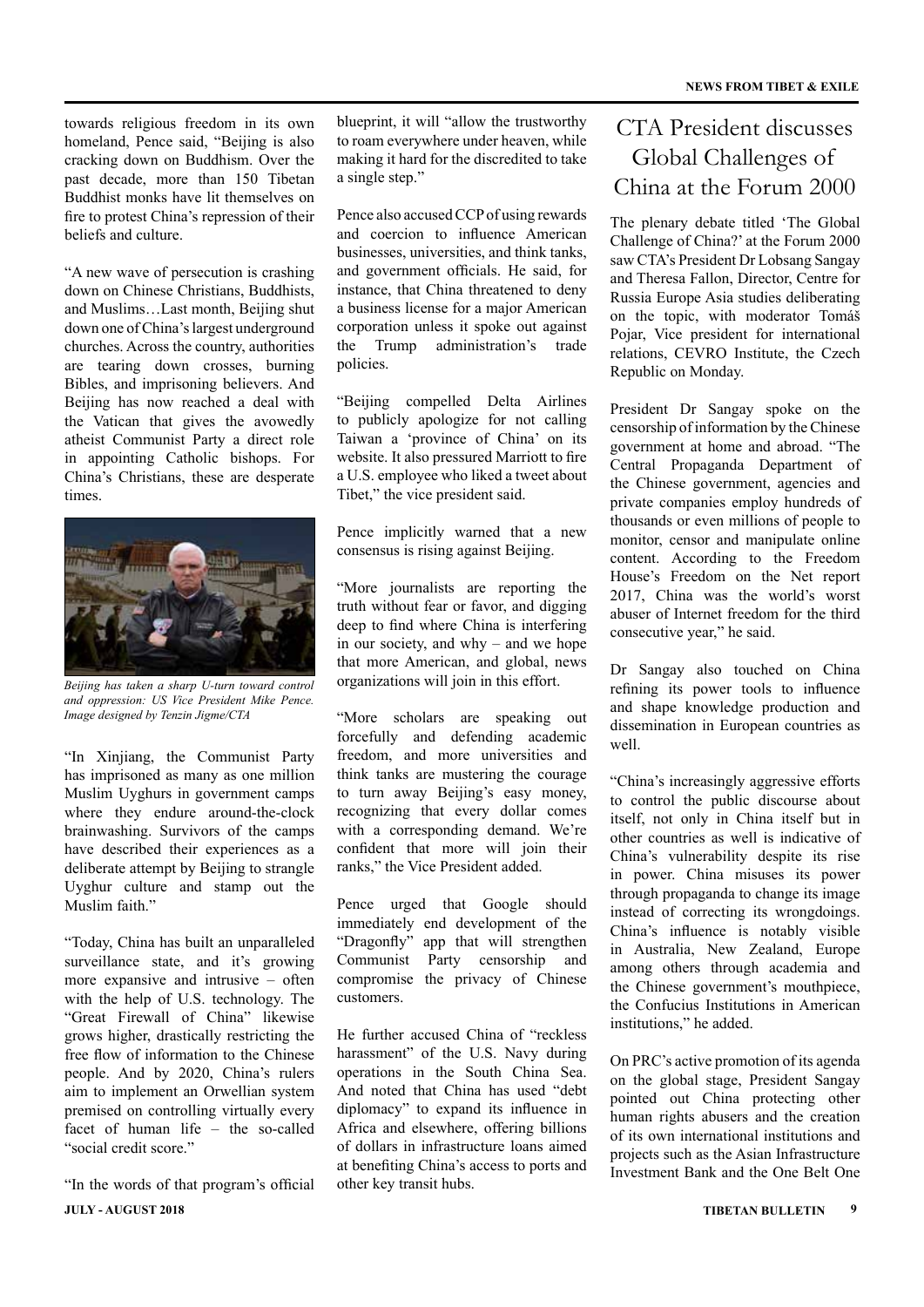#### **NEWS FROM TIBET & EXILE**



*CTA President Dr Lobsang Sangay addressing the plenary discussion titled 'The Global Challenge of China?' at the Forum 2000, Prague, the Czech Republic on Monday, 8 October 2018. Photo/ SonTash*

#### Road Initiative.

"The PRC has made no secret about wishing to bring this style of influence to the global stage. It is now not a question of whether China will begin to apply this kind of aggressive influence to nations outside its own region but when."

Dr Sangay urged the European countries to push for a reciprocity approach with the Chinese government. He questioned the imposed restrictions on the European reporters and journalists to freely visit Tibet. "Chinese journalists, academics and reporters visit Europe frequently, but why can't the European reporters and journalists freely visit Tibet?" The US House of Representatives passed the Reciprocal Access to Tibet Act, which Dr Sangay said was a major development on the status of Tibet and US-China relations.

When asked about the possibility of democracy in China, Dr Sangay said Xi Jinping led Chinese government is adamant on continuing 'Socialism with Chinese characteristics'.

He said this is the Chinese government's strategy despite Chinese people wanting democracy, human rights, environmental rights, etc. like any other human being would.

Dr Sangay lamented that basic human rights, freedom of speech and freedom of religion are non-existent in Tibet as well as in China. Furthermore, the Chinese government's flawed environmental and developmental policies have turned the resource-rich plateau and its fragile ecosystem into a hub of mining and

dam building activities. This not only changes the water map of Asia for the worse but also creates an environmental crisis, which in turn contributes to climate change across Asia. The rising temperatures on the roof of the world make Tibet both a driver and amplifier of global warming.

Dr Sangay outlined in great details about the situation in Tibet, which represents a revival of Cultural Revolution and how in the last 10 years, the human rights situation has become bad to worse with 152 Tibetan self-immolation in Tibet. He questioned, "Why are Tibetans selfimmolating if they are so content as claimed by China?"

In the end, President Dr Sangay said what happened to Tibet last 60 years should not happen to the European Union and its people.

He stressed, "What happened to us could happen to you. It is already happening and the Chinese government is already here in Europe. So it is for you to choose whether you want to be like Tibet and its people or not. I hope not. I hope what happened to Tibet does not happen in Europe and I came to remind you of that." The panel discussion led by President Dr Sangay was the most viewed ever on the Forum 2000 social page.

President Sangay later gave interviews to Radio Free Europe, Most Pro Tibet and Lidové noviny,

The Tibetan community in the Czech Republic on the advice of President Dr Lobsang Sangay and Representative Ngodup recently formed a Tibetan association and elected its first ever President and Vice President.



# Former Political Prisoner dies after suffering prolonged illness due to

A former Tibetan political prisoner, Shonu Palden, aged 41, passed away on 30 September 2018, after battling prolonged illness due to torture in detention as confirmed by our sources. torture in Prison

Shonu Palden was arrested on 18 June 2012 for his involvement in 2008 mass protest. He was held in incommunicado detention for more than two months at Machu County Detention Centre, Machu County, Kanlho (Ch: Gannan) Tibetan Autonomous Prefecture, Gansu Province, traditionally part of Tibet's Amdo region. He was later sentenced to two years and nine months imprisonment for spearheading protests in March 2008 in Machu County but he was released before completing his sentence on 24 July 2013 with multiple health complications.

The health complications faced by Shonu Palden were caused due to the torture-related injuries he suffered during incommunicado detention. Persons held in incommunicado detention by the Chinese authorities are not allowed to communicate with the outside world or inform anyone about their detention. They do not have any access to counsel or physicians and are often subjected to rigorous interrogation and severe torture.

Shonu Palden was kept in incommunicado detention for more than two months where he was subjected to excruciating torture resulting in grave injuries. These injuries were not attended to when he was in prison. After his release, Shonu Palden underwent two major surgeries and was bedridden for a long time. The belated medical treatment did very little to elevate his pain and Shonu Palden passed away on 30 September 2018 at the age of 41 years.

Shonu Palden is survived by his wife and three children-two daughters-Namgyal Dolma, 10, and Tashi Dolma, 5, and a son Tenzin Kunkyab, 8.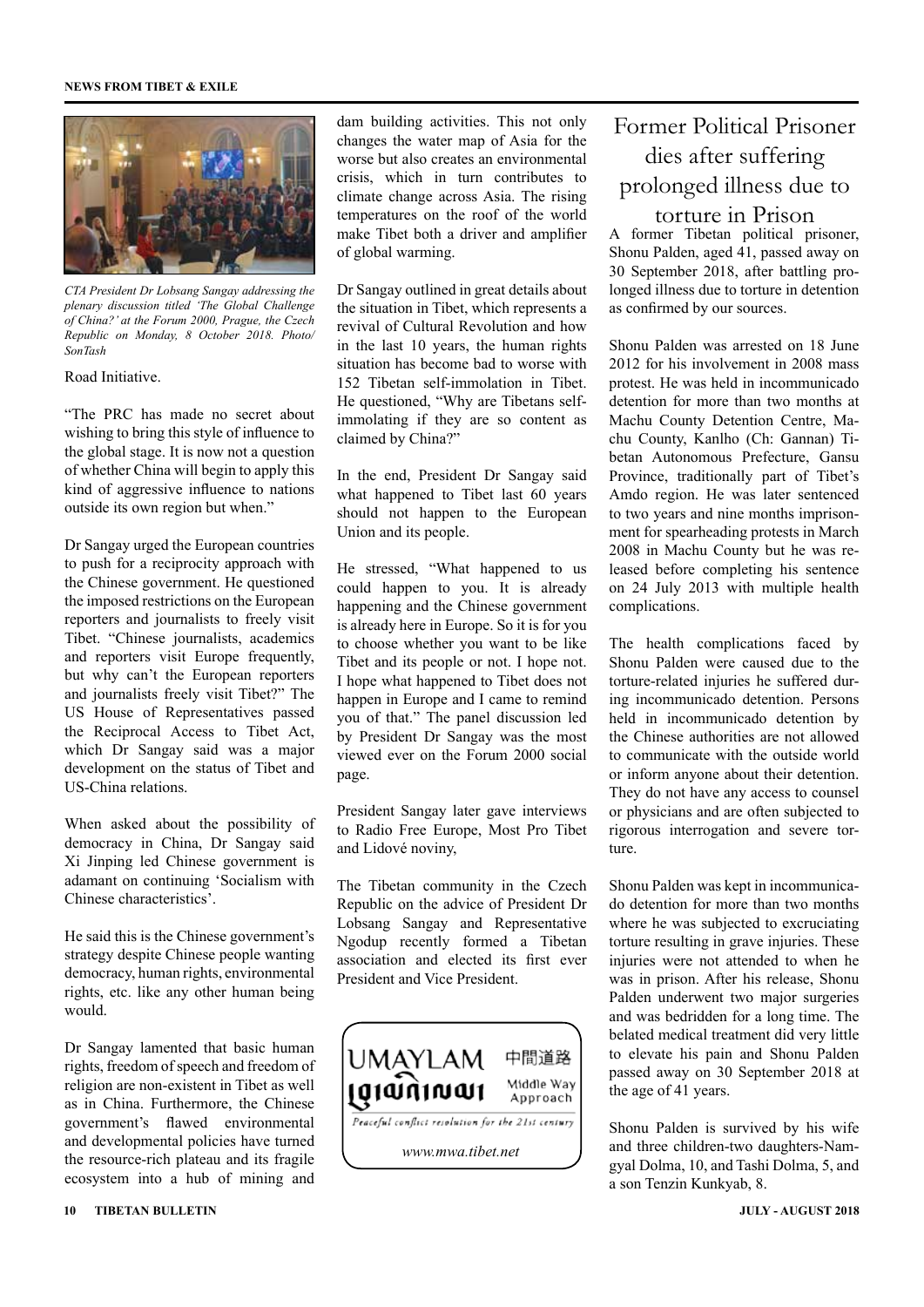### The trajectory of Tibetan language and its preservation in Switzerland

The Tibetan population in Switzerland has grown from few hundreds in the 1960's to thousands. The Tibetan language schools started in 1974 with around 6 schools. Today there are around 400 students and 18 Tibetan language schools.

Five years ago, Dr Sangay addressed the first Europe Tibetan Language Teachers' Conference in Boldern, Switzerland. Over 50 delegates, including teachers from Switzerland, the United Kingdom, France, Belgium and Austria took part in the conference organized by the Geneva-based Tibet Bureau. One of the suggestions made by Dr Sangay at the conference was to hold an annual competition amongst the language schools not only to highlight the achievements of these schools but more so to inspire others to embrace rigorous learning of their mother tongue.

The 5th Tibetan Language Competition saw young Tibetan students showcase their calligraphy skills, recitals, satirical dramas enacting how the spoken Tibetan language is punctured with foreign words. Clad in bright traditional attires the young children performed cultural dances, an air of enthusiasm and excitement emanated throughout the day.

His Holiness the Dalai Lama often spoke of how Tibetans should take pride in having a language as a part of their Identity, a language which is the repository of the vast corpus of Buddhist literature. And many times His Holiness has advised the Tibetans to study the language.

In 2013, a United Nation independent expert pointed out that half of the world's estimated 6000-plus languages will likely die out by the end of the century. As odd as the word 'dead language' sounds, the United Nation's Atlas of the World's Language in Danger maps languages

that are extinct, critically endangered, and vulnerable. When the number of speakers of a particular language reduces, or when the native speaker shifts to speaking another language as UN puts it as "a larger language used by a more powerful group", a language is deemed endangered. The UN also mentions forces such as economic, military, religious, cultural or educational subjugation that threaten a language. These are the very forces that are at play in the Chinese occupied Tibet.

The recent case of Tashi Wangchuk who was arbitrarily detained, indicted of



*Clad in bright traditional attires, Tibetan youths showcase Tibetan calligraphy skill at the 5th Tibetan Language Competition held in Switzerland.*

"inciting separatism", and incarcerated for five years for advocating Tibetan language education in Tibetan schools, is a striking example. For Tibetans language is not just a means of communication, but rather an integral part of their cultural identity Language is one of the most important unifying factors for Tibetans. Tibetan language, culture and religion that remain under threat in Tibet are preserved in exile under the visionary leadership of His Holiness the Dalai Lama. And for the Tibetan language to continue to be a part of the Tibetan identity, there has to be strong motivation among the younger generation to learn, preserve and promote it. Such motivation can be inspired by enabling the younger Tibetans to inherit the knowledge and literature, through the provision of adequate learning space, models set by the elders and through encouragement.

The annual Tibetan Language competition Switzerland and Liechtenstein is an exemplary case

where community leaders, teachers, volunteers, parents and children have come together to embrace the responsibility as a Tibetan and more so as a Tibetan living in free democratic countries.

Presiding over the closing ceremony of the 5th language competition, Dr Sangay expressed appreciation over the effective running of the language schools and the successful organizing of the annual competitions. He lauded community leaders, parents and the children for their dedication and hoped that Tibetan communities across the globe will follow suit. "I hope to see a Pan-Europe competition and such initiatives could be replicated from North America to Australia," remarked Dr Sangay.

A young participant speaking about why he is learning the Tibetan language, his gaze seemed deep in contemplation, and with his humble voice makes a candid confession…"when Tibet gains its freedom and I return to Tibet, everybody will be speaking in Tibetan. So I would be very ashamed if I cannot speak in Tibetan."

His answer doesn't fail to evoke feelings that often is accompanied by nostalgia and pain. And indeed it would be a shame if Tibetans living in the free world despite the constant advice by His Holiness the Dalai Lama and efforts of Central Tibetan Administration fail to preserve and practice their language especially when Tibetans in Tibet are risking more than just imprisonment to protect and promote the language.

History is shadowed by events where persecution of people often came with the persecution of their language. After all, language is the repository of knowledge passed from generation to generation, knowledge of our being, knowledge of who we are. What happens when this is lost?

Tibetan communities in Switzerland and Liechtenstein is setting a model where everyone is playing their role, working together as one and where there are determination and willingness, there is hope.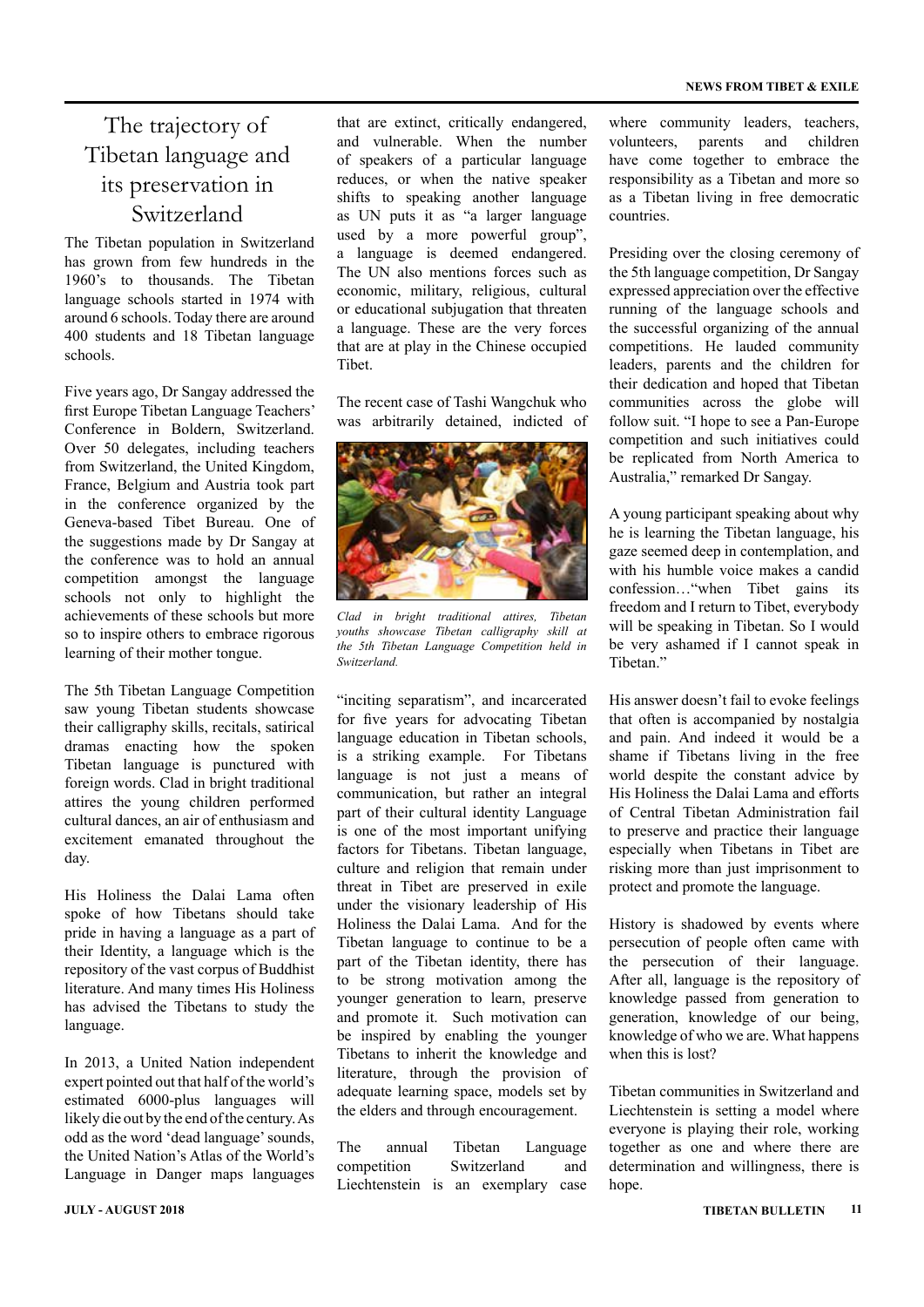### **'Tibet Was Never A Part Of China But The Middle Way Approach Remains a Viable Solution': CTA Launches Flagship Tri-lingual Report**

The Department of Information and International Relations (DIIR) of Central Tibetan Administration (CTA) launched a flagship tri-lingual report titled 'Tibet Was Never A Part Of China But The Middle Way Approach Remains a Viable Solution.' The report published in Tibetan, English and Chinese languages, was unveiled by Prof. Anand Kumar, Socialist and Reformer, and Dr. Lobsang Sangay, President of CTA, at an event held at India International Centre.

Addressing the select gathering of scholars, experts, academicians, diplomats and journalists, Prof. Anand Kumar lauded the efforts of CTA to bring about an authentic handbook and said, "Tibetan reality is a mirror to those who believe in Chinese notion of socialism. This notion is a failed one."

Prof. Anand said that under the Chinese occupation, it is not only Buddhism but the entire belief system that is suffering. Lamenting that imperialism has no "Freedom in Tibet ensures India's security, and therefore ignoring Tibet's tragedy is akin to living in denial," asserted Prof. Anand Kumar.

Prof. Anand Kumar extolled the principles of the Middle Way Approach envisioned by His Holiness the Dalai Lama, and said that His Holiness and his understanding of the Asian roadmap is our (India's) roadmap. "Our understanding is that in Tibet lies the key to stability in Asia," concluded Prof. Anand Kumar.

President Dr Lobsang Sangay provided the introduction and context of the important documentation on situation in Tibet. Pointing to the rights violations that pervade Tibet under the Chinese occupation, Dr Sangay affirmed that "the 152 self-immolations in Tibet evinces the fact that Tibet is not a socialist paradise and that Tibetans are not masters in their own land."

in the case of Tibetan Buddhism, the sole authority to recognize reincarnate Lamas lies with Tibetan Lamas.

Explaining that the Middle Way Approach is the most viable option to resolving the longstanding Sino-Tibet issue, Dr Sangay called for the resumption of dialogue between the envoys of His Holiness the Dalai Lama and the Chinese representatives.

DIIR's International Relations Secretary and CTA's Spokesperson Sonam Norbu Dagpo thanked the 18 plus writers and editors at CTA, in particular at DIIR for contributing to the publication of the report in three languages. "Regardless of how much the PRC attempts to cloud the world's view of Tibet, as long as Tibetans and their supporters continue to publish and promote information that reveals the truth of what goes on in the region, the push for the rights of Tibetans will continue. This report marks the CTA's current contribution to this effort," concluded Secretary Dagpo.

DIIR's Information Secretary Dhardon Sharling opened the event with the words; "Just as we speak here today, in Putian, southeast China's Fujian Province, the 5th World Buddhist Forum is underway. Buddhism and Belt and Road and Buddhism and Maritime Silk Road tops the agenda for the threeday forum." Explaining that the report seeks to provide a tool to strengthen the challenge against disinformation on Tibet, Secretary Dhardon said the report provides the most comprehensive overview on Tibet's past, present and future.



*From right: DIIR Secretary Sonam Norbu Dagpo, CTA President Dr Lobsang Sangay, Prof. Anand Kumar and DIIR Secretary Dhardon Sharling at the Report Launch on 29 October 2018 , New Delhi. Photo/ Tenzin Phende/DIIR*

future, Prof. Anand said that for India and for the rest of the world, Tibet is the beginning of the solution to achieving peace in the world.

Pointing to the ludicrous efforts of Chinese leadership to recognize reincarnate Lamas, Bishops and Imams, Dr Sangay admitted with conviction that

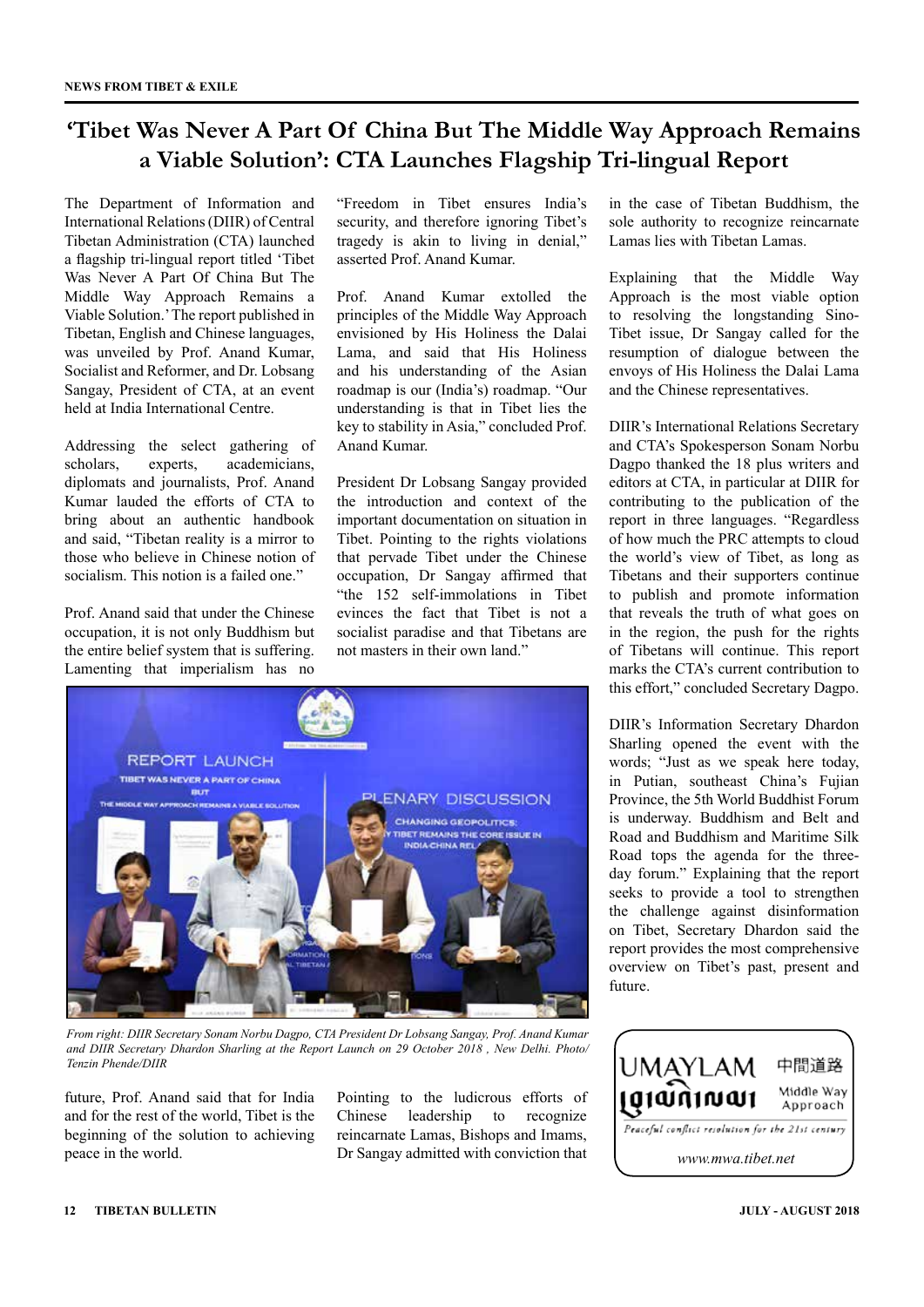### **Kashag's Statement on the 58th Anniversary of Tibetan Democracy Day**



At a time when the future of democracy is under threat around the world, we are gathered here today to commemorate and celebrate the 58th anniversary of Tibetan democracy, which was bestowed upon us by His Holiness the great 14th Dalai Lama of Tibet. I, on behalf of the Kashag and 6 million Tibetans, offer my deepest gratitude to His Holiness.

From a young age, His Holiness envisaged a modern system of governance, which would represent the ordinary citizens of Tibet. The process towards democratization had been initiated with the creation of a Reforms Committee in early 1950's; however, the People's Republic of China obstructed the reforms with the illegal occupation of Tibet.

When His Holiness was forced into exile, he did not leave his dream behind. One of the first pronouncements made by His Holiness after arriving in India was to ensure that a democratic system of governance would be born in exile. And on this very day in 1960, the first meeting of the Tibetan parliamentin-exile was held with members representing each of the three traditional provinces and the four major schools of Tibetan Buddhism. In 1963, women representative were included in the Parliament and later in 1977, the Bon religion also came to be represented.

The democratization saw the adoption of the Charter, the empowerment of the parliament to make laws and elect the Kashag and timely amendments were made for the direct election of the Sikyong.

With the formation of the Tibetan Supreme Justice Commission in 1992, the three pillars of democracy were established. Together, the Parliament, the Kashag, and the Supreme Justice Commission serve checks and balances to keep our democratic governance on even keel. In addition, an independent Office of the Auditor General, a Public Service Commission, and an Election Commission ensure accountability and transparency.

In 2011, His Holiness devolved all his political authority to a democratically elected leader despite the impassioned appeals by the Parliament and the Tibetan people to stay on as the nominal head of state, thereby completing transition to a secular democracy.

Our unique democracy-in-exile reflects the true aspirations of our brothers and sisters inside Tibet and serves as a spokesperson for the struggles under China's illegal occupation.

The world's most reputable independent watchdogs, including Human Rights Watch, Amnesty International, and Freedom House, have constantly exposed the deteriorating human rights situation and religious freedom in Tibet. In addition, at the US State Department's first-ever Ministerial to Advance Religious Freedom this past July, Mike Pence, Vice-President of the United States said: "For nearly 70 years, the Tibetan people have been brutally repressed by the Chinese government" and that the Tibetan people's "fight to practice their religion and protect their culture still goes on."

Indeed, religious persecution in Tibet continues to persist. Recently, the Chinese government increased deployment of paramilitary and police force in Lhasa during Shoton, the Tibetan Opera festival, and the parents of the students at Lhasa Middle School were coerced to sign contractual agreements not to let their children participate in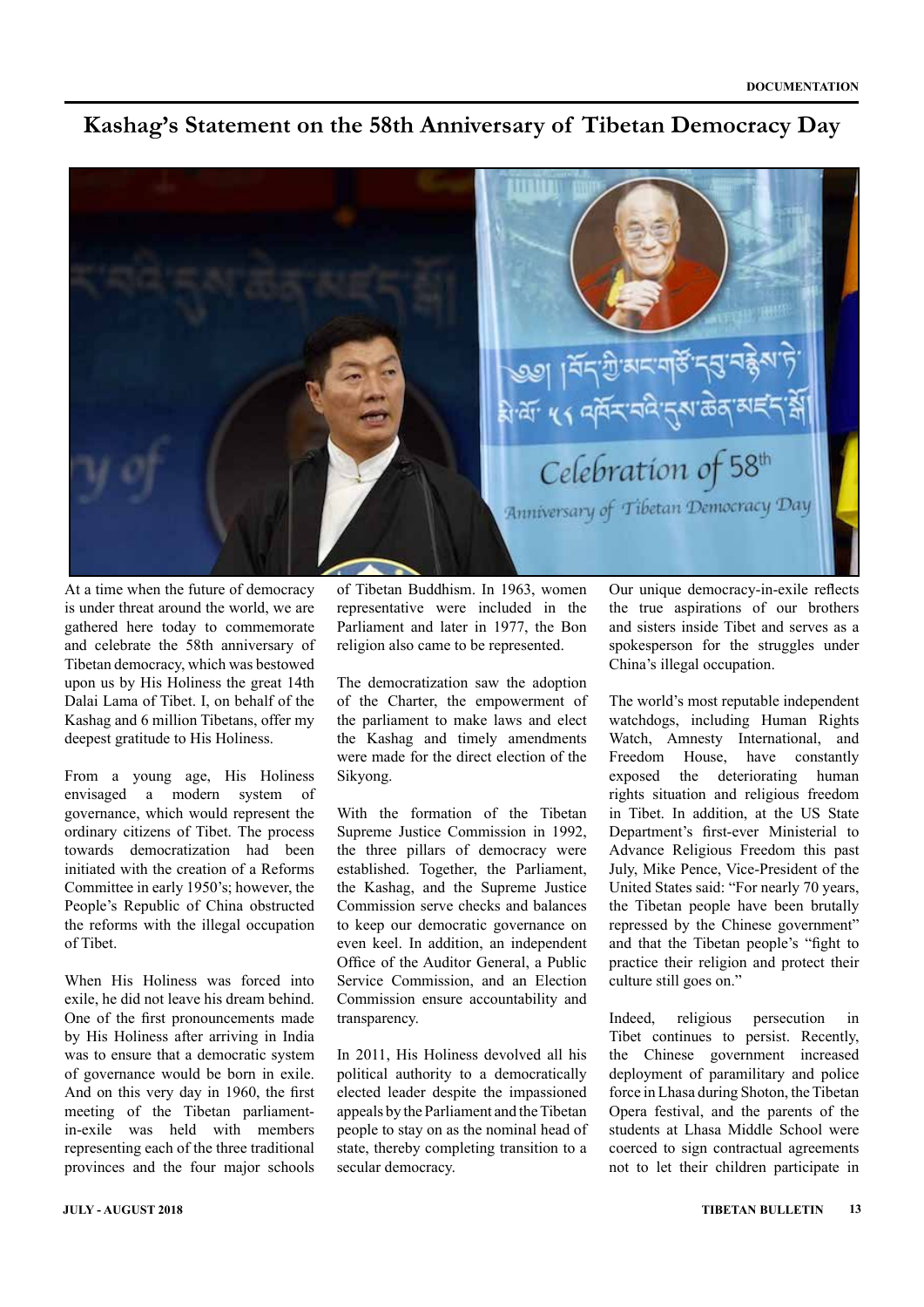any religious activities during summer holidays. In Zachuka district of Kham, young monks and nuns were ordered to leave their monasteries and nunneries and forced to join Communist Party-run schools.

The Chinese government's widespread interference in religious practices of Tibetans are in clear violations of the numerous policies on Tibet created in the 1980's which recognize the special characteristics of Tibet's religious identity and customs. For example, Document no. 31 states that, "all Central government guidelines, policies, instructions and regulations could be refused or adapted if they did not conform to the practical conditions in Tibet."

China's repressive policies in Tibet blatantly contradict President Xi Jinping's own words asserting that Buddhism helps promote the Chinese culture. Other prominent Chinese leaders, such as Premier Li Keqiang and Wang Yang, Chairman of the Chinese People's Political Consultative Conference National Committee's recent trips to the so-called Tibetan Autonomous Region have shown that systemic efforts are being made to use Buddhist leaders as tools to assimilate Tibetans into Chinese. Wang Yang specifically asked Buddhist religious figures to "be courageous to battle all separatist elements, in order to further protect the national reunification, ethnic unity, and social stability."

The right to religious freedom is an inalienable right affirmed by the 1948 Universal Declaration of Human Rights, which declared, "Everyone has the right to freedom of thought, conscience, and religion." It is time that the international community calls on the Chinese government to adhere to the legal instruments it has signed and stop committing grave human rights violations with impunity.

Under the leadership of His Holiness, Central Tibetan Administration is committed to preserving our identity and pursuing our dignity.

After years of planning, in 2017, the Kashag launched the Five-Fifty Vision premised on His Holiness' advice to "hope for the best and prepare for the worst." The vision aims to maximize efforts to resolve the Tibet issue in 5 years based on the Middle Way Approach, while ensuring CTA's resilience to sustain the Tibetan freedom movement for the next 50 years if need be. Our plan is not to stay in exile for another 50 years; instead, our plan is to plan for the next 50 years if necessary.

The first segment of the Five-Fifty Forums was held in October 2017 where experts, scholars, strategists and old friends of Tibet gathered to deliberate on how to shape Tibet's political future. Last month, a Five-Fifty Youth Forum was held where 100 young participants from 15 different countries came under one roof to brainstorm on the ways to strengthen the Tibetan freedom movement. This month, we will hold the third segment on building "A Resilient Tibetan Community", which will investigate and find innovative solutions to cultural preservation, education, economic development, and health care.

Further, the Kashag has put all efforts to continue the dialogue process with the Chinese government through the Middle Way Approach, which seeks, not independence or assimilation, but a genuine autonomy for the Tibetan people within China's Constitution. Since 2014, several initiatives have also been taken to educate the general public and train NGOs on the Middle Way policy. Kashag and the parliament have consistently lobbied leaders in India and around the world for their support for a peaceful resolution of the Tibet issue. In 2014 and 2016, the White House officially applauded and supported the Middle Way Approach. We welcome such statements of support and call on China to resume formal dialogue with the envoys of His Holiness the Dalai Lama.

This year marks 7 years since the devolution of political authority by His Holiness. It is crucial to remember that with democracy come responsibilities. Freedom of speech and freedom of

**14 TIBETAN BULLETIN JULY - AUGUST 2018**

expression do not mean the freedom to spread misinformation and cause disharmony. Using the democratic rights to disrupt our unity fundamentally goes against the democratic vision of His Holiness that began from inside Tibet.

We must never forget the Na-gaen Thuwoche, the great oath taken by Tibetan leaders on behalf the Tibetan people in Bodh Gaya 60 years ago. They made a pledge that under the leadership of His Holiness the 14th Dalai Lama, an iron-ball like unity would be the foundation of the Tibetan community.

Ultimately, for our democracy to thrive, it is the responsibility of every Tibetan to be informed and prevent any attempt to disrupt our community and harmony. The Kashag has and will continue to implement the three guiding principles of unity, innovation, and self-reliance, and I urge every Tibetan to follow suit.

Taking this opportunity, I want to thank old and new friends of Tibet who have stood by us in this freedom struggle. I especially want to thank the government of India and its people for according the utmost respect to His Holiness and for generously hosting Tibetans-in-exile.

Let us unite–stronger than ever–to ensure that the democratic vision of His Holiness the Great 14th Dalai Lama of Tibet continues to flourish. Let us pray together for the long life of His Holiness and rededicate ourselves in order to fulfill the aspirations of Tibetans inside **Tibet** 

#### KASHAG

#### 2 September 2018

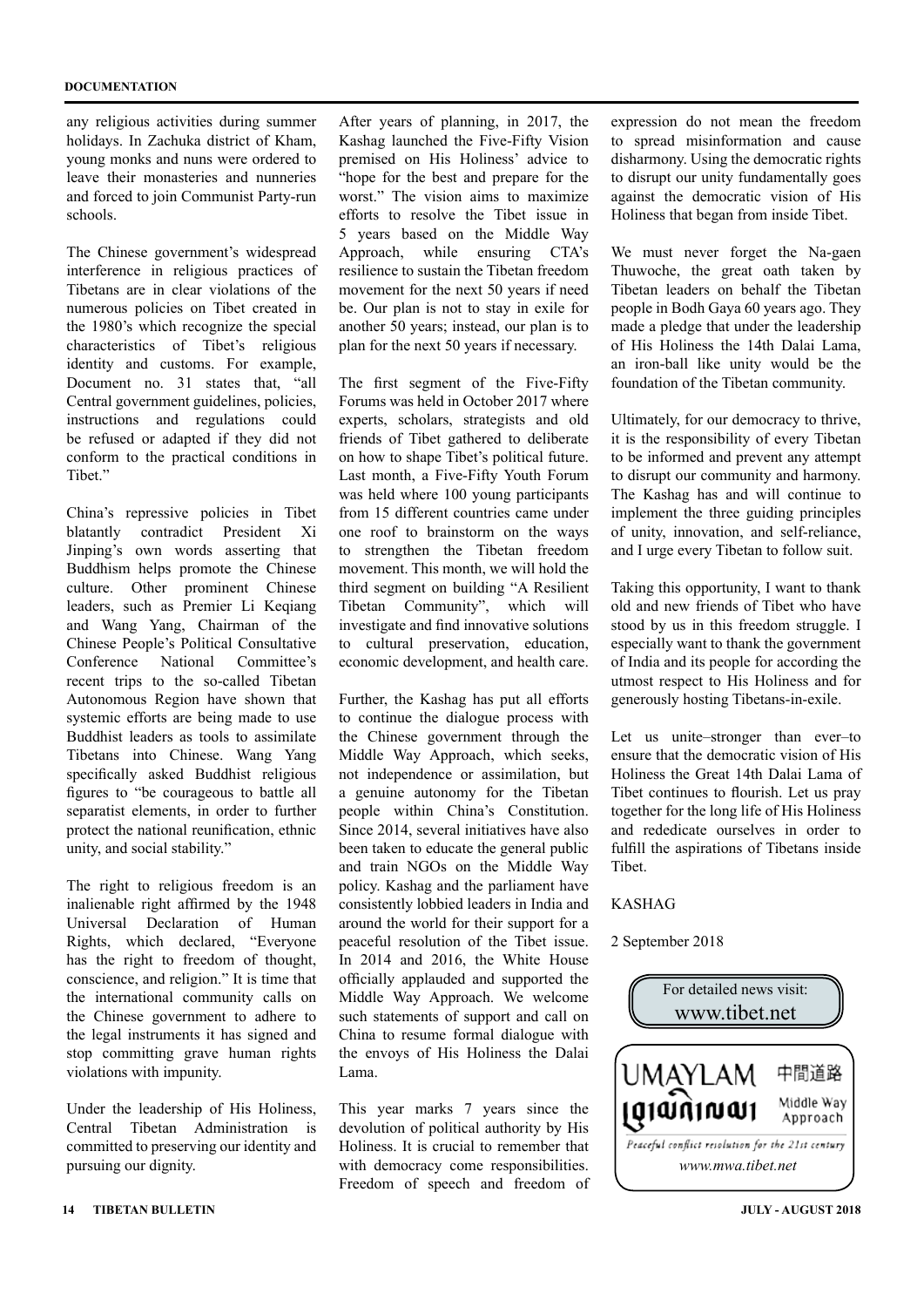### **Statement of the Tibetan Parliament-in-Exile on the 58th Anniversary of Tibetan Democracy Day**

Today is the day we commemorate with gratitude, His Holiness the Great 14th Dalai Lama's bestowal on the Tibetan people, the gift of the democratic system of governance. It is, therefore, a day of great importance in the history of Tibet. In this connection, His Holiness had, from a tender age, discerned the urgency for the Tibetan state system to be reformed in keeping with requirements of the trend of the time. Accordingly, after assuming the temporal and spiritual leadership of Tibet, His Holiness, in 1952, newly established a reform bureau. Thereafter, by the end of the year 1954, His Holiness especially established a branch in the Tibetan judicial system to resolve civil disputes in Lhasa. Through a series of highly admirable initiatives of profound implications such as these, inspired by nobility of intentions to properly reform the traditional Tibetan system of governance, His Holiness, through sheer strength of his personal majesty, put himself to the task of establishing for the Tibetan subjects a society marked by an era of happiness, tranquility, and prosperity. Unfortunately, this was not to be, for while he was fully immersed in these efforts, the newly established communist-ruled China started to exert pressure and violent repression on Tibet in 1949. These kept growing in strength and finally reached across the whole of the country. Eventually, the whole of the religiously endowed land of Tibet was occupied by the invading neighboring communist-ruled China, with the result that in 1959 His Holiness the Dalai Lama was compelled to escape his homeland and enter neighboring India to seek asylum. More than 80,000 Tibetans followed in his footsteps to escape the persecution and seek asylum. Forthwith upon His Holiness the Dalai Lama's arrival in India, with great concern and responsibility, he established the foundational basis of Tibetan administration to represent the whole of Tibetans, both inside and outside Tibet. Thereafter, bringing about gradual transformative reforms with the then polity of Tibetan administration in par with the modern democratic ethos and entrusting his utmost confidence in the Tibetan people, he endowed them with the gift of Democracy. It was, thus, on 2nd September 1960 that the first Commission of Tibetan People's Deputies from religious and provincial constituencies, took their oath before His Holiness the Dalai Lama, thereby, formally inaugurating the Tibetan democratic system of governance.

His Holiness the Dalai Lama, pioneering the establishment of the nature of Tibetan governance system with democratic values and characteristics, has, likewise, always adhered to guiding the essence of Tibetan freedom struggle with nonviolence. As a result, the Tibetan people and their just cause have continued to receive support from all parts of the world. Not only that, the Tibetan people's cause has also received support from intellectuals in Mainland China as well as from a large number of other impartial Chinese people. Especially under the leadership of His Holiness the Dalai Lama, Tibetans uniting together as one entity, has worked as equal in different institutions and furnished in unison, their energy and capabilities towards the common struggle of their freedom, irrespective of their provincial or sectarian considerations. That this remains a continuing trend is a matter worthy of joy and pride among us all. Hence, taking the opportunity provided by this occasion, we offer our incomparable gratitude to His Holiness the Great Fourteenth Dalai Lama from the depth of our hearts on behalf of all the Tibetan people.

Tibetan democratic system of governance in exile is a unique system, which incorporates the best characteristics of both the presidential and parliamentary system without any political factions. It is a special kind of democracy, in which, the parliament is placed in the very heart of it all. In 1963, the constitution of Tibet was promulgated and later in 1991, the 11th Tibetan Parliament-inexile adopted the Charter of the Tibetans in exile, which was duly assented to by His Holiness the Dalai Lama. Since then the Tibetan Parliament-in-exile has been able to proceed to function as a lawmaking body in full keeping with the functioning of such a constitutional authority. In 1992, the Supreme Justice Commission of the exile Tibetans was established. In 2001, the system of direct election of Kalon Tripa, the head of administration by the Tibetan public was instituted. In a more momentous event, which took place in the year 2011, His Holiness the Dalai Lama, keeping in view the multitude of pros and cons underlying the issue of Tibet, both at that time and for the enduring future, abdicated to devolve all his historical political and administrative authority and responsibility to the elected leadership of the Tibetan people in exile. In keeping with this act of truly great broadminded approach of His Holiness the Dalai Lama, Central Tibetan Administration has adhered to upholding of fundamental importance the laws as well as the rules and regulations passed by the Tibetan Parliament-in-exile. This is the basis on which the Central Tibetan Administration has administered its affairs under the democratic approach of the system of rule of law. As a result, the practices of the Central Tibetan Administration today, with its fully endowed three pillars of democracy, are such that we can justly take pride in it.

 To the Tibetan people left behind in their occupied homeland, democratic freedom continues to remain a distant dream. On the contrary, over the past more than 60 years since the occupation of Tibet by the Chinese government, there has been a move to obliterate without trace the Tibetan language, religious heritage, culture, and customs and traditions, which represent the defining characters of the Tibetan nationhood, as well as to ravage the natural environment of Tibet. For these purposes, the government of China, to begin with, implemented in Tibet what it called democratic reforms, which was nothing but a euphemism for Chinese communist totalitarian rule. Within the framework of this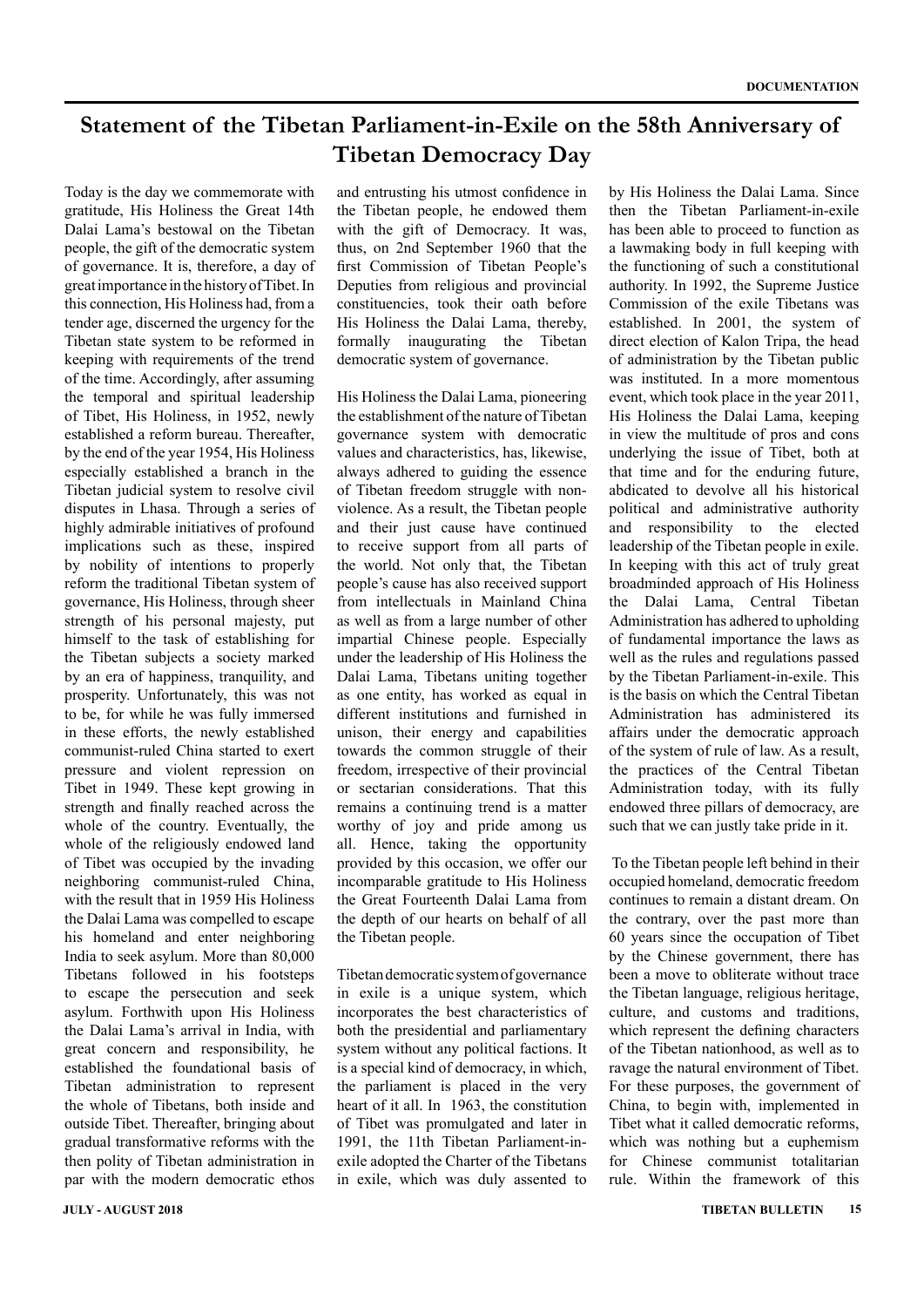

authoritarian rule, China has, for many decades since its invasion of Tibet, from the period of the Cultural Revolution, continued to implement without any break various types of campaigns under different policies one after another. Our brethren in Tibet have, starting from the year 1980, continued to stage peaceful protests on successive occasions. These have included the great Earth-Mouse Year uprising of 2008, and since from the year 2009, a total of 152 protest self-immolations has been verified and confirmed to have carried out by Tibetans. By these peaceful protests, Tibetans in Tibet have sought to express their disagreement with and rejection of the kind of policies as well as the kind of system of political education campaigns they were being subjected to by the government of China. Under criminal charges brought against them for political reasons, many Tibetans have been arrested, put behind bars, and put on trial. Even to this day, China continues to expand its policies on the large-scale transfer of its population into Tibetan territories. In particular, it clings to a policy of unmitigated ethnic discrimination, so that when it comes to the demands and aspirations of the Tibetan people on the one hand and of the Chinese people, on the other hand, the latter keeps on being given the top priority. The Tibetan language activist Tashi Wangchuk was charged with inciting separatism and was tried in January this year. The trial concluded in May with a guilty verdict, imposing him with imprisonment of 5 years. Recently, in July, Tashi Wangchuk's lawyer appealed his conviction before the Qinghai Provincial Higher People's Court. However, the appellate court simply rejected the appeal rather than entertaining and deciding it on the basis of a legally fair hearing. This is a matter of shame for the Government of China. Developments such as these show that the government of China continues to implement its erroneous policies in Tibet.

Recently, in July, China announced that Tibetans who were yet to attain 18 years of age represented a loss to their ethnic group if they enrolled in monasteries for the purpose of pursuing religious study. In gross disregard of the Tibetan people's historical habits and traditions, many young monks who were already enrolled in the Dza Sershul Monastery, the regional principal monastery at Lithang and others in Sichuan Province were forcibly taken away by the government of China. They were banned from being registered in monasteries. Rather, a coercive order was issued saying those young monks should be enrolled in schools for secular

education set up by the government of China. Likewise, a general order was issued by the Chinese government in Tibet's capital Lhasa, saying children in schools in the city were prohibited from taking part in religious activities during their summer vacation. With orders such as these, the government of China continues to grossly trample on the Tibetan people's basic human rights, including their political rights, their right to freedom of speech and expression, and their freedom of religious belief etc.,

The State Department of the United States government organized this year in Washington, DC, a three-day Ministerial to Advance Religious Freedom, which began on the 24th of July. During that conference, Vice President Michael Pence of the United States of America explained to the gathering that the Administration of President Donald Trump was seriously concerned about and paid great attention to the issue of religious freedom across the world while speaking on other related issues as well. He said that for nearly 70 years, the Tibetan people have been brutally repressed, of their freedom of religious belief and practice, by the Chinese government and thereby, expressed criticism of the government of China. He further said that the government and the people of the United States of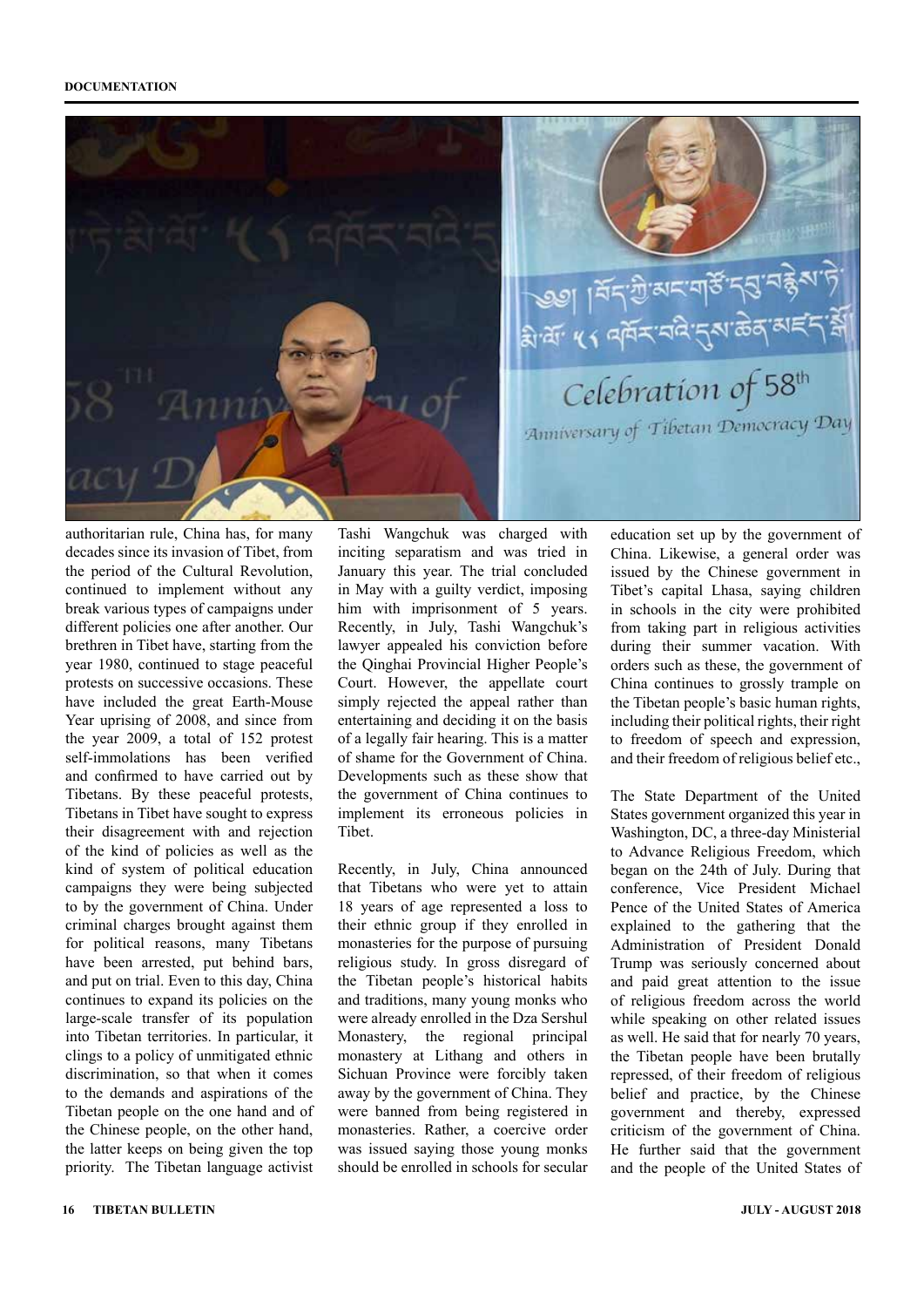America stood in solidarity with all people suffering under such repression. In addition, the Vice President also noted that the US State Department's annual International Religious Freedom report had labeled the People's Republic of China as a religious freedom violator every year since 1999, while also pointing out Beijing's guilt in numerous other kinds of violations as well.

More recently, the All Party Indian Parliamentarians' Forum for Tibet (APIPFT) in August, expressed condemnation and also called for an end to the ongoing repressive policies by the Chinese government, under which the human rights of Tibetan people inside Tibet continues to be infringed and trampled upon. Besides, the forum's resolution called for global support for the efforts to resolve the Sino-Tibetan dispute. Likewise, in efforts directed at saving the Tibetan people in Tibet from their current critical situation, and, likewise, for the purpose of the resolution of the Sino-Tibetan issue, and towards overcoming other related problems, the Central Tibetan Administration, the Tibetan people settled in various countries, and supporters of the Tibetan freedom struggle have lobbied with governments, parliaments, human rights bodies and etc., in a continuing basis. As a result, they have succeeded in having the Tibet issue being taken up for discussion, and also follow-up resolutions being adopted, on numerous occasions in the United Nations Human Rights Council; by the government and the Congress of the United States of America; in the European Union; as well as by numerous other governments and parliaments of the world.

Likewise, thanks to the appeals made on successive occasions by the Washingtonbased International Campaign for Tibet and other groups, the Judiciary Committee of the United States House of Representatives approved on the 25th of July this year, a bill for Reciprocal Access to Tibet Act, which had earlier been introduced in the House in 2017. The bill provides that United States government officials, journalists, and its common citizens be given the same level of access to the People's Republic of China, especially throughout Tibet, as was already being given by the United States government to officials of the Chinese government, journalists, and its ordinary citizens. This draft legislation, the Reciprocal Access to Tibet Act, was unanimously approved by the United States House Judiciary Committee. In order for this bill to become law, we solicit and hope that the Senate and the House of Representatives of the United States Congress will render their full support, for, through this bill, people of the world will then know the real situation inside Tibet and pave way for approaches to resolve the adversities and hardship of the Tibetans inside Tibet.

Over the last more than 40 years, in keeping with the vision of His Holiness the Dalai Lama, and in accordance with the decisions finalized by the parliament in exile of the Central Tibetan Administration, we have resolutely adhered to the Middle Way policy, which is mutually beneficial to both Tibet and China. We have continued to hope and believe, as we still do, that the Sino-Tibetan dispute could be solved through discussions based on this approach. We deem it inevitable that the government of China too will, over a course of time, be compelled by forces of evolving times and societal changes to take the responsibility to change its stand in a positive direction. We, therefore, deem it necessary to reiterate our call on the leadership of the government of the People's Republic of China to give up its existing hardline position and instead enter into dialogue at the earliest possible moment on the basis of this approach, which is mutually beneficial to Tibet as well as China.

As aspired by His Holiness the Dalai Lama from the very beginning, for the sake of the institutional stability of the Central Tibetan Administration and for the preservation and perpetuation of the Tibetan script, language and culture and so on, we should, on the basis of the tenets of non-violence, make use of the value and power of democracy to strive to achieve the just cause of the Tibetan people. This remains an important goal, both immediate and long-term, for all the Tibetan people. An indispensable

attribute to this is the coherent unison of every Tibetan of the three provinces, akin to the complete cohesion of milk and water mixed. This is the core of all our important purposes. So, to every Tibetan, with a firm pledge to abstain from creating any contradictions amongst the Tibetan people and keeping in heart, the beneficence and hopes of His Holiness the Dalai Lama, we earnestly request, to never waver in your enthusiasm towards the realization of our common future aspirations. Surmounting the daunting hardship present before our paths, we all must strive towards our common goal of the fraternal reunion of all the Tibetans in Tibet.

This year the Tibetan Parliament-in-exile launched a major initiative to solicit support for the issue of Tibet in different states across India and this remains an ongoing effort. Our aspiration is that through this solicitation, prominent figures throughout the country, especially members of parliament and state legislative assemblies, will gain a good grasp of the real situation in Tibet and accordingly render their strong support for the issue of Tibet.

The people and government of India have and continue to facilitate the Tibetans with exceptional succor for over nearly 60 years of exile in India as well as the rendering of innumerable political supports by various nations all around the world, to achieve a fair solution to the just cause of Tibet. To such concerned public and governments, we, on behalf of all the Tibetan people, offer our heartfelt gratitude on this opportune occasion.

Finally, we pray with great ferventness that His Holiness the Dalai Lama, the Omniscient Conquering Spiritual Lord, the Incomparable Saviour of all sentient beings, the Most Benevolent One, may keep his two feet firmly planted on this earth until the very end of our times, with his great wishes being seen fulfilled with all its spontaneity, and the just cause of the Tibetan people accomplished in all speediness.

By the Tibetan Parliament in Exile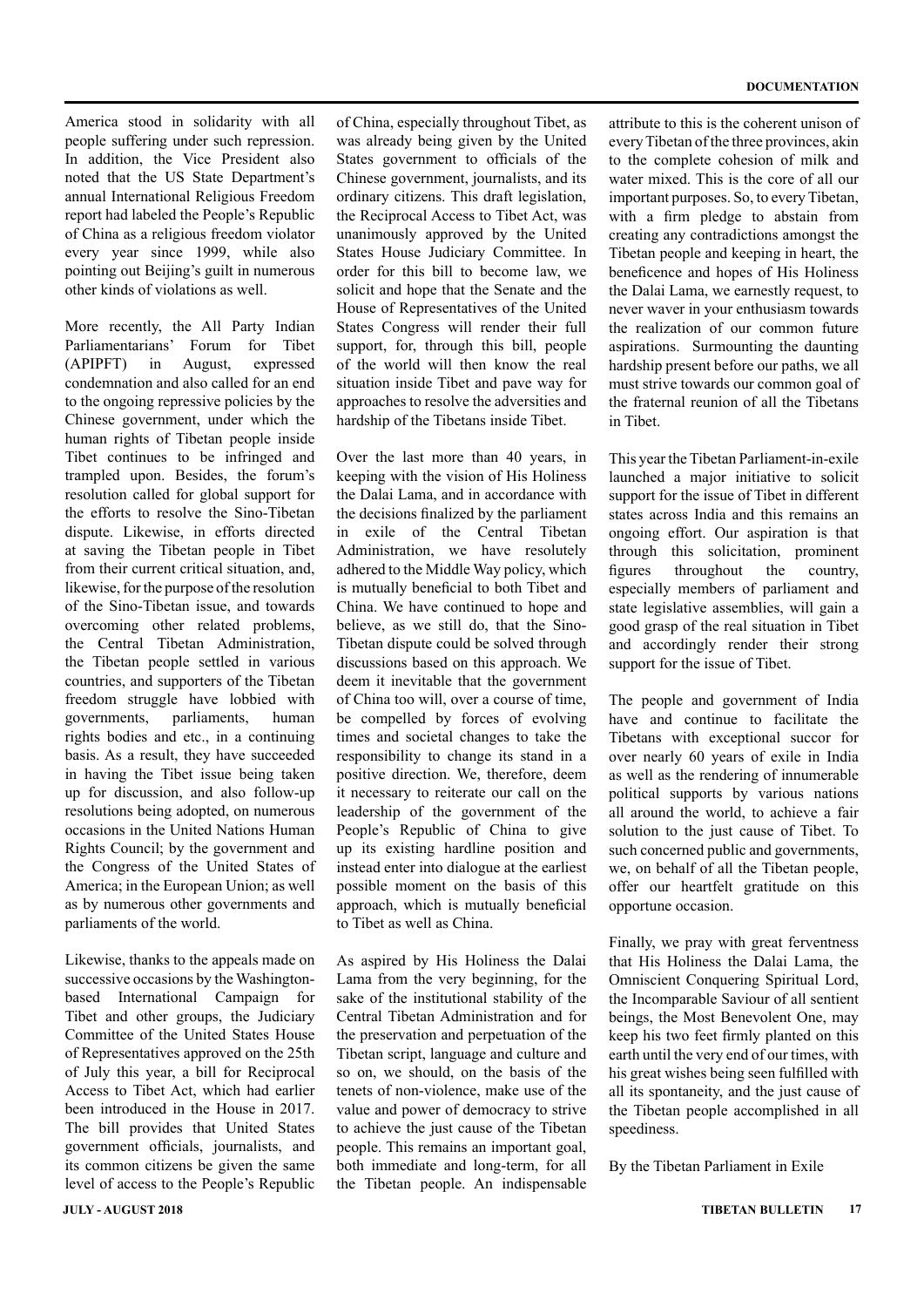### **CTA President Opens Four-day Five Fifty Forum: Towards a Resilient Tibetan Community**

Over 200 experts on leadership, resource mobilisation, health, education and senior officials of Central Tibetan Administration as well as CTA donors gathered at the Five Fifty Forum on Resilience that began Thursday to discuss critical development, resiliency challenges, opportunities in the Tibetan community and explore innovative solutions.

Against the backdrop of Five-Fifty Political Forum and Five Fifty Youth Forum, the Five-Fifty Forum: Towards a Resilient Tibetan Community had a resounding start here with key remarks by President Dr Lobsang Sangay, Deputy Assistant Administrator for Asia, USAID, Ann Marie Yastishock, Kalon Karma Yeshi, Department of Finance and SARD Director and CTA Chief Resilience Officer Kaydor Aukatsang.

The Forum is organised by Social and Resource Development (SARD), Department of Finance. The Forum is also a part of the Tibetan Self-Reliance and Resilience (TSRR) program funded by USAID.

The Five-Fifty Forum on Resilience is a follow-on to the political gathering convened in October 2017 and the youth gathering in August 2018. It focuses on the development and long-term resiliency objectives of the Five-Fifty Vision.



*Kaydor Aukatsang, SARD Director and CTA Chief Resilience Officer presenting an overview of the Five-Fifty Forum: Towards a Resilient Tibetan Community. Photo/Tenzin Jigme/DIIR*

The Forum has been acknowledged and congratulated by the Tibetan spiritual



*President Dr Lobsang Sangay speaking at the inaugural ceremony of the Five-Fifty Forum: Towards a Resilient Tibetan Community. Photo/Tenzin Jigme/DIIR*

leader, His Holiness the Dalai Lama.

"I am happy to know that the Central Tibetan Administration is organising a Five Fifty Forum: Towards a Resilient Tibetan Community.

"It is important not to be complacent, content merely with what we've become used to. We should move with the times, keeping with the way the world is changing. This may involve new ways to thinking and setting a clear vision for the future," His Holiness' message reads.

Ann Marie Yastishock, Deputy Assistant Administrator for Asia, USAID addressed the Forum on 'USAID and Strengthening the Resilience of Tibetan Community in Exile'.

"For the Tibetan community to realise its full potential much depends on the development path it continues to chart today. USAID is committed to supporting development decisions that continue to move you forward on your continued journey on self reliance and help achieve the objectives of the Five Fifty Vision.

"Through the Tibetan self reliance and resilience program, the CTA, Tibet Fund and USAID are all working together to put into place, policies and programs that strengthen the Tibetan diaspora community.

"One of the tangible examples on how the Tibetan community has accelerated its self reliance is the establishment of the new local financial institution and non banking financial company that addresses the critical need of Tibetan enterprises for startup and expand capital, thus boosting household and community wealth."

CTA President Dr Lobsang Sangay said in his inaugural remarks, "The Five Fifty Forum on Resilience comes on heels of the Five Fifty Forum: Shaping Tibet's Political Future and the Youth Forum. The Five Fifty Resilience Forum will specifically focus on strengthening Tibetan resilience and has brought together a select group of government donors and representatives of international supporters of CTA.

"We welcome our donors and supporters to assess and witness the progress we have made in our education, health, economic self reliance and entrepreneurship. Also, to strategise future implementations and resilience projects."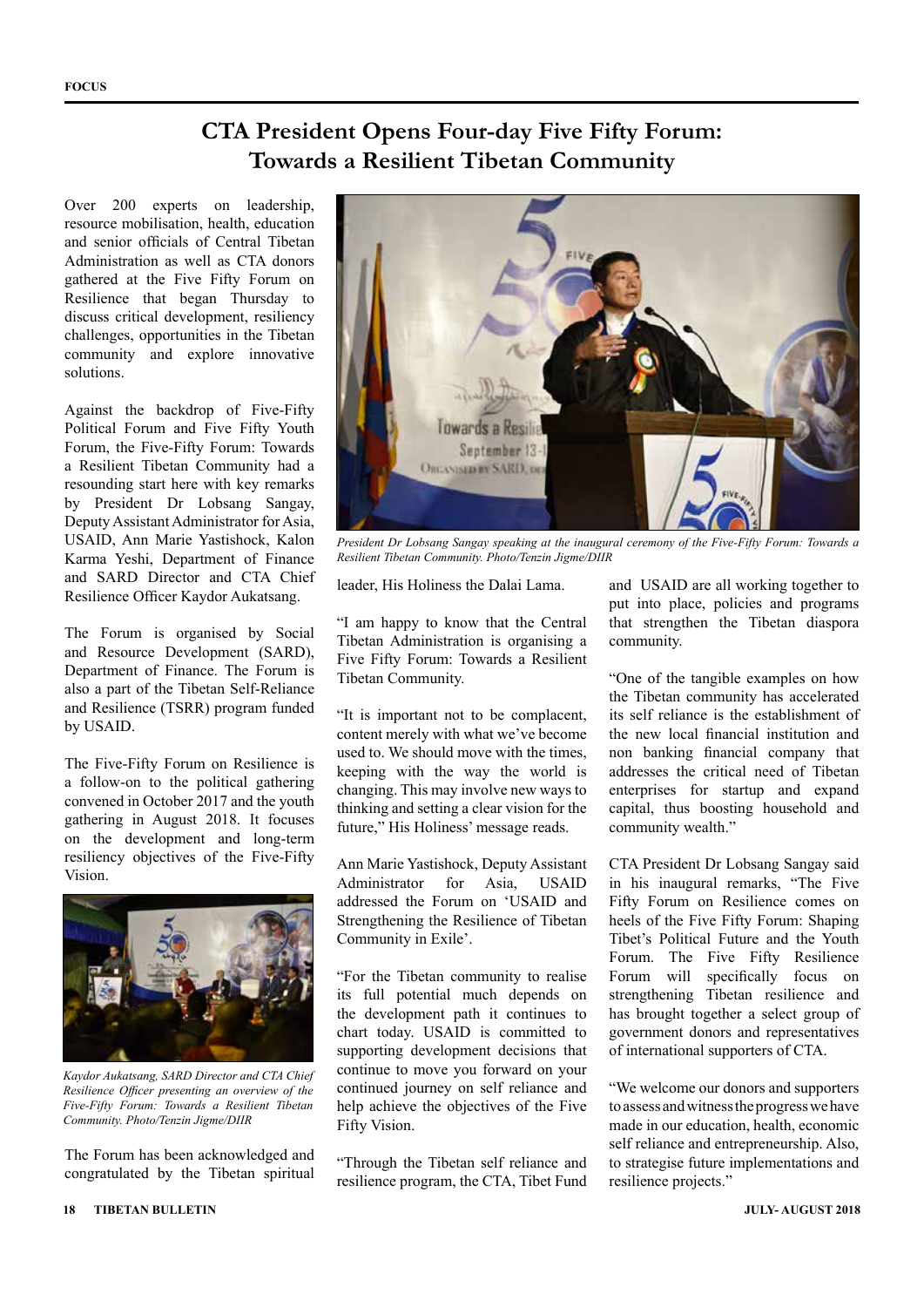Expressing his expectations from the Forum, Kalon of Department of Finance, Karma Yeshi said curation of the themes and background literature for the fourday Forum were a result of six months of indepth review and discussion among the organisers and moderators.

Kaydor Aukatsang, Director of SARD and CTA Resilience Officer, said that CTA's Five Fifty vision ultimately calls for maximising efforts to resolve the Tibet issue but the leadership has an added responsibility in view of the critical development inside Tibet and exile and to address resiliency challenges and opportunities and new ideas.

The themes of four-day deliberations are Sustaining Tibetan Culture; Economic Development of Tibetan Community; Strengthening Tibetan Education; and A Healthier Tibetan Community.

Theme 1 will address issues related to defining Tibetan culture, Tibetan language, Tibetan Buddhism, the role of museums and cultural institutions, and Tibetan arts.

Economic Development will focus on migration and youth-related issues, agriculture, financial services, entrepreneurship and role of Tibetans living overseas.

Theme 3 Education will address quality of education issues, school leadership, demographic challenges, Basic Education Policy and nurturing professionals.

Theme 4 will look at health challenges faced by the Tibetan community, financial stability of the Tibetan health system, capacity building, expansion and integration of Sowa Rigpa (Tibetan

Medicine), and alternative service delivery modes and preventive care.

The Plenary sessions scheduled to begin tomorrow will feature a keynote address by President Dr Lobsang Sangay and introductory remarks by Kalon Karma Gelek Yuthok, Department of Religion & Culture, Kalon Sonam Topgyal Khorlatsang, Department of Home, Kalon Karma Yeshi, Department of Finance, Kalon Dr Pema Yangchen, Department of Education and Kalon Choekyong Wangchuk, Department of Health.



### **5/50 Forum on Resilience a Groundbreaking Success**

In an unprecedented move, the Five-Fifty Forum: Towards a Resilient Tibetan Community brought together the most prominent figures of the Tibetan world under one roof for an intensive four-day conference.

Dr. Tseten Sadutshang, Dr. Tsewang Tamdin, Ven. Geshe Ngawang Samten, Geshe Lhakdor, Shartse Khensur Jangchup Choeden, and Tashi Tsering were among the impressive list of panelists gathered to deliberate and investigate innovative ideas and solutions towards building a long-term resilient Tibetan Community.

The four major themes discussed at the Forum were: Sustaining Tibetan Culture; Economic Development of Tibetan Community; Strengthening Tibetan Education; and a Healthier Tibetan Community.

Organised by Social and Resource Development (SARD) of the Department of Finance, the Forum was the third and the largest segment of the Kashag's Five-Fifty Vision with over 250 experts and participants from around the world in attendance. The other two Forums



*5/50 panel discussion on the theme: Towards a healthier Tibetan community. 14 September, 2018. Photo/Tenzin Jigme/DIIR*

being Tibet's Political Future and Youth Forum, respectively.

For anyone searching for further clarification on the 15th Kashag's Five-Fifty Vision, following the Forum on Resilience, they need not look any further.

In his Keynote Address, the President Dr. Lobsang Sangay revealed that back in 2012 he had an audience with His Holiness the Dalai Lama where His Holiness specifically told him, "One of your main duties as a leader is to lead the Tibetan movement forward as if I'm not there."

Upon hearing those words, silence filled

the room with many of the participants struggling to hold back their tears. An emotional President Sangay further explained, "For our Tsawai Lama, our Root Guru, the democratic Tibetan movement is far more important than himself."

Some of the participants noted that while it seemed like an initiative long called for, it is still better late than never.

Renowned allopathic physician Dr. Sadutshang expressed that he felt "proud" to be part of the Forum, while the leading figure in Tibetan medicine Dr. Tamdin said, "It is my hope that Sikyong will organize this type of conference again every 2 to 3 years." ( click here to watch the audience feedback video)

The Resilience Forum will undoubtedly go down as one of the most notable achievements of the present Kashag.

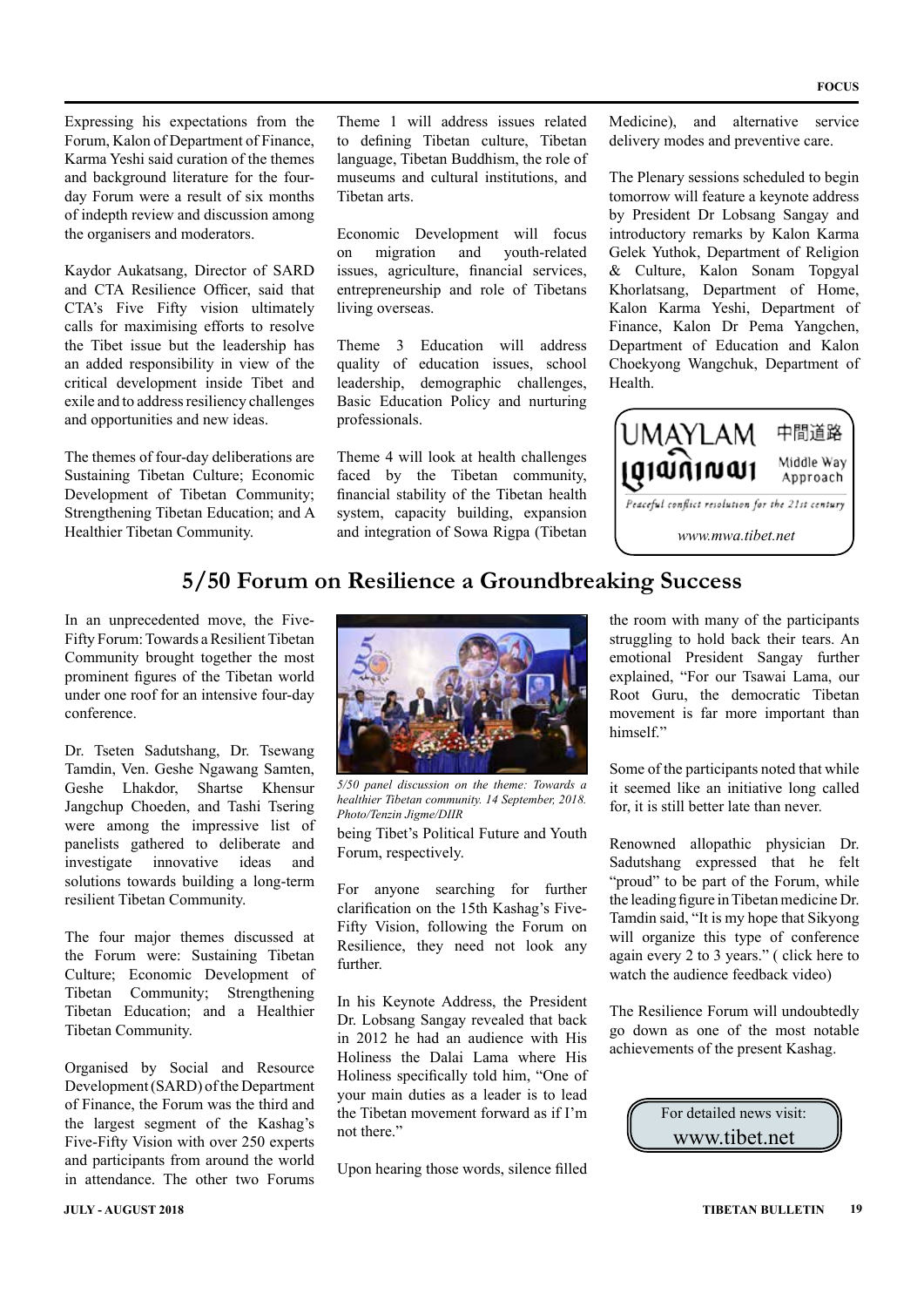### **Tibetan Culture and Language at the heart of CTA's Five Fifty Resilience Forum**

With luminaries from Tibetan Buddhist philosophy, language and literature, Tibetan art and culture, and museology, the first plenary session of the Five Fifty Forum on Resilience sparked an important and urgent conversation on sustaining the Tibetan culture and language in the diaspora community.

The rich panel of experts include Geshe Lhakdor, Director of the Library of Tibetan Works and Archives, Ven Lobsang Dechen, Central Executive Member, Tibetan Nuns Project, prominent Tibetan historian Tashi Tsering Josayma, Academic Director of Amnye Machen Institute and Tibetan Centre for Advanced Studies, Dharamsala, Dr Emma Mzartin, Lecturer in Museology at University of Manchester and Senior Curator for National Museums Liverpool (NML) and Mansher Lodoe, Principal and Tibetan History Lecturer at The Academy of Tibetan Culture, Norbulingka Institute and the Vice President of PEN Centre.

While the experts deliberated on a broad range of topics in the hourlong session, the overarching theme of the discussion was Tibetan Buddhism and language and how to incorporate the two in our education, institutions and society as a means to sustain it.

The panel agreed that only by restoring people's appreciation for its culture, history and traditional knowledge, will a society be able to sustain and preserve its past.

To achieve this, the panels called for a vigorous re-thinking of our cultural and educational policies and to find a space where we can groom our youths to become leaders of the world and ambassadors of Tibetan Buddhist values and principles.

The experts also identified that there could be an opportunity to strengthen the Tibetan culture in diaspora by supporting the growth and activities of existing cultural institutions such as the Library of Tibetan Works and Archives, the Central Institute for Higher Tibetan Studies, the Norbulingkha Institute, Tibetan Medical and Astrological Institute (TMAI) and others.

On preserving and promoting Tibetan language, the speakers argued that the onus lies on the Tibetan exile leadership, schools and teachers as the main actors.

"Experts and scholars in Tibetan field including language, culture and history currently in our community should be identified and given due recognition for their work. The Tibetan Administration should initiate a collaboration with these experts to educate and train Tibetan youths," said Geshe Lhakdor, Director of LTWA.

Tashi Tsering, prominent Tibetan scholar and historian suggested that a committee of veteran teachers, particularly of Tibetan language, can be formed to assess the Tibetan education policy of last 50 years.

"A serious assessment of our education and cultural policy of the last fifty years should be in place in order to effectively plan our next fifty," he said.

Addressing the lack of appreciation for one's language in the youth, Tashi Tsering pointed that Tibetan youths are more and more immersed in western environment and culture. "From early on, they are not familiarised with the Tibetan way of living and culture. Even in our kitchens, we cook and dine in western style. The onus is on us, not the youths, to create conducive environments for imbibing one's culture.

He also stressed on reviving traditional Tibetan style of learning through spelling (যুঁহ'য়ুঁমা').

Mansher Lodoe, Principal and Tibetan History Lecturer at The Academy of Tibetan Culture, Norbulingka Institute

and the Vice President of PEN Centre gave an interesting presentation on sustaining Tibetan Culture through Arts

Through his critical reflection on art and culture, Lodoe discussed how art gives an insight into the cultural heritage of the people and can contribute to the understanding of the past and present.

In its final segment, the panel discussed the importance of museum, museum professionalisation and quality cataloging of collection in Tibetan museums.

Dr Emma Mzartin, Lecturer in Museology at University of Manchester and Senior Curator for National Museums Liverpool (NML) observed that the Tibetan museums can have a better quality representation if the staff are trained in the field of museology either in academic or vocational training.

Dr Mzartin is also acting as curatorial consultant to the CTA's new Tibet Museum.

"Through the new Tibet Museum, Tibet will also be seen as a living breathing culture and not just a relic of the past. The opening of the new Tibet Museum is just the start. This means supporting and actively encouraging the exile Tibetan community to participate in the production of CTA's collections, museum education programs, policies and exhibitions.

With multiple voices and perspectives discouraged in China's museums she said, the Tibetan museum can be proud host to open democratic space for cultural representation in the exile community.

The plenary session was moderated by Ven Geshe Ngawang Samten, Vice-Chancellor of Central Institute of Higher Tibetan Studies, Sarnath, Varanasi.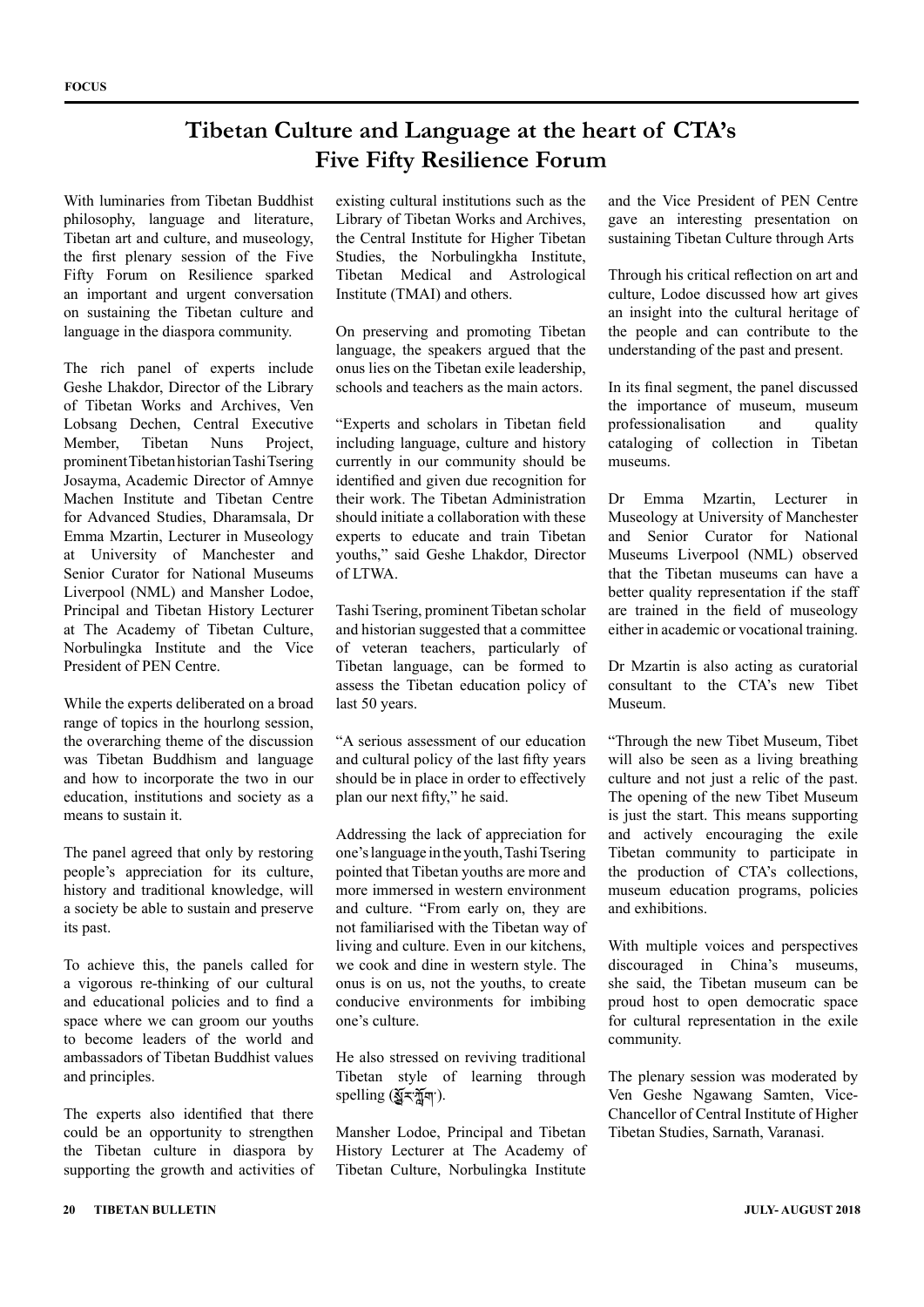### **"I Assure You I would live for 100 years": His Holiness the Dalai Lama During the Long Life (Tenshug) Ceremony**

 Representing Tibet's three traditional provinces, Tibetans from Utsang Cholka, Domey Cholka, Chushi Gangdrug based in Dharamshala, and likewise, Tibetans from Kalimpong, Gangtok, Darjeeling and Ravangla offered long life prayers (Tenshug) to His Holiness the Dalai Lama at Tsuglagkhang, the main temple in Dharamshala.

Thanking the participants and organisers for the Tenshug ceremony, His Holiness the Dalai Lama praised the seventeen pandits of Nalanda for their logical way of teaching Buddhism as His Holiness claimed himself to be one of their biggest admirers.

"The only complete and detailed explanation of the ancient Nalanda teaching has persevered in the Tibetan language which is the reason why these days, people from China who are interested in learning Buddhism pay attention to learning the Tibetan language," said His Holiness.

Speaking of the ancient Nalanda Buddhist teaching, His Holiness

affirmed that the ancestors of Tibetan people had well preserved this knowledge for thousands of years which enabled Tibetans to expertise in promoting the knowledge in the Tibetan language. Thus, His Holiness the Dalai Lama proclaimed that it is the duty of Tibetan people to continue the practical teachings of those ancestors while at the same time take pride in possessing such vast and profound knowledge passed by them.

"I respect all kinds of religious beliefs which only teach love and compassion as the ultimate source of human happiness," said His Holiness. He cited an example of how humans are born out of love and how they survive on love.

Meanwhile, drawing the attention of the gathering, His Holiness emphasised that the masters of Nalanda encourage its followers to approach their teaching with logic and reason rather than following it blindly. Thus, His Holiness urged the gathering to experiment and research on the teachings of those masters in light of reason.



*His Holiness the Dalai Lama and Gaden Tri Rinpoche Jetsun Lobsang Tenzin exchanging greetings on His Holiness's arrival inside the main Temple in Dharamshala, HP, India on 3 September 2018. Photo by Tenzin Choenjor.*

His Holiness further urged the Tibetan people to preserve the rich Tibetan language as it has the potential to serve all the sentient beings on earth.

To the people gathered, His Holiness gave them assurance that he would live for hundred years to serve humanity and especially to lead the cause of Tibet under his guidance.

"As per your prayers and wishes, I assure you I would live around hundred years," said His Holiness the Dalai Lama.

### **China is Boldly Tackling Corruption but Must Focus on Inner Training: His Holiness the Dalai Lama**

His Holiness the Dalai Lama applauded the anti-corruption campaign led by Chinese leader Xi Jinping, saying that the leadership is "tackling corruption with boldness."

He added, however, that the "best way to tackle corruption is to focus on transforming human emotions, cultivating transparency in work, truthfulness and self-discipline in individuals. Tackling corruption from outside is difficult.

"China is historically a Buddhist country and follower of Nalanda tradition. Xuanzang, a Chinese scholar and translator, travelled to India in the 7th century and brought Buddha dharma according to Nalanda tradition to China. In the Chinese mind, Buddhism is something close to their minds.

"According to a survey by Peking University a few years back, the Buddhist population in China was known to be 300 million. It is rapidly increasing," he said.

His Holiness proposed that the ancient Buddhist thoughts if revived in form of academic values, could serve the entire humanity and bring peace. He pointed out that China and India had the opportunity to lead the initiative.

"We have to revive this combination of ancient Indian knowledge which brings inner peace and wisdom with modern education that brings us physical comfort and material development. If we successfully revive in India, China with another one billion human beings will definitely pay attention.

"It will also attract other countries like Vietnam, Korea and the rest of the Asian Buddhist countries to adopt the same in their countries as well. India and China has an opportunity to serve millions of people.

"Now many Indian universities and educationists are paying attention. Recently I had a meeting with 150 Vice Chancellors. Numbers of Indian institutions and scholars fully realise the importance of revival of the Nalanda tradition.

In between, His Holiness reiterated that the revival of Buddhist thoughts and philosophy must not be understood as revival of Buddhist religion.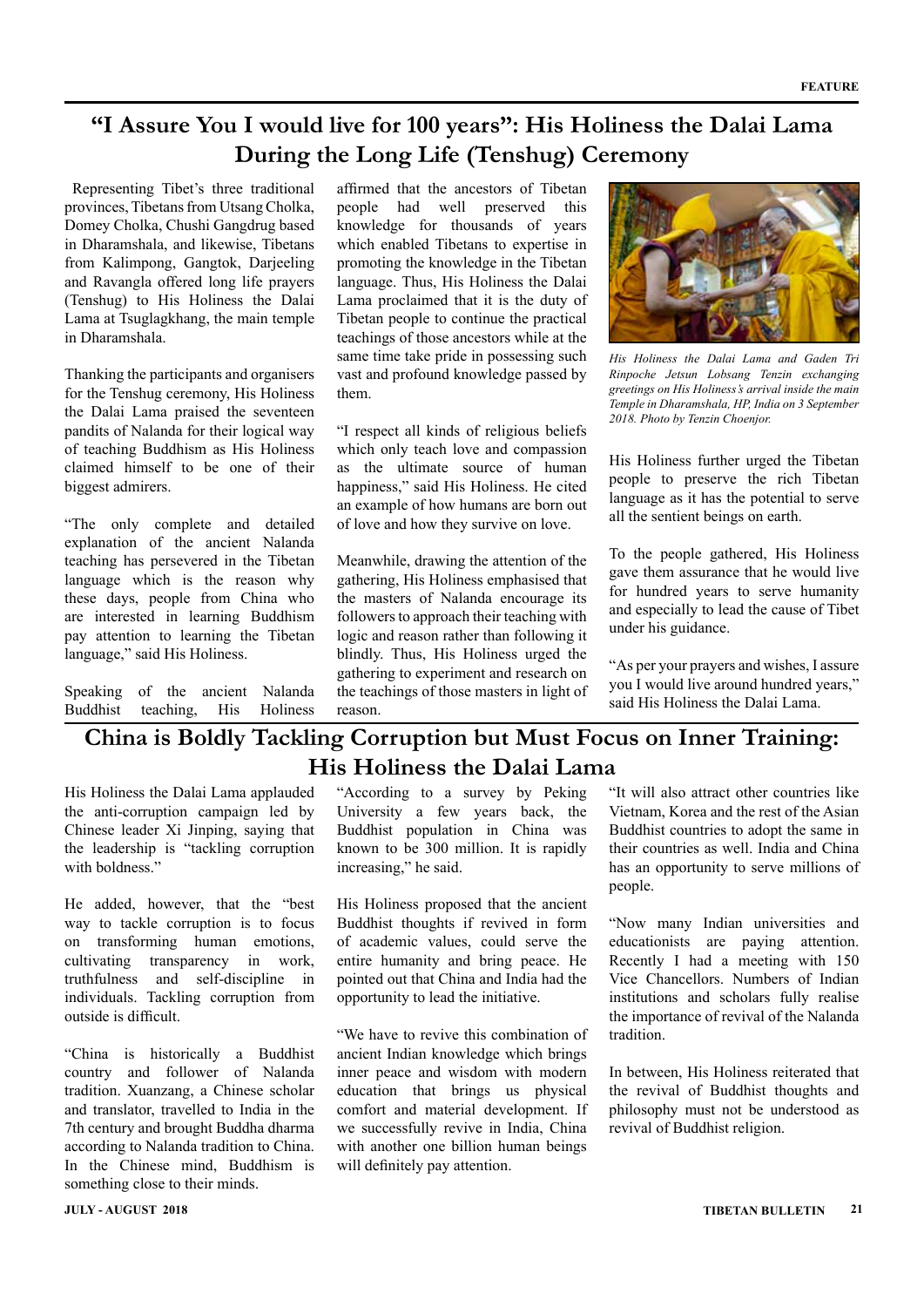### **"We Tibetans long to go back and rebuild Tibet": His Holiness the Dalai Lama in Sweden**

Tibetan spiritual leader His Holiness the Dalai Lama on Wednesday reiterated that Tibetans long to return to Tibet and are willing to remain within the People's Republic of China given that China respects Tibetan distinct culture and autonomy.

Speaking at a talk on 'Art of Happiness and Peace', organised by Individuell Människohjälp (IM), His Holiness said, "As Tibetan refugees, now about 60 years, we always think about going back to Tibet and to rebuild Tibet. We want to be broadminded, not narrow-minded. Therefore, we are very much willing to remain within the People's Republic of China given that they respect Tibetan culture, language, environment. These are in accordance with the Chinese Constitution.

The event was held to commemorate the 80th anniversary of the Swedish aid organization Individuell Människohjälp.

"Now things are changing, firstly historically, Tibet and China have shared long and close, dating back to over



thousand years. Recently, we have been passing through a difficult period but that will change," he said with optimism. *A view of the Malmö Live auditorium during His Holiness the Dalai Lama's talk in Malmö, Sweden on September 12, 2018. Photo by Erik Törner/IM*

If reunited with China, His Holiness affirmed that Tibetans can serve millions of Chinese Buddhists. China on the hand can support development for Tibetans. "It is a mutual benefit."

"While taking refuge in India, we are training on our own culture as well as modern education. so when situations are favourable, we are ready to rebuild our own country."

Sharing his opinion on refugee

rehabilitation, His Holiness said ultimately refugees should focus on developing their own countries. Countries with the opportunities to receive and help the refugees must do so but only to provide the immediate relief and resources and education for the youths in order to support them rebuild their country.

During the Q&A session, a member of the audience asked, "How to be so optimistic in today's world?"

His Holiness responded, "If we make efforts starting now, with vision then later part of the 21st century can be more peaceful and happier.

"We need to find out what are the roots of today's problems; not through religion but through education and awareness. We must use our intelligence with scientific research. Then in two or three decades, the new generation who have received a more complete form of education will see a world that is more peaceful and happier."

## **Cultivate love and compassion; develop human values: His Holiness the Dalai Lama at the 50th Anniversary Celebrations of Tibet Institute Rikon**

Speaking to the media and press members, His Holiness the Dalai Lama reaffirmed his commitment to sustain the ancient Indian knowledge that Tibetans have preserved for more than thousands of years, also, the Tibetan language. In addition to that, he expressed his commitment to revive the protection of Tibet's fragile environment.

When a member of the audience asked His Holiness for an advise to sustain happiness at the face of a stressful life, His Holiness recommended practicing peace of mind just as he did throughout his life right when he lost the freedom and his country upto now when distressing news from Tibet keeps coming.

"If you can, thats what you should do. If

you can't , worrying about it wont help" said His Holiness.

After the brief press meet, His Holiness left for the village of Rikon and Tibet Institute where he inaugurated a new lamp house followed by long life prayers for His Holiness.

Ven, Thupten Legmon, Abbot of Rikon Monastery addressed the gathering and expressed his dedication towards educating Buddhism to young Tibetans thereby planting seeds of compassion and love in them.

Speaking on tackling negative emotions such as anger and attachment, His Holiness suggested working on cultivating love and affection and further analyse the pros and cons anger may bring.

"Anger destroys our peace of mind; loving-kindness earns us friends and eliminates the risk of being alone" reminded His Holiness the Dalai Lama.

Philip Hepp, Managing Director of TIR offered words of thanks especially His Holiness for visiting the Institute for the fifteenth times.

Following the event, the monks and members of monastery and TIR respectively had the opportunity to have photos taken with His Holiness.

His Holiness later participated in the celebrations of TIR anniversary at the Eulachhalle in Winterthur.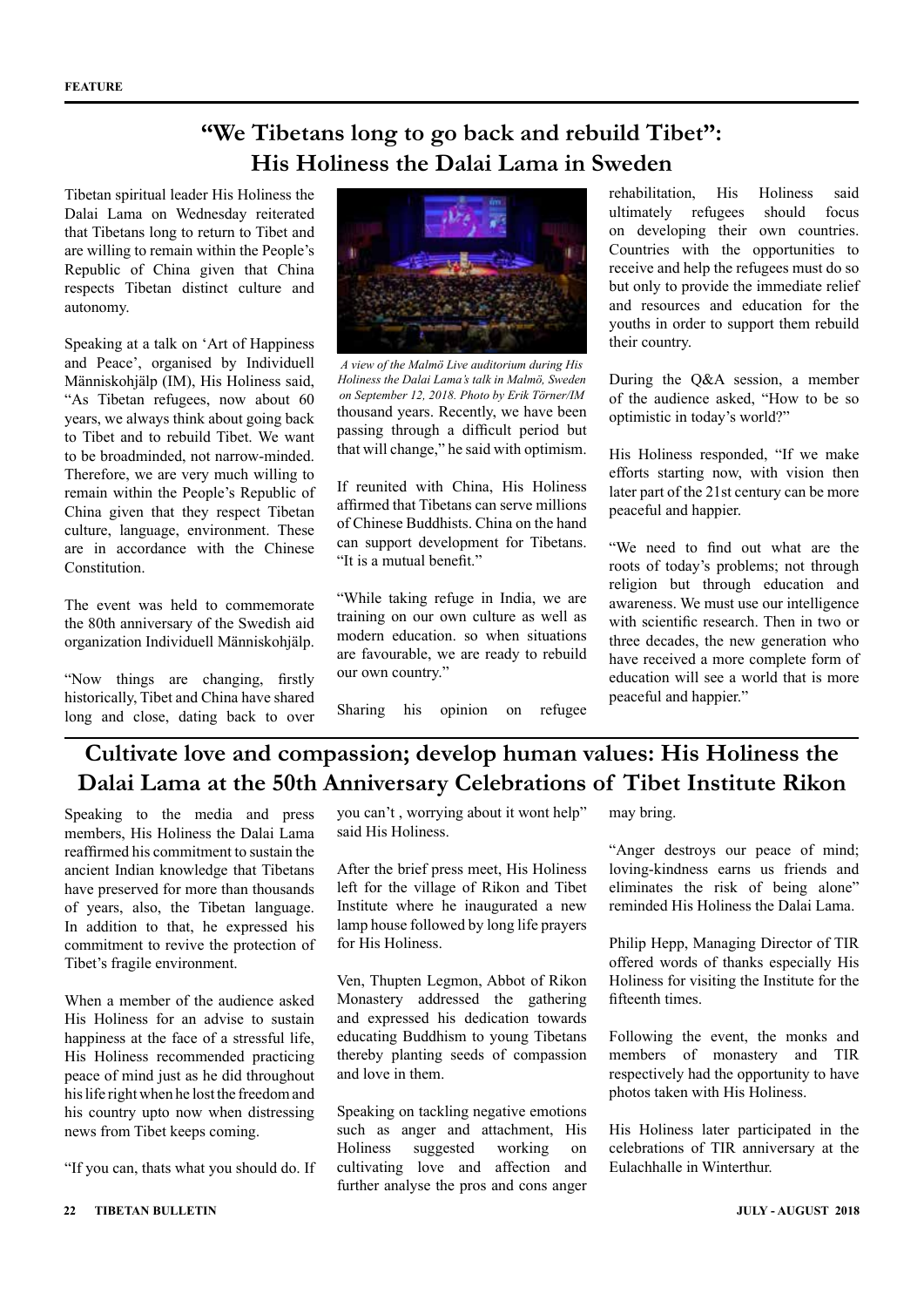### **A Universal Secular Ethics is fundamental to human flourishing: His Holiness the Dalai Lama to Museum Directors and CEOs**

"Regardless of whether or not one believes in any religion, the understanding of the importance of inner values is an urgent, direct need in today's world," His Holiness the Dalai Lama said as he was addressing Museum delegates from the United States and Germany.

The Tibetan spiritual leader delivered an hourlong talk on Secular Ethics to CEOs & Directors of Museums in the USA & Germany at his residence in Dharamsala.

"The fundamental cause of the problem, I believe, is the lack of moral principles. Morality is not necessarily based on belief in God, Buddha or any faith. Looking at today's reality, I don't believe that religion alone cannot foster values such as compassion and forgiveness for the entire global society," said His Holiness, iterating his call for a universal understanding of ethics.

His Holiness proposed that an approach to ethics which makes no recourse to religion and can be equally acceptable to those with faith and those without would benefit everyone. "Such an ethical system would incorporate the diverse set of values that people of various beliefs held in common."

"Some scientists have proved that basic human nature is compassionate. It is true," he said with affirmation.

"Every child appreciate other's love and kindness. Without that, we cannot survive. We all have the seed of loving kindness. We are all, by nature, oriented toward the basic human values of love and compassion."

The new generation should develop scientifically based conviction in the basic human compassion and values and develop a sense of concern for others wellbeing on that strong basis, he said.

"This understanding comes from the conviction that all human beings, are basically inclined or disposed toward

what we perceive to be good.

"Just as I do not want to suffer, the other human brother and sister also have the same desire and right. So develop some sense of concern over their wellbeing. This is irrespective of whether you are a believer or not, believer of this faith or that. That is the secondary level.

"Important is at the primary level, we are same human brother and sisters. So taking care about their right; that is secular ethics," he told the delegates.



*His Holiness the Dalai Lama gives a talk on Secular Ethics to CEOs & Directors of Museums in the USA & Germany at his residence in Dharamsala, HP, India on October 29, 2018. Photo/Ven Jamphel Tenzin/OHHDL*

His Holiness iterated that such secular ethics is strongly based on reason and common sense.

His Holiness also took upon the modern education system and its failures in providing holistic human education.

"The modern education is majorly geared towards the external development and in the process has neglected inner development. The modern education institutions should take care of the development of the brain and the development of warmheartedness."

His Holiness recommended the Ancient tradition of training the mind, cultivating a deeper concern for the well-being of others.

He spoke of the founding of the Nalanda tradition in Tibet by the Emperor, Trisong Detsen, Abbot Shantarakshita and adept Guru Padmasambhava.

"Sanskrit tradition is not based simply based on faith. Even Buddha's own teachings, according to Nalanda tradition, they investigate why Buddha has stated so and so. Nalanda tradition is very much based on investigation and reason.

"In the last few decades, I have observed the usefulness of this tradition. In this very room, I have had several meetings with scientists. Basic Nalanda tradition is based on investigation, therefore, the scientists have also investigated through their knowledge and findings. After more than 30 years, we have found that the experience has been mutual learning.

His Holiness condemned mindless violence in the name of religion. "Every year there's news of killing in the name of religion. This very moment, we are quite peaceful here, but same planet, same time, how many people are killing. The children in Yemen facing starvation. It's really very sad."

At the same time, where there are tremendous advances in so many fields, there is still great suffering. In the more affluent parts of the world, people enjoy lifestyles of high consumption, there remains a part of the world where for millions basic needs are not met.

According to His Holiness, what will really change the world is coming to better understand our emotions and how to manage them on the basis of secular ethics.

"I believe we can change our emotions by using our intelligence to raise our awareness. Through an education system which is motivated by compassion, we can expand the sense of well being of all people, not just for your own circle and eventually bring peace to entire human being on this planet," he said.

After His Holiness's talk, he answered questions from the delegates.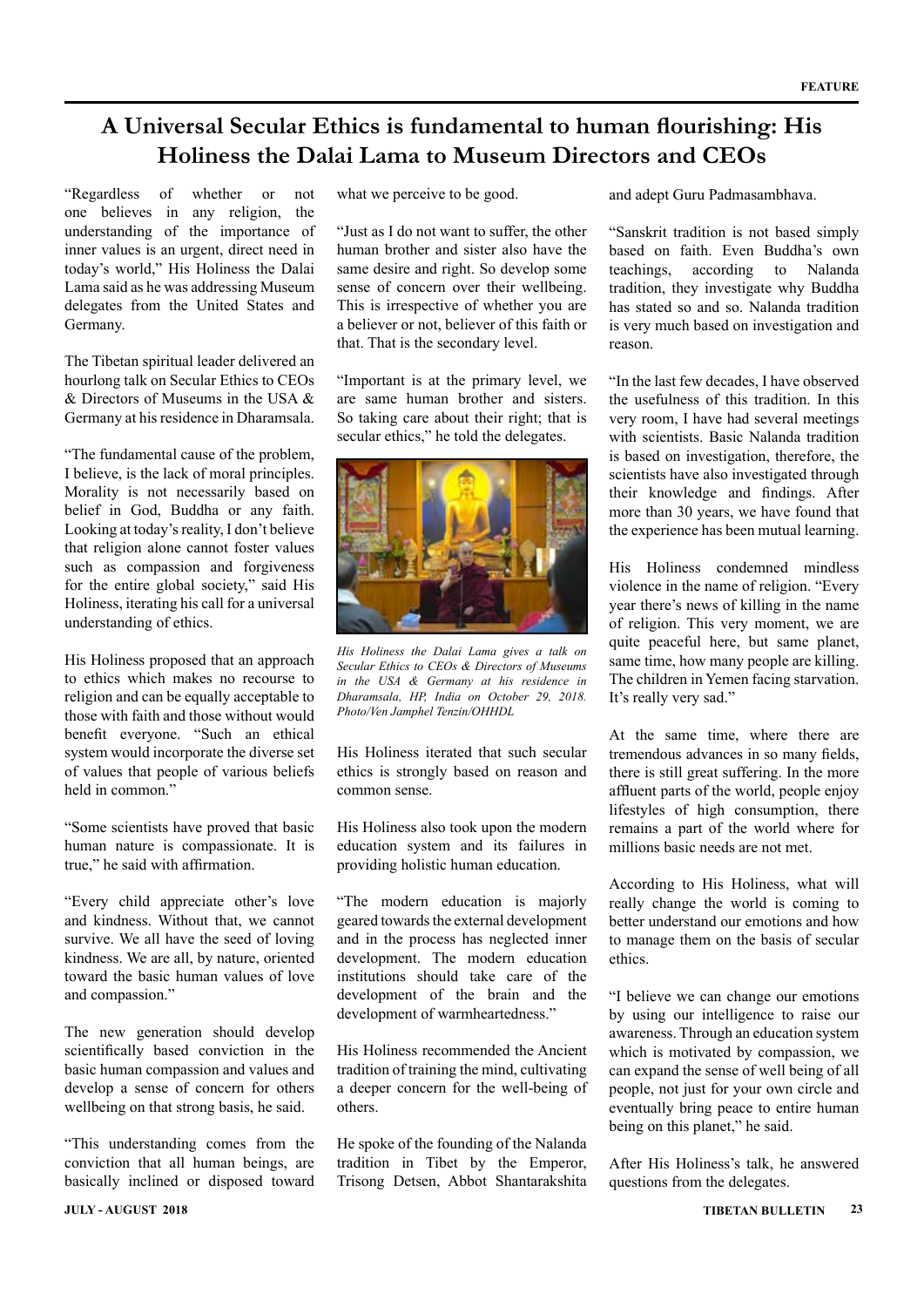### **China Spends Big in Tibet to Avert a Crisis When the Dalai Lama Dies**

China is pouring billions of dollars into Tibet as Beijing seeks to cement its control before the succession struggle that is likely to follow the death of the Dalai Lama.

During a rare Chinese governmentorganized visit to the region, local officials described a development program that they contend will bring prosperity to the 3.3 million Tibetans who inhabit a vast area roughly double the size of Texas.

The massive infrastructure projects include new airports and highways that cut through the world's highest mountains, with planned investment totaling \$97 billion.

The investment plan aims to protect Tibetan Buddhism's holy sites while building a sustainable "green economy" that safeguards the fragile environment that is an average elevation of 13,000 feet above sea level.

According to official figures, China has also already spent over \$450 million renovating Tibet's major monasteries and other religious sites since the 1980s. An additional \$290 million has been budgeted for the next five years.

The huge investment by China comes as the officially atheist country increasingly tries to enhance its image by casting itself as the largest nation of Buddhist believers. China claims some 300 million Buddhists of various schools, of which Tibetan Buddhism is one.

The effort comes as China faces charges from rights groups and exiles of repressing the Tibetan people. China has ruled Tibet with an iron fist since 1951, a year after its troops marched in.

Last month, Vice President Mike Pence said Tibet's people "have been brutally repressed by the Chinese government." And in June, the U.N. High Commissioner for Human Rights



*Pilgrims near the Jokhang Temple in Lhasa. Johannes Eisele file / AFP/Getty Images*

said conditions were "fast deteriorating" in Tibet.

Beijing routinely denies charges of repression, saying that its rule ended serfdom and brought prosperity to what was a backward region, and that it fully respects the rights of the Tibetan people.

It insists Tibet has historically been part of its territory since the mid-13th century. Many Tibetans, though, say the region has been effectively independent for most of its history.

While Beijing regards the Dalai Lama as a dangerous separatist who seeks to split off nearly a quarter of the land mass of the People's Republic of China, the Nobel Peace Prize-winning Tibetan spiritual leader says he only seeks greater rights for Tibetans, including religious freedom and autonomy.

#### **REINCARNATION**

For supporters of the Dalai Lama, China's Tibet strategy is "aimed at increasing its control and limiting the personal freedom of the Tibetan people," said Matteo Mecacci, a former lawmaker in Italy and president of the International Campaign for Tibet.

He called the infrastructure improvements and monastery renovations "superficial."

Mecacci said Tibetans are "not even allowed to receive teachings from the Dalai Lama."

He added, "When it comes to the real

By Eric Baculinao and Jason Cumming, NBCNews

practice of Buddhism, China continues to increase restrictions."

With the Dalai Lama now 83, many Tibetans fear that China will use the succession issue to split Tibetan Buddhism, with a new Dalai Lama named by exiles and another by the government after his death.

(Barry Kerzin, an American monk and the Dalai Lama's personal physician, told NBC News that he is "perfectly  $fit.$ ")

The Dalai Lama, who fled Tibet and went into exile in India in 1959, has repeatedly tussled with China's ruling Communist Party over who has final authority on the issue of reincarnation.

"The Tibetans and the Han Chinese are like lips and teeth, we are linked by blood."

Tibetan Buddhism holds that the soul of a senior lama is reincarnated in the body of a child on his death.

China says it must approve the next Dalai Lama, and the Dalai Lama has said his biggest concern is that China will try to name his successor.

In 1995, after the Dalai Lama named a boy in Tibet as the reincarnation of the previous Panchen Lama, the secondhighest figure in Tibetan Buddhism, China put the boy under house arrest and installed another instead.

Many Tibetans are torn between accepting and spurning the Chineseappointed Panchen Lama.

#### **PALACES AND SHRINES**

Explaining the seeming contradictions in China's policy, Tibet's foreign affairs deputy chief, Ma Qiang, said that while the Community Party "doesn't believe in religion," China's government was "duty-bound to protect Tibetan Buddhism and restore and preserve its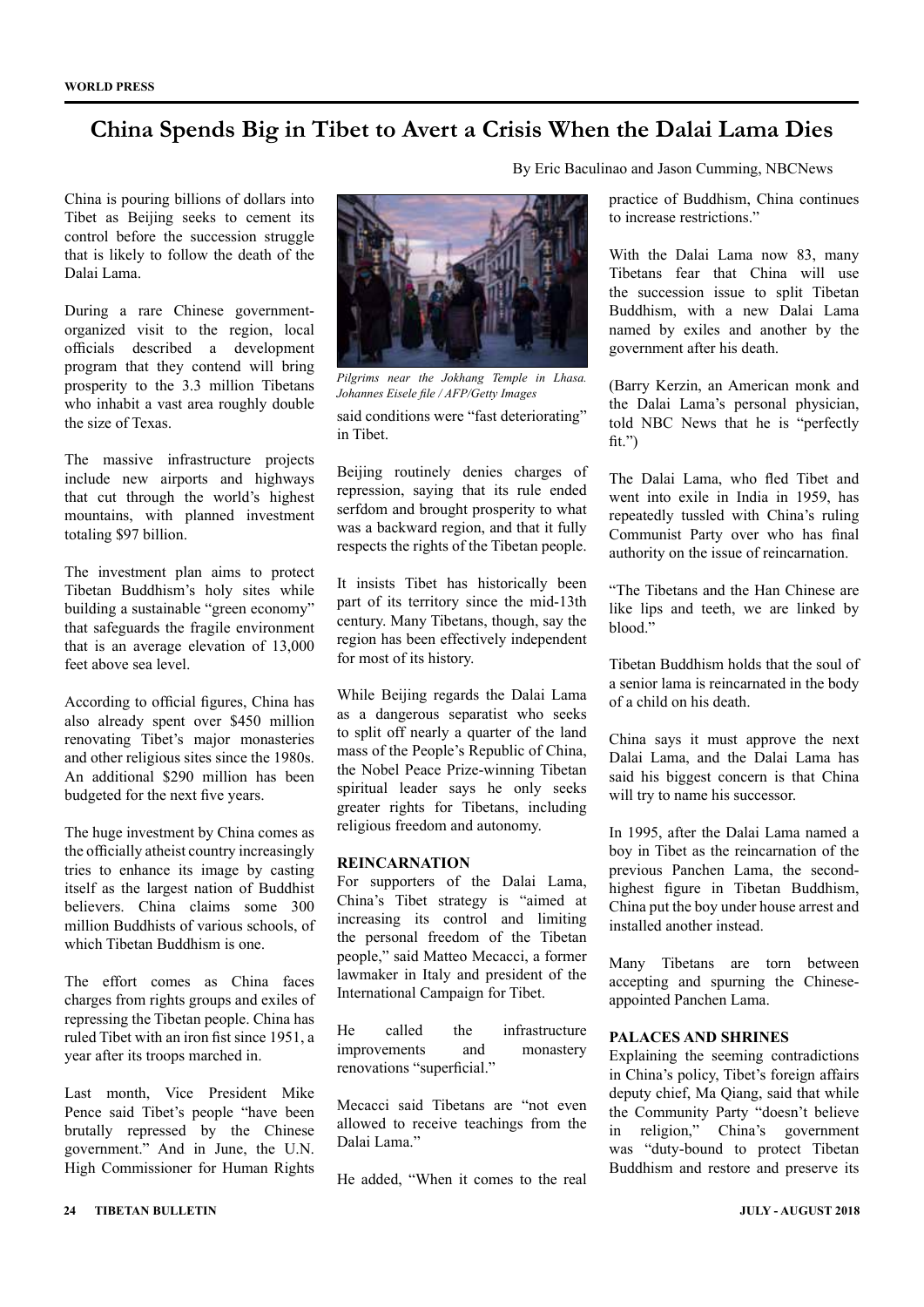holy sites because that is also what the Tibetan people want so they can exercise their freedom of worship."

The most iconic landmark to receive Chinese funding is the imposing Potala Palace, the thousand-room residence that overlooks Lhasa. It houses the tombs of all but one of the Dalai Lamas who have died since 1682.

According to the museum's deputy director, Gonga Zhaxi, the 13-story palace has undergone two major renovations on which Beijing spent \$37 million. Another \$4.4 million has been budgeted for the repair of its ornate golden roofs.

To protect its priceless Buddha statues, frescoes and scriptures, a limit has been set of 5,000 pilgrims and tourists per day, and cats have been deployed against the colony of rats, he said.

#### **Other sites that have benefited from Chinese cash include:**

The seventh-century Jokhang Temple is Tibet's holiest shrine as it houses a life-sized statue of Buddha (Jowo Shakyamuni) at the age of 12. The labyrinth of chapels thick with the smoke of incense and prayer candles is visited daily by around 12,000 pilgrims and tourists. Buddha's statue was the gift of the Chinese Tang dynasty Princess Wencheng when she married Tibetan King Songtsan Gambo around 1,300 years ago. The union is now immortalized in a spectacular openair opera with a cast of 800. A private production company has invested more than \$80 million to promote this narrative of Tibet-China unity. Lhagba, a prominent monk and the site's management director, said Beijing has spent \$14.7 million on major repairs there in the past 10 years.

Beijing has also helped with major renovations at Drepung Monastery and Sera Monastery, two of Tibet's most influential Buddhist academies, with grants of \$30 million and \$8 million. Thanks to government help, the monks can focus on their studies and need not bother with the monastery's repairs, according to Awang Ciren, the monastery's academic head. To increase its enrollment of 480 monks, Beijing is building a new dormitory that can accommodate 170 monks, he added. In addition, 46,000 monks and nuns are now covered by health insurance and social security, officials said.

And with Beijing's "preferential" policy and massive budget subsidies, Tibet's economy has been growing faster than the rest of China.

Some \$170 million was spent on environmental projects last year, part of a 23-year plan unveiled in 2009 that's worth \$2 billion

"In Tibet, we don't allow the burning of coal, and since 2011, we have stopped approving any new mining projects," said Luo Jie, Tibet's environmental protection chief, adding that more than one-third of Tibet's territory consisted of nature reserves. "We also don't tolerate river pollution."



*A portrait of Chinese President Xi Jinping at the Sera Monastery in Tibet.*

Developing a "green economy" is the future of Tibet, according to economic planning official Jiang Taichang.

Tourism is also an industry that is drawing more focus. Last year, more than 25 million tourists and pilgrims visited Tibet, generating more than \$5.5 billion or one-third of Tibet's income and their number is expected to rise to 70 million in four years. (The majority of tourists are Chinese, as security has been ratcheted up significantly in the decade since anti-government protests spread through Tibetan areas in 2008 and Tibet remains mostly off-limits to foreigners.)

Lhasa's special economic zone, built with a \$30 million investment from Beijing, is already fully leased out, with 200 enterprises producing a range of products from beer to medicines. A new technology zone and financial district are being planned.

Norbu Thondup, the Beijing-appointed executive vice chairman of the Tibet Autonomous Region, Tibet's administrative name, condemned the "sabotage" activities aimed at the "harmony and happiness in today's Tibet" by groups supporting the Dalai Lama.

He reiterated China's policy that the "gate is open" if the Dalai Lama abandons the idea of "splitting" Tibet from China.

"The decision is for the Dalai to make," Thondup said of him returning to his homeland. "The Tibetans and the Han Chinese are like lips and teeth, we are linked by blood."

But Mecacci, of the International Campaign for Tibet, said it was important for China to engage with the Dalai Lama.

"Only a serious dialogue while the Dalai Lama is alive can provide a lasting political solution in Tibet," he said. "Finding an agreement with the Tibetans would help China because it's the right thing to do, and because it will help China both domestically and internationally."

*Eric Baculinao reported from Lhasa, and Jason Cumming from London.*

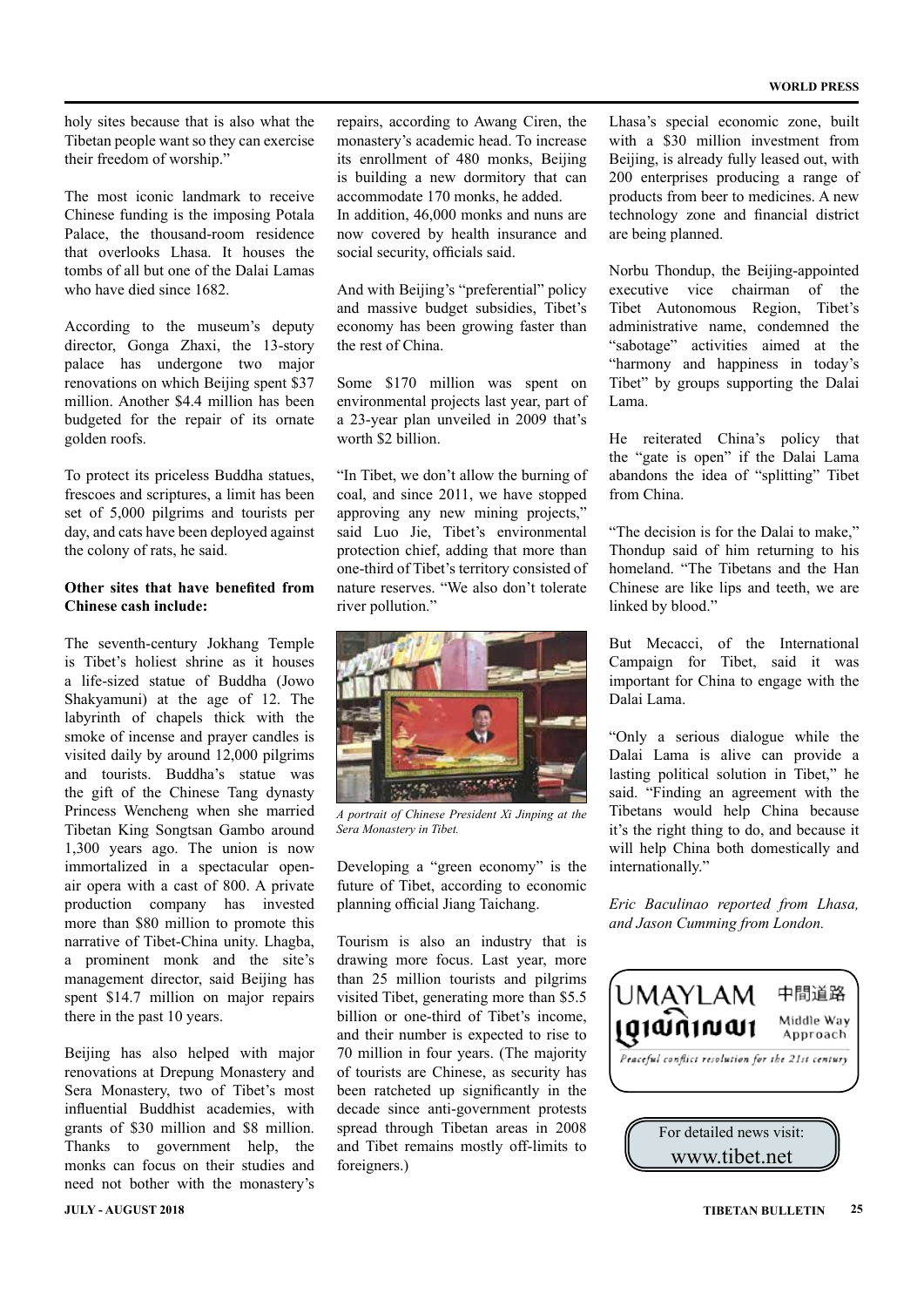### **Beijing Reaches Far And Wide To Silence Critics – We Must Not Stay Silent**



In late September, China and the Vatican reached an agreement concerning the appointment of Catholic bishops to mainland China. The agreement seeks to bridge the division between China's two Catholic fractions, of which one is loyal to Beijing and the other to the Vatican. Taking into account China's poor track record in human rights, and the tradition of not complying with its own laws, the reached agreement shows signs of concern especially in light of the Vatican's hopefulness as the Pope is said to have the last say in appointed bishops. A strong example of a previously failed agreement with Beijing is the "17-Point Agreement for the Peaceful Liberation of Tibet", which was supposed to respect the integrity of Tibetan structures and the authority of the Dalai Lama.

After years of negotiations, the Vatican and China finally announced in late September that a consensus had been reached on the appointment of Chinese bishops and the two sides signed a provisional agreement.

As a Tibetan bystander, I wasn't optimistic about the agreement. I have been subjected to violations by the Chinese government for more than 60 years.

Catholics in China have been divided between the state-sanctioned church and

the underground church that is loyal to the Vatican.

Now, Pope Francis says that he has the final decision on the appointment of bishops, not Beijing. The pope recognized eight illegal bishops appointed by China and admitted the agreement would be painful for Catholics who had suffered.

The Vatican may think that the agreement will be a success as it will make it possible for China to accept the pope as the leader of the Chinese Catholic Church and he can give Chinese Catholics more guidance.

But let us look at the results of the 67-year-old agreement between Tibet and the Chinese government before we become too optimistic.

On May 23, 1951, the Tibetan and the Chinese governments signed the "17-Point Agreement for the Peaceful Liberation of Tibet", in which it states: "The central government will not change the current political system in Tibet and the inherent status and authority of the Dalai Lama. The Tibetan officials at all levels serve as usual."

It also promises to: "Respect the religious beliefs and customs of the Tibetan people and protect the Lama Temple."

#### by UCA News

In fact, the Chinese Communist Party (CCP) never complied with the agreement. The Chinese army arrived in Lhasa and soon tore up the document and forced the Dalai Lama and the Tibetan government into exile in India.

Another example is the "Regional Ethnic Autonomy Law" relating to Tibet, which in theory gave ethnic minorities the right to self-administration. But did the CCP respect this law? The sheer number of Tibetan protests, including the 152 protesters who set themselves on fire, gives us a chilling answer.

The Chinese government has also signed the International Covenant on Economic, Social and Cultural Rights; the Convention on the Elimination of All Forms of Racial Discrimination; the Convention on the Prevention and Punishment of the Crime of Genocide; and the International Convention on the Suppression and Punishment of the Crime of Apartheid.

Has the CCP government complied with any of these conventions? China's poor human rights record tells us "no."

The Chinese government does not even comply with its own laws or constitution.

Ironically, the agreement with the Vatican reflects the CCP's violation of Article 36 of its constitution, which stipulates that "citizens of the People's Republic of China have freedom of religious belief" and "religious groups and religious affairs are not subject to any foreign influences".

This begs the question of whether the Sino-Vatican agreement is truly possible?

The agreement means the Chinese government would have to abandon its principle, and the Chinese side is very clear about the results of the abandonment.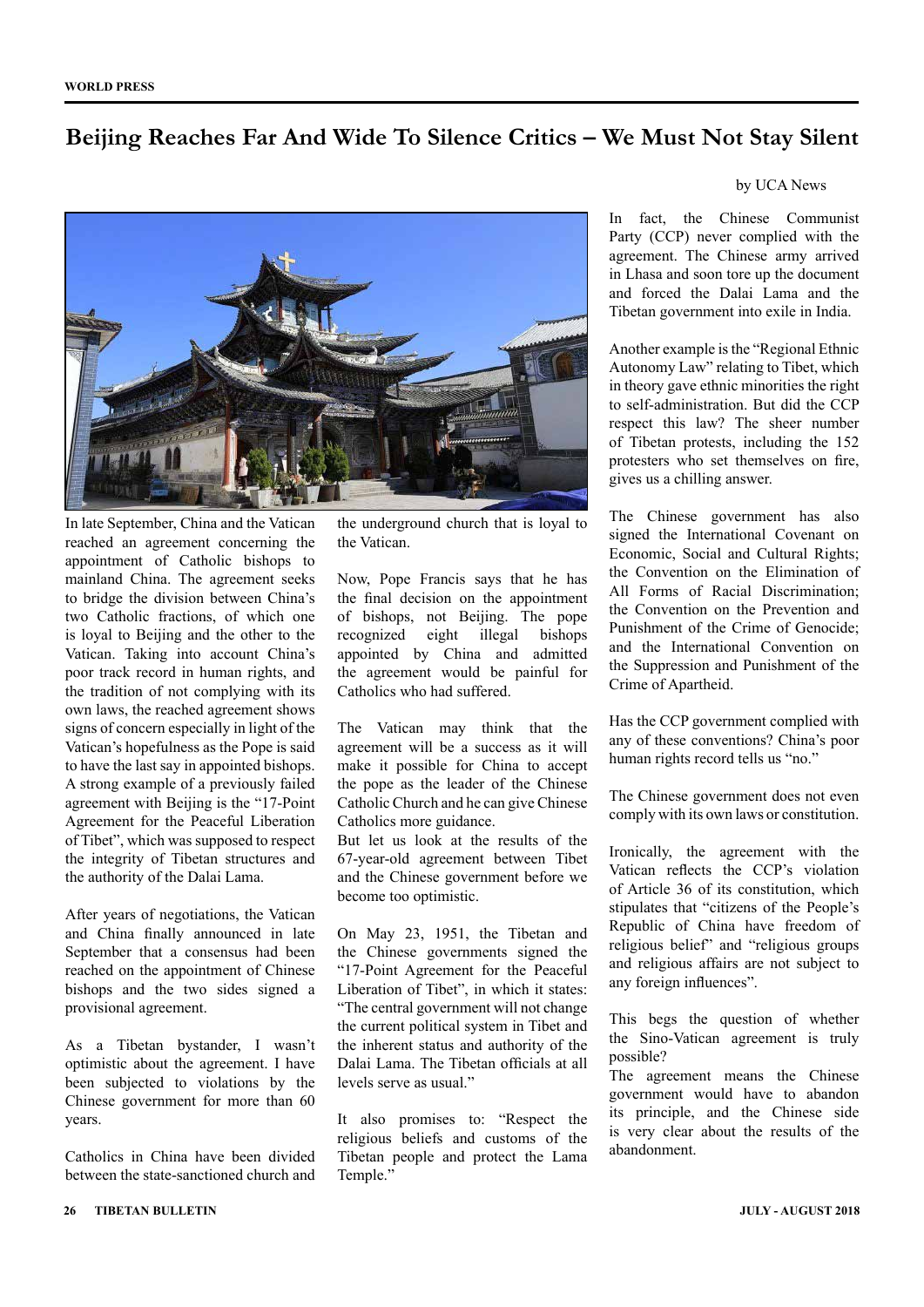Judging from the above, the so-called commitment of the Chinese government is only for political expediency, and the latest agreement will be torn up once its aims are reached.

The essence of the autocratic Chinese Communist government determines that religion is only a tool to consolidate its rule. Moreover, true religion has no space under the rule of the Communist Party of China — the Tibetans are convinced of this.

Since the Chinese Communist regime came to power, it has continued to suppress all kinds of religions.

For Tibetan Buddhism, they razed temples, expelled thousands of monks, set up party organizations in monasteries and Buddhist colleges for managing reincarnation.

For Christianity, hundreds of churches<br>and thousands of crosses were and thousands of crosses were demolished, the faithful were expelled

and the Catholic underground church was suppressed.

For Islam, millions of Uyghurs were placed in re-education camps.

After Chinese President Xi Jinping took office, he intensified crackdowns on religious circles, forced Tibetan Buddhism to "adapt to socialism", and enforced "a new interpretation of the teachings of Tibetan Buddhism".

When the CCP is capable of all evil, it casts doubts on their reasons for signing the agreement with the Vatican.

As the Chinese government severely suppresses all the religions, it is difficult to conceive that China will treat Catholic communities and its believers well.

The tolerance, compassion, and love of the Vatican need to face the hegemony of the CPP, which is based on the Thick Black Theory — thick face and black

heart — and kills people without shame and cruelty.

Over the years, people have hoped that the Vatican's contacts with the Chinese government can improve the situation of the Chinese Catholics and that the Chinese government will improve its policies on all religions. However, from Xi Jinping's recent handling of religious incidents, that hope is becoming more and more of a dream.

Tibet is occupied by the Chinese government, which of course is not comparable to the Vatican's situation. However, the religious policy imposed on Tibet after China's occupation can be instructive and the Vatican must be cautious.

As Kung Lap Yan, associate professor of the divinity school at the Chinese University of Hong Kong said: "No matter how much the Catholic Church earns in this matter, it will be lost in the end"

### **Obituary: CTA staff Tenzin Norzom passes away**

The Central Tibetan Administration held a prayer service to mourn the sudden and untimely demise of Tenzin Norzom, staff at Kashag History Documentation and Interim Placement Section. She was 37.

The prayer service was attended by Speaker of Tibetan Parliament-in-Exile Khenpo Sonam Tenphel, Kalon Sonam Topgyal Khorlatsang, Department of Home, Kalon Karma Yeshi, Department of Finance, Deputy Speaker Acharya Yeshi Phuntsok, Members of Tibetan Parliament-in-Exile
Secretaries and officials of the Central Tibetan Administration. All the offices of the various departments were shut from 03:00 pm as a mark of respect.



Secretary of the Kashag Secretariat delivered the condolence remarks for the deceased during the prayer service.



Tenzin Norzom was born on 9 June 1981. She did her schooling from Upper Tibetan Children's Village school in Dharamshala. She joined the Central Tibetan Administration in 2000

> For detailed news visit: www.tibet.net

as a contractual staff at Department of Home. In 2001, she served at the Kashag Secretariat for 11 months and Department of Education in 2003. Following her official appointment as CTA staff, she served at various offices including Election Commission and Department of Information and International Relations. She was serving at the History Documentation and Interim Placement Section from September 2014.

For over 18 years, late Tenzin Norzom has served the Central Tibetan Administration with sincerity and determination till her untimely demise on 11 September 2018.

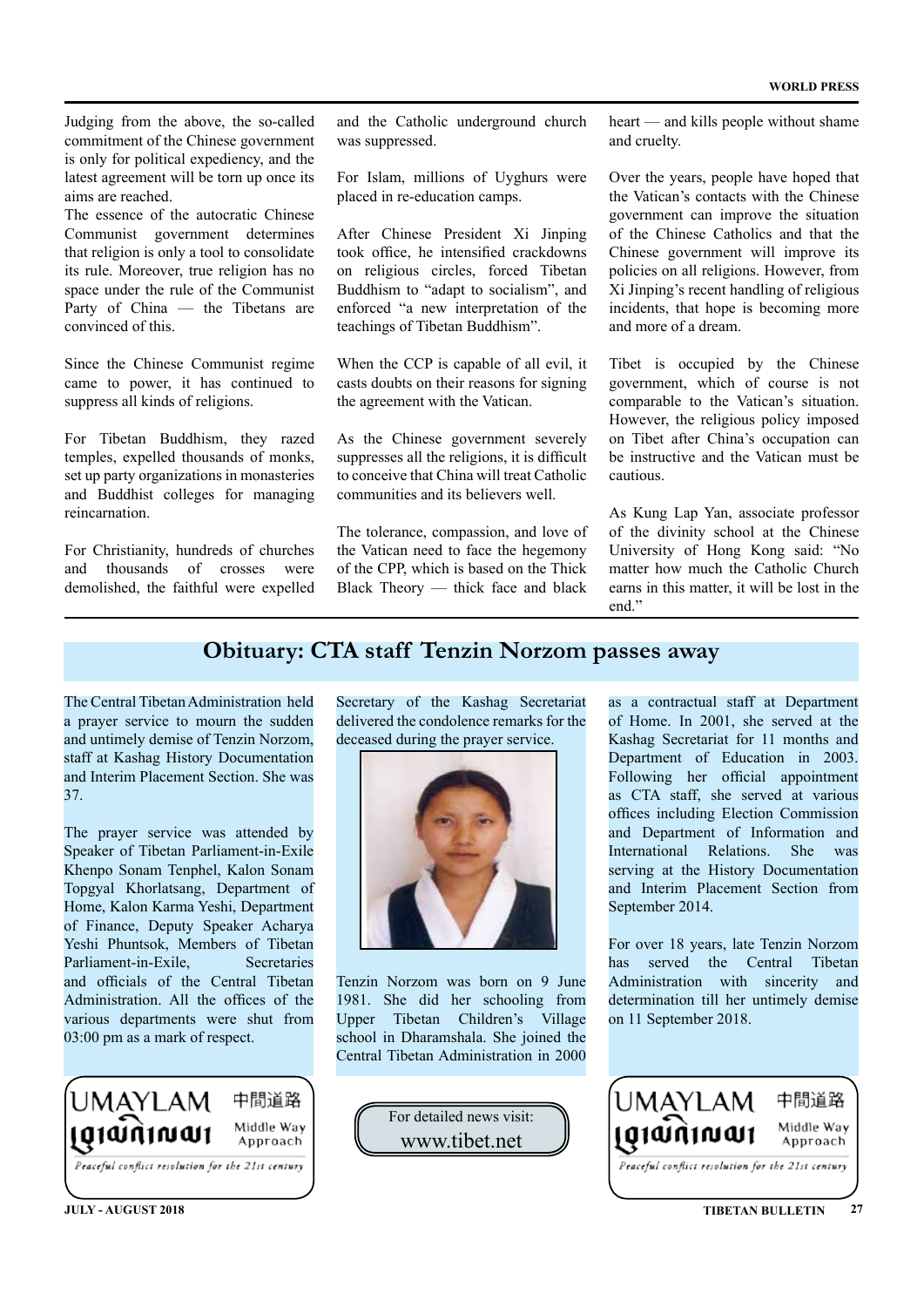### **CTA mourns demise of true Tibetan patriot Kasur Gyari Lodi Gyaltsen**



*Kalon of Department of Religion and Culture, Central Tibetan Administration speaking at the prayer service held in honour of Kasur Gyari Lodi Gyaltsen at Gangchen Kyishong, 30 October 2018. Photo/ Tenzin Jigme/CTA*

As the Tibetan community woke up to the sad news of the demise of Kasur Gyari Lodi Gyaltsen, compatriots and friends of Tibet from all over the world offered an overwhelming outpour of condolences and grief.

Kasur Gyari Lodi Gyaltsen, a former Special Envoy for His Holiness the Dalai Lama and former member of the Kashag, who spearheaded the historic Sino-Tibetan dialogue through nine rounds of high-level talks, died last night at the age of 69. One of the tallest figures in the Tibetan political movement, Lodi Gyari had given a lifetime of service to His Holiness the Dalai Lama and the people of Tibet.

The President Dr Lobsang Sangay of Central Tibetan Administration paid tribute to late Lodi Gyari in a sombre statement on his social media.

"Today, we say goodbye to a true Tibetan patriot. Lodi Gyari Rinpoche dedicated his entire life serving Tibet and the Tibetan people. He was a trailblazer and leaves behind a lasting legacy of public service. We are eternally grateful for his distinguished service," he said.

"Personally, I will always remember him with respect and gratitude from my many years of working with him. On behalf of all the civil servants of the my prayers and deepest condolences to the family of Gyari Rinpoche."

Central Tibetan Administration, I extend

Tributes and condolences poured in from prominent leaders including Democratic Leader of the U.S. House of Representatives, Nancy Pelosi.

Pelosi said, in her statement, "The world has lost an extraordinary champion for the Tibetan people. Driven into exile by the Chinese government, Lodi worked relentlessly to secure a better future for Tibet. As Special Envoy and a key leader of the International Campaign for Tibet, Lodi saw the development of historic proposals for progress and built deep support for the Tibetan cause throughout America and around the world. Members of Congress on both sides of the aisle benefitted from Lodi's insight and wisdom.

"Lodi's legacy is ours to continue through action and advocacy. As friends of Tibet, we stand united with Tibetans in their journey to win the freedom to teach their culture and their religion to their children in their own language. The situation in Tibet is a challenge to the conscience of the world. If we do not speak out for human rights in Tibet and China because of commercial interests, then we lose all moral authority to talk about human rights in any other place

in the world. May it bring comfort to Lodi's loved ones that so many share in their sorrow and in their appreciation of the legacy he has left us."

The Central Tibetan Administration held a prayer service from 02:00 to 03:00 PM today in honour of the deceased. All the offices of the various departments were shut as a mark of respect after the prayer service.

#### **Biography of Lodi Gyari**

Mr. Gyari was born in 1949 into an influential family in Nyarong, Eastern Tibet and recognized as a reincarnation of Khenchen Jampal Dewé Nyima from Lumorap Monastery. As a young man, deeply affected by what he had seen of the brutal occupation of Tibet, Mr. Gyari longed to take up active resistance in order to help free his fellow Tibetans. He was selected to be educated as a translator for the resistance fighters being trained in the United States. However fate and circumstances intervened, and instead he became a journalist, first as the editor of Tibetan Freedom (a newspaper in Tibetan) and then of the Voice of Tibet (which subsequently became Tibetan Review), the first-ever English language publication by a Tibetan. Mr. Gyari continued to believe in the need for armed resistance in Tibet but also saw the need for a strong grassroots political movement among the younger generation of Tibetans. To pursue this, in 1970 Mr. Gyari, together with three close associates, established the Tibetan Youth Congress with the goal of motivating the younger generation of the Tibetan community to unify and pursue the political struggle for Tibet's future. Mr. Gyari rose through the ranks of the Tibetan leadership, first as the Speaker of the Parliament and then later as a member of the Kashag (Cabinet). Mr. Gyari was one of the most dedicated and articulate proponents of the Dalai Lama's Middle Way approach, which he called the most farsighted and brilliant strategy for the Tibetan people.

While in his role as Special Envoy to His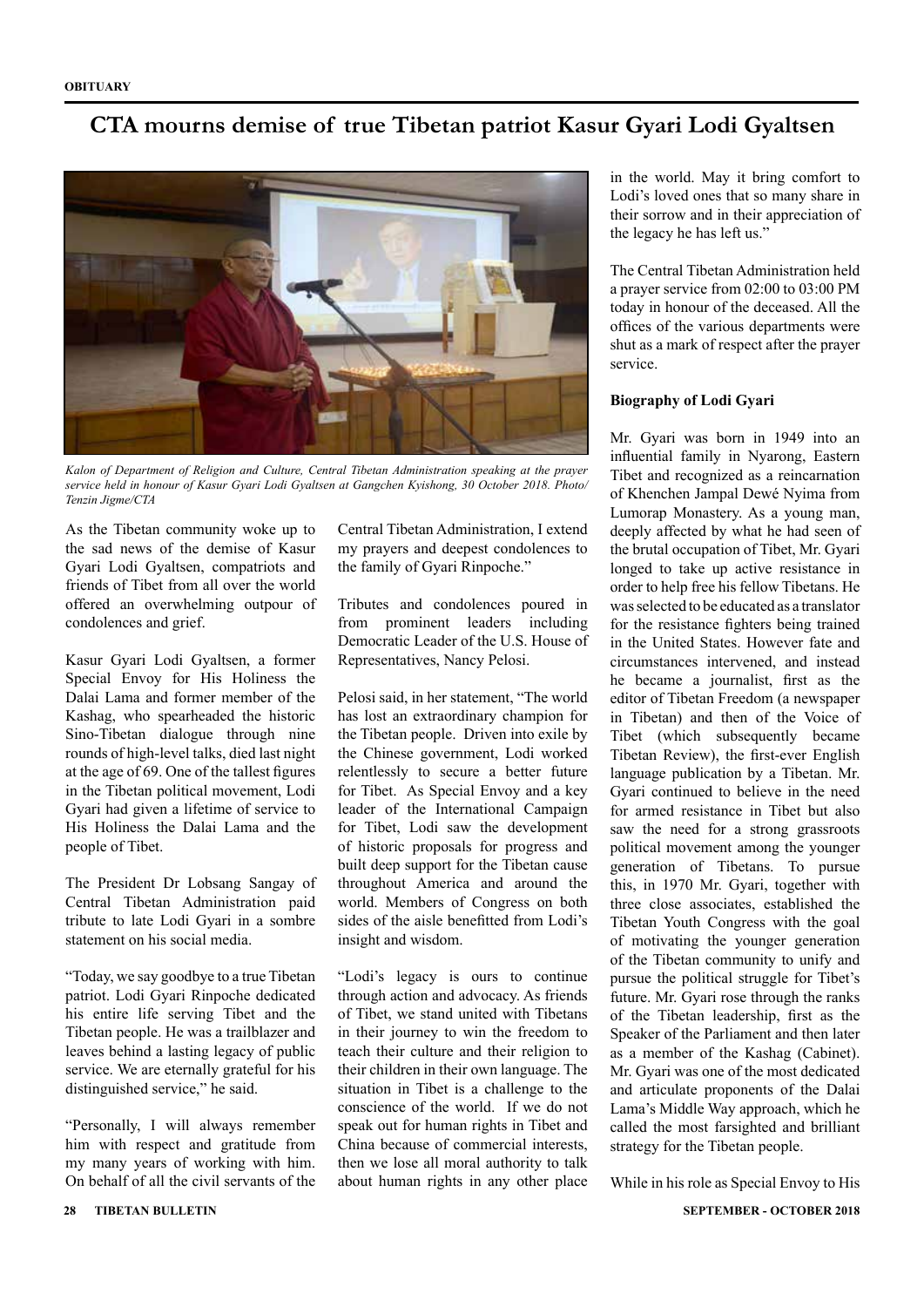#### **OBITUARY**

Holiness the Dalai Lama, Mr. Gyari also served as President of the International Campaign for Tibet in Washington DC from 1991 to 1999. Following his term as President of the International Campaign for Tibet, Mr. Gyari joined the organization's Board of Directors as Executive Chairman, a position he held till 2014. Mr. Gyari advocated for key legislation in the US Congress benefiting the Tibetan people. From 1991 to 2011, more than \$185 million in funding was set aside by Congress specifically for the Tibetans in Tibet and in exile. His efforts have contributed directly to the institutionalization of US support for Tibet in the form of the Tibet Policy Act (2002), comprehensive legislation that details policy and material support to the Tibetan people and His Holiness the Dalai Lama for a negotiated solution to the Tibetan problem.

In the 1980s and 1990s, Mr. Gyari also served as the head of the Tibet-United Nations initiative. He and his team successfully reintroduced the Tibet issue into the UN system when the UN Sub-Commission on Prevention of Discrimination and Protection of Minorities passed the first (since 1965) UN resolution on Tibet in August 1991, ending 25 years of silence on the situation in Tibet.

Mr. Gyari's life-long diplomatic experience, his firm belief in the Dalai Lama's Middle Way approach and his passionate desire to help his fellow Tibetans led to the most important mission of his life, when His Holiness formally entrusted him with the task of leading negotiations with the government of the People's Republic of China. Mr. Gyari had first visited China in 1982 and again in 1984 as one of the three members of a high-level delegation for exploratory talks. Beginning in 2002, he led the Tibetan team that conducted negotiations with the Chinese government for nine separate rounds

of talks. Mr. Gyari decided to resign as Special Envoy in 2011. He remained in this position for another year as he hoped to maintain the fragile relationship with the government of the People's Republic of China, which he had worked hard to establish and sustain during his tenure. However, due to the utter lack of progress in the talks and the increased repression inside Tibet, he resigned in May 2012. However, Mr. Gyari continued to serve as a member of the Tibetan Task Force on Dialogue with China.



Mr. Gyari was the Chairman of the Board of the Conservancy for Tibetan Art and Culture, a US-based nonprofit organization that works to preserve Tibet's living cultural heritage in Tibetan cultural areas and communities around the world, working with leading institutions, scholars and religious leaders.

Mr. Gyari did not limit his activities to Tibet issues. His international activities also included active engagement in peacemaking and conflict resolution through Kreddha, the International Peace Council for States, Peoples and Minorities, which he cofounded with the late Don Rodrigo Carazo, former President of Costa Rica, and others. Through his involvement with the Sanithirakoses-Nagapateepa Foundation and as founding member of the International Network of Engaged Buddhists, based in Bangkok, Mr. Gyari engaged in the promotion of responsible environmental stewardship and development and social justice in

www.tibetonline.tv **SEPTEMBER - OCTOBER 2018 TIBETAN BULLETIN 29**

different parts of the world. Mr. Gyari was also a cofounder with Michele Bohana, Joel McCleary and Lavinia Currier of the Institute for Asian Democracy (IAD), which became one of the first, most enduring and effective organizations working for human rights and democratic reform in Burma.

He contributed to numerous publications and spoke at the Council on Foreign Relations, The Kennedy School of Government, The Brookings Institution, Center for Strategic and International Studies, Asia Society, Asia Centre in Paris, The Institute of South Asian Studies in Singapore, India International Center, The Heritage Foundation, The Foreign Correspondents' Club of Japan, Chatham House, Australian National University and others. Mr. Gyari traveled extensively and visited more than 50 countries. He was invited numerous times to testify before the US Congress, European Parliament and other government bodies and institutions on the Tibet issue and the threats confronting Tibet's cultural and spiritual heritage.

Following his retirement in 2014, Mr. Gyari became a research scholar in the Asian Studies program at Georgetown University and a nonresident senior fellow in the Foreign Policy program at the Brookings Institution. Mr. Gyari devoted his time until his passing in writing his memoir, which he felt would be his additional contribution to His Holiness the Dalai Lama and the Tibetan cause. The memoir is in its final stages of completion.

Mr. Gyari is survived by his wife, Dawa Chokyi, their six children: Tenzing Dechen, Tenzing Choyang, Norbu Wangmo, Tashi Chodon, Tulku Penam and Tenzing Tsering), five grandchildren, his mother as well as four brothers and three sisters. (sourced from ICT)

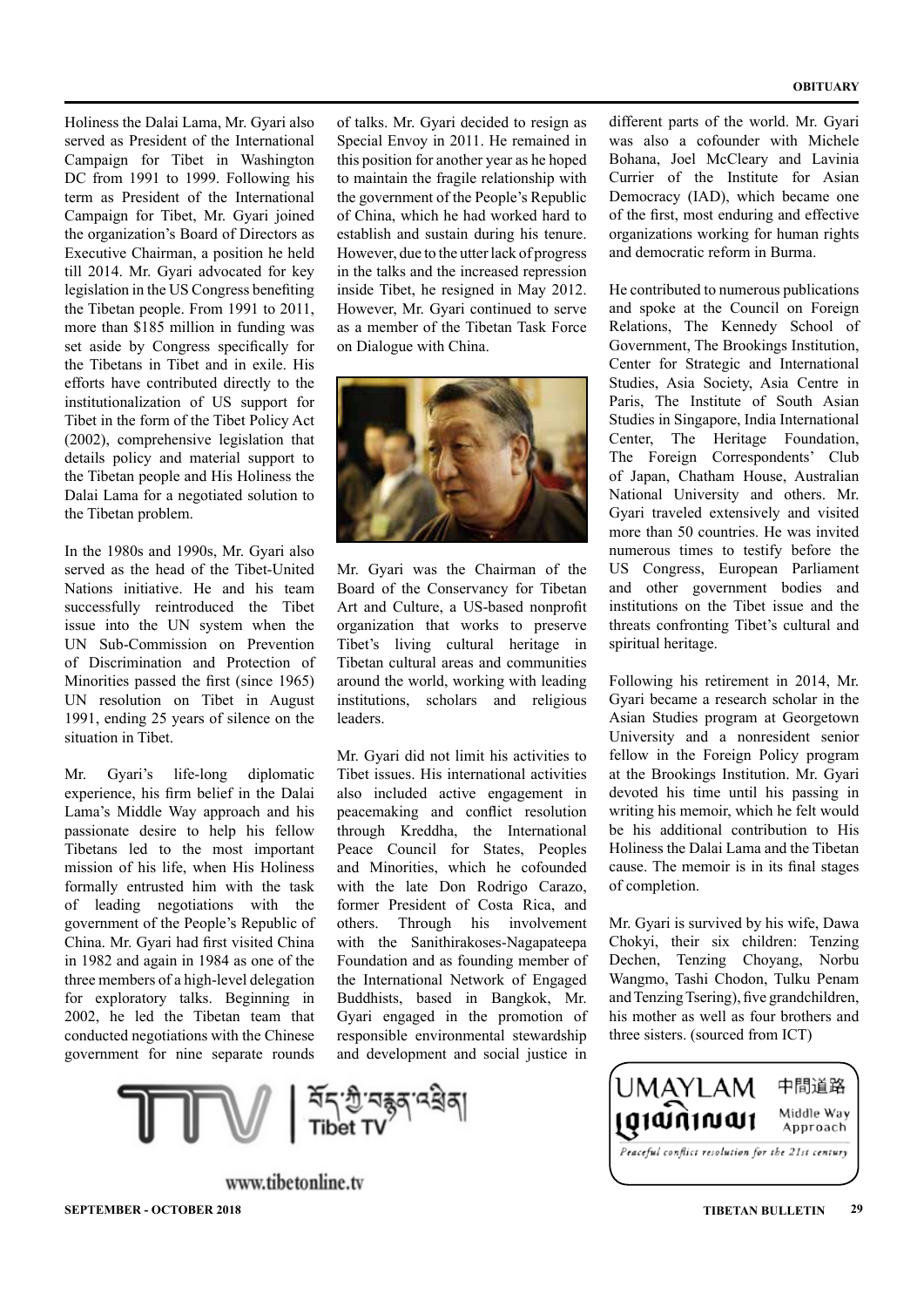### **His Holiness the Dalai Lama thanks Government and People of Himachal Pradesh**

On the occasion of the mega 'Thank you Himachal Pradesh' event being held at the state capital, Shimla, His Holiness the Dalai Lama offered his greetings and gratitude to the State government and people. In the 7-minute video message, His Holiness expressed himself as a proud citizen of the Himachal Pradesh and student of the rich Indian tradition. His Holiness stated that India was the world's largest democratic nation with a rich civilisational history, which he found was, worth sharing with the world. As a student of the ancient Indian tradition, His Holiness offered his contribution in reviving the knowledge in the country and particularly in Himachal Pradesh through an academic collaboration between the Government College and Tibetan Buddhist centres. To former and present Governor, Chief Minister and Ministers, His Holiness offered his heartfelt gratitude and prayers for their success and service to the country.

#### **Below is the full transcript of the message:**

Respected Governor, Chief Minister, and brothers and sisters, I always refer to Himachal Chief Minister and Governor as My Governor and My Chief Minister because now for nearly 59 years, I have lived here. In the summer of 1960, I reached here so I consider myself as a

#### citizen of this state.

In the last few decades, I really enjoyed staying in Kangra district. Nowadays, since recent, I have found as a result of visiting different places and countries and then through discussions with scientists and educationists, I realised, 'Oh, today's world is passing through some kind of emotional crisis'. In that situation, I think ancient Indian knowledge of how to tackle our emotions is something very relevant.

In the last few decades, I always try to make contribution, ultimately for humanity. Firstly within the country. As far as India is concerned, the only question is of revival because these are not an alien concept. The knowledge which we have kept and practice have all come from India. Therefore, I feel it is quite easy to revive this ancient Indian knowledge about our mind and emotion. So then here in Himachal, historically already there are some Buddhist communities in Lahaul and Spiti areas. People in these areas are now determined to study this ancient Indian knowledge. There is an organisation whose main aim is to create a learning centre for all the Buddhist monasteries in the whole northern Himalayan range. Now Himachal is not only a part of that but also, you see, there are many Tibetan refugee Buddhist centres in this state.

Then, as the Chief Minister knows, recently I discussed with the Government College's leaders. I told them the time has come that in order to revive the ancient Indian knowledge in modern India, we should start some program; firstly some teachers training. Here in Dharamsala, we can easily arrange and that is part of our gratitude to this state.

On behalf of several thousand Tibetans in this state, I want to thank the State government and also pray for the Governors and Chief Ministers of the last few decades. Many of them are now only in our memory. As they have shown tremendous support for us, I always remember them in my prayer.

The present Governor as well as present Chief Minister, and other concerned ministers, I would like to thank and also I pray for your success and your great service. Himachal is part of India. Broadly you are serving this great nation-the most populated democratic country on this planet and with long ancient knowledge. I think India's civilisation, among the Chinese civilisation and Egyptian civilisation, is a very sophisticated civilisation so you should feel proud. I also feel proud as a student of this ancient knowledge.

### **Notice: Online Registration Available for His Holiness the Dalai Lama's Upcoming Teachings in Bodh Gaya**

We are pleased to announce that the registration for obtaining Teaching Pass to attend teachings of His Holiness the Dalai Lama at Bodh Gaya will be made available online. The Initiative is taken to expedite the process of obtaining Teaching Pass.

Those who are planning to attend the Bodh Gaya, (Bihar State) teaching on Gyalsey Thokme Sangpo's 37 Practices of Boddhisattva (laklen sodunma) and Dharamkirti's Pramanavartika – Commentary on Valid Cognition (tsema namdrel) from December 28 to 31, 2018 and

one day teaching on 19 February, 2019 will be able to register online from 1 November, 2018 at www.dalailamateaching.com. The web-link shall be available on www.dalailama.com and www.tibet. net.

Teaching Pass will be issued at Bodh Gaya (Registration Counter) after producing your online registration form along with any of following documents; Passport/Aadhaar Card/Voter ID/Green Book/RC.

Those who have been issued Teaching

Pass of previous teachings need not register again. New Teaching Pass will be issued at Bodh Gaya (Registration Counter) upon producing their old Teaching Pass.

However, those who do not wish to register online may visit in person to obtain Teaching Pass manually.

Bodh Gaya Registration counter will be open from 18 December 2018

Email: bsomcleod@tibet.net Tel: +91-1892-221560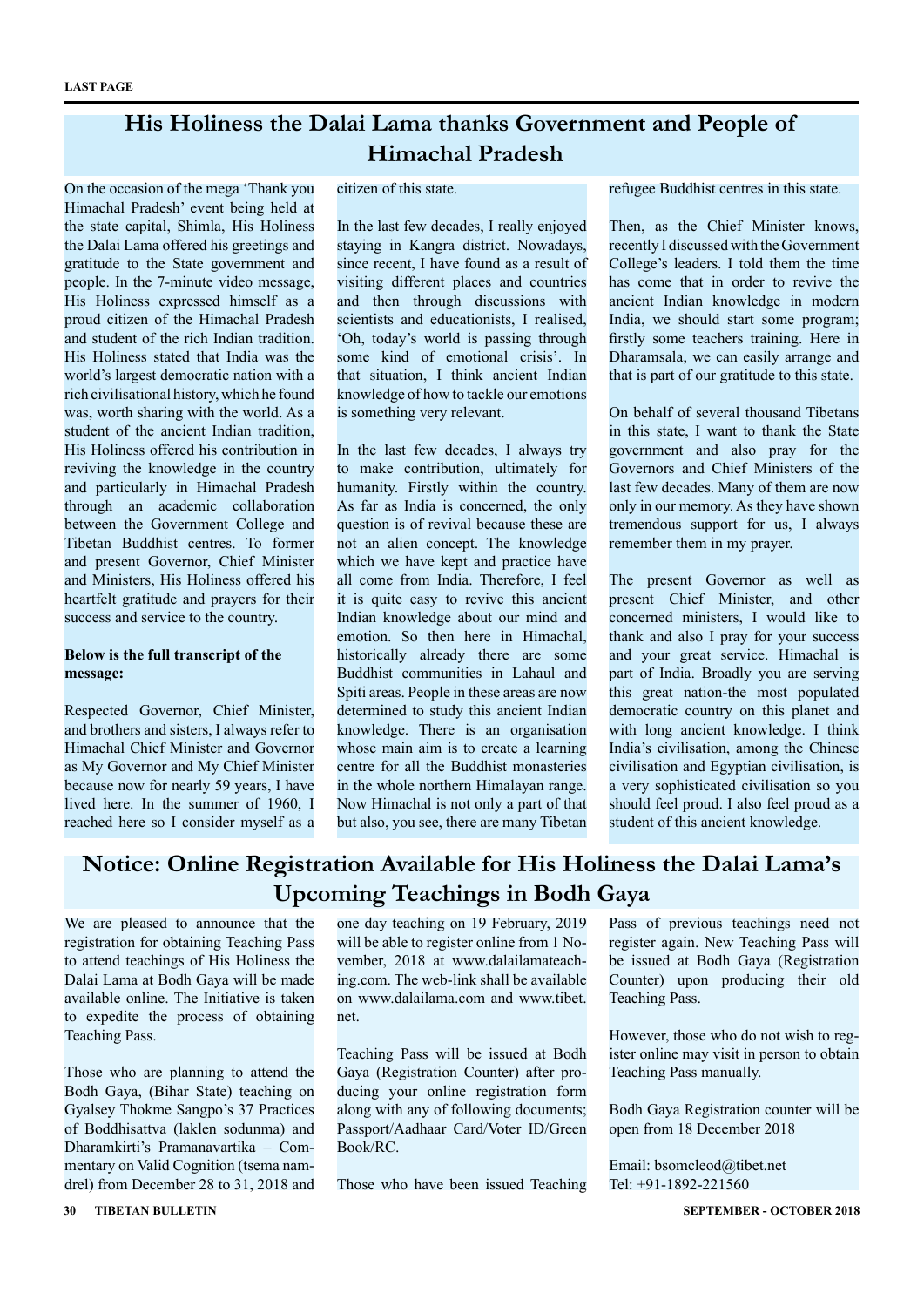### **Tibetan Media**

Sheja (Official Tibetan monthly) Department of Information & International Relations, Dharamshala-176215, HP, India Email: sheja\_editor@tibet.net Web: www.bod.asia

Tibetan Freedom (Official Tibetan weekly) Department of Information & International Relations, Dharamshala-176215, HP, India Email: tibfreedom@tibet.net Web: www.bod.asia

NewsTibet 241 E. 32nd Street New York, NY 10016 Web: www.tibetoffice.org

Tibet Bulletin (Official Chinese bi-monthly) Department of Information & International Relations, Dharamshala-176 215, HP, India Email: chinadesk@tibet.net Web: www.xizang-zhiye.org www.tibetonline.tv

### **Contacts for the Central Tibetan Administration**

#### **INDIA**

Department of Information & International Relations, Central Tibetan Administration, Gangchen Kyishong, Dharamshala - 176 215 H.P., India Tel: +91-1892-222510/222457 Fax: +91-1892-224957 Email: diir@tibet.net www.tibet.net

Bureau of H.H. the Dalai Lama, 10-B Ring Road, Lajpat Nagar IV, New Delhi 110 024, India Tel:+91-11-26474798, Fax:+91-11-2646-1914 Email: rep.in@tibet.net www.tibetbureau.in

Chief Representative (South Zone), No. 7, Sampangiramaiah Garden, Srinivagalu Tank, Viveknagar Post, Bangalore-560047 Karnataka, India Tel:+91-080-5506842 / 5506843 Fax:+91-080-5506966 Email:chiefrep@bgl.vsnl.net.in

#### **NEPAL**

The Office of Tibet, Tibetan Refugee Welfare Office, Gaden Khangsar, Narayan Gopal Marg-270. Lazimpat, Ward 2, P.O.Box No. 310, Kathmandu, Nepal Tel: +977-1-4419903/4420799 Fax: +977-1-4411660 Email: rep.np@tibet.net

#### **UNITED STATES**

The Office of Tibet, 1228, 17th Street NW, Washington, DC – 20036, U.S.A. Tel: +1-212-213-5010, Fax: +1-703-349-7444 Email: rep.us@tibet.net www.tibetoffice.org

#### **BRAZIL**

Tibet House Alameda Lorena, 349 Jardim Paulista, Sau Paulo, SP, 01424-001 Brazil, South America Tel: +55(11)989635128 Email: latin@tibet.net

#### **SWITZERLAND**

The Tibet Bureau, Place de la Navigation 10 1201 Geneva, Switzerland Tel: +41-22-7387-940 Fax: +41-22-7387-941 Email: rep.ch@tibet.net www.tibetoffice.ch

#### **JAPAN**

Liaison Office of H.H. the Dalai Lama, Tibet House Nishi Ochiai 3-26-1 Shinjuku-ku, Tokyo 161-0031, Japan Tel: +81-03-5988-3576, Fax: +81-03-3565-1360 E-mail: rep.jp@tibet.net www.tibethouse.jp

#### **UNITED KINGDOM**

The Office of Tibet, 1 Culworth Street, London, NW8 7AF, U.K. Tel:+44-207-722-5378, Fax:+44-207-722-0362 Email: rep.uk@tibet.net www.tibet.com

#### **FRANCE**

Bureau Du Tibet, 84 BD Adolphe Pinard, 75014, Paris, France, Tel:+33-1-46-565-453, Email: tibetoffice@orange.fr

#### **BELGIUM**

Bureau du Tibet, 24 Avenue des Arts, 1000 Brussels, Belgium Tel: +32-2-280 4922 Email: rep.be@tibet.net

#### **AUSTRALIA**

Tibet Information Office, 8/13 Napier Close, Deakin, Canberra, ACT 2600, Australia Tel: +61-2-6285- 4046 Fax: +61-2-6282-4301 Email: rep.au@tibet.net www.tibetoffice.com.au

#### **RUSSIA**

Tibet Culture & Information Centre, Korn # 110, POB # 7, St. Bolshaya Novodmitrovskaya - 14 Moscow 127015, Russia Tel: +7-495-786-4362 Fax: +7-495-685-11-32 Email: rep.ru@tibet.net www.savetibet.ru

#### **SOUTH AFRICA**

Office of Tibet, P.O. Box. 16812, Lyttelton 0140, Republic of South Africa. Tel: +27-12-664-1193 Fax: +27-12-664-1194 Email: rep.sa@tibet.net www.officeoftibet.com

#### **TAIWAN**

Tibet Religious Foundation of H.H. the Dalai Lama 10th Fl. 4 & 5, No. 189, Sector - 2, Keelung Rd., Taipei, Taiwan (ROC) Tel: +886-2-2736-0366 Fax: +886-2-2377-9163 Email: rep.tw@tibet.net/www.tibet.org.tw



*www.mwa.tibet.net*



# TIBETAN **BULLETIN**

# NEEDS YOU

# **An Appeal**

Tibetan Bulletin promotes awareness and provides facts of the situation in Tibet and Tibetans in exile. Published bi-monthly and distributed free around the world, we are looking to increase our readership and improve the Tibetan Bulletin with your kind help and suggestions.

If you have enjoyed this issue and would like to help achieve our aims of dissemination of news and views about Tibet, we would be most appreciative of your donation.

Help us to publish your favourite journal on Tibet.

Kindly address your donations to:

a) For Cheques and Drafts from within India: Tibetan Administrations Welfare Society (TAWS)

b) For Money Order: Department of Information and International Relations

\_\_\_\_\_\_\_\_\_\_\_\_\_\_\_\_\_\_\_\_\_\_\_\_\_\_\_\_\_\_\_\_

Name:

Address:

City:\_\_\_\_\_\_\_\_\_PostCode\_\_\_\_\_\_\_\_\_\_\_\_

Country:

Email:

P<sub>OSTAL</sub> ADDRESS: Circulation Manager, DIIR, Central Tibetan Administration, Dharamshala 176 215, H.P., India